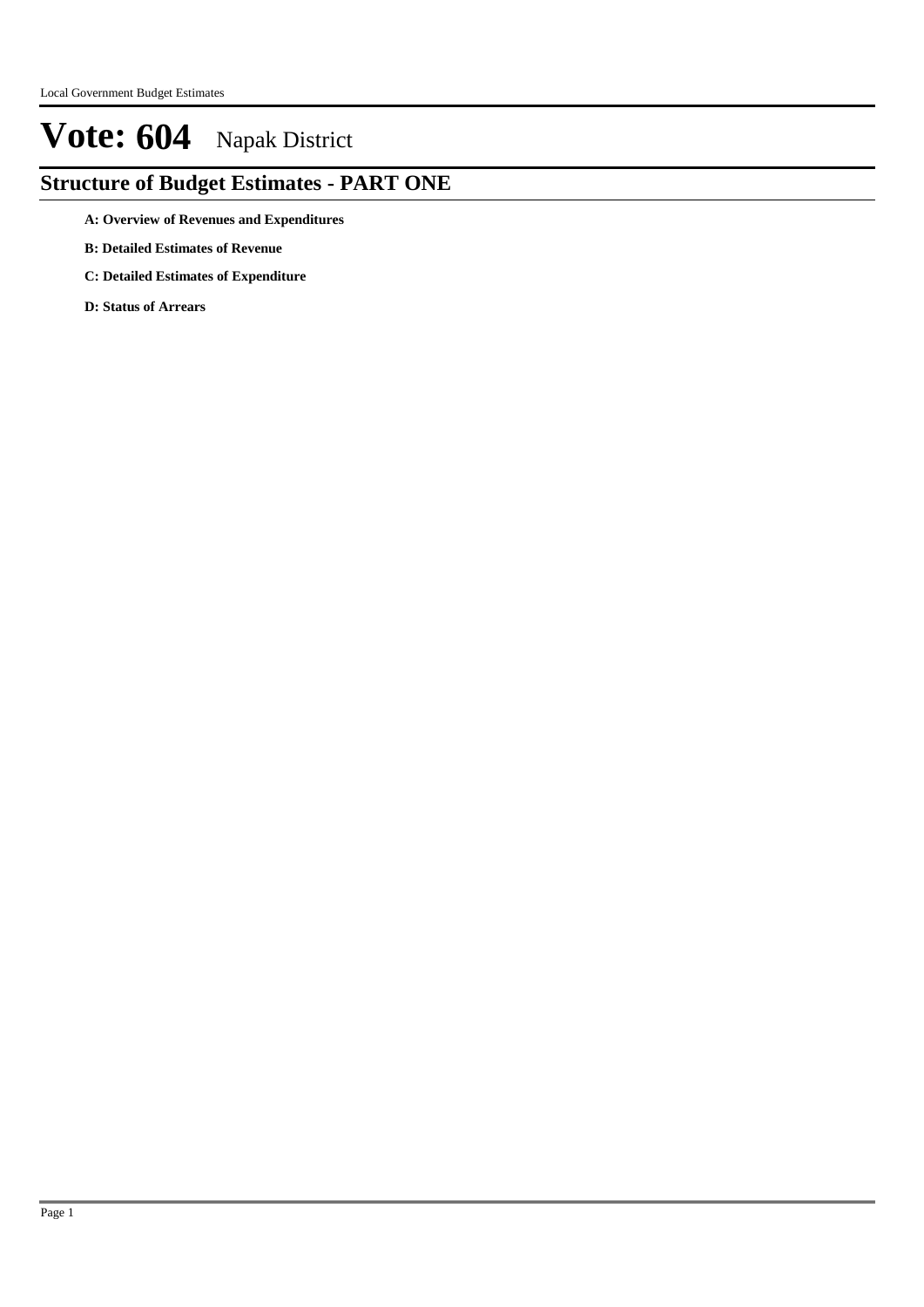### **A: Overview of Revenues and Expenditures**

#### **Revenue Performance and Plans**

|                                        | 2015/16                                          | 2016/17      |                        |
|----------------------------------------|--------------------------------------------------|--------------|------------------------|
|                                        | <b>Receipts by End</b><br><b>Approved Budget</b> |              | <b>Approved Budget</b> |
| UShs $000's$                           |                                                  | <b>March</b> |                        |
| 1. Locally Raised Revenues             | 154,405                                          | 56,748       | 200,000                |
| 2a. Discretionary Government Transfers | 2,198,008                                        | 1,546,944    | 2,472,749              |
| 2b. Conditional Government Transfers   | 7,096,970                                        | 6,122,586    | 6,089,263              |
| 2c. Other Government Transfers         | 1,087,584                                        | 326,978      | 169,575                |
| 4. Donor Funding                       | 600,000                                          | 248,686      | 2,874,660              |
| <b>Total Revenues</b>                  | 11,136,967                                       | 8,301,943    | 11,806,247             |

#### **Expenditure Performance and Plans**

|                            | 2015/16                |                                                 | 2016/17                |  |
|----------------------------|------------------------|-------------------------------------------------|------------------------|--|
| UShs $000's$               | <b>Approved Budget</b> | Actual<br><b>Expenditure by</b><br>end of March | <b>Approved Budget</b> |  |
| 1a Administration          | 1,342,961              | 417,898                                         | 647,833                |  |
| 2 Finance                  | 299,844                | 199,642                                         | 226,361                |  |
| 3 Statutory Bodies         | 460,383                | 323,916                                         | 493,424                |  |
| 4 Production and Marketing | 395,620                | 186,495                                         | 885,449                |  |
| 5 Health                   | 3,105,823              | 1,652,784                                       | 3,476,231              |  |
| 6 Education                | 2,882,239              | 2,101,554                                       | 3,236,880              |  |
| 7a Roads and Engineering   | 816,476                | 293,330                                         | 725,693                |  |
| 7b Water                   | 724,725                | 178,995                                         | 1,395,252              |  |
| 8 Natural Resources        | 125,942                | 63,614                                          | 92,510                 |  |
| 9 Community Based Services | 789,073                | 236,659                                         | 449,447                |  |
| 10 Planning                | 131,545                | 54,021                                          | 111,459                |  |
| 11 Internal Audit          | 62,337                 | 32,518                                          | 65,708                 |  |
| <b>Grand Total</b>         | 11,136,967             | 5,741,427                                       | 11,806,247             |  |
| Wage Rec't:                | 4,712,483              | 3,654,723                                       | 4,853,179              |  |
| Non Wage Rec't:            | 3,410,790              | 1,599,033                                       | 2,585,537              |  |
| Domestic Dev't             | 2,413,694              | 285,090                                         | 1,492,871              |  |
| Donor Dev't                | 600,000                | 202,582                                         | 2,874,660              |  |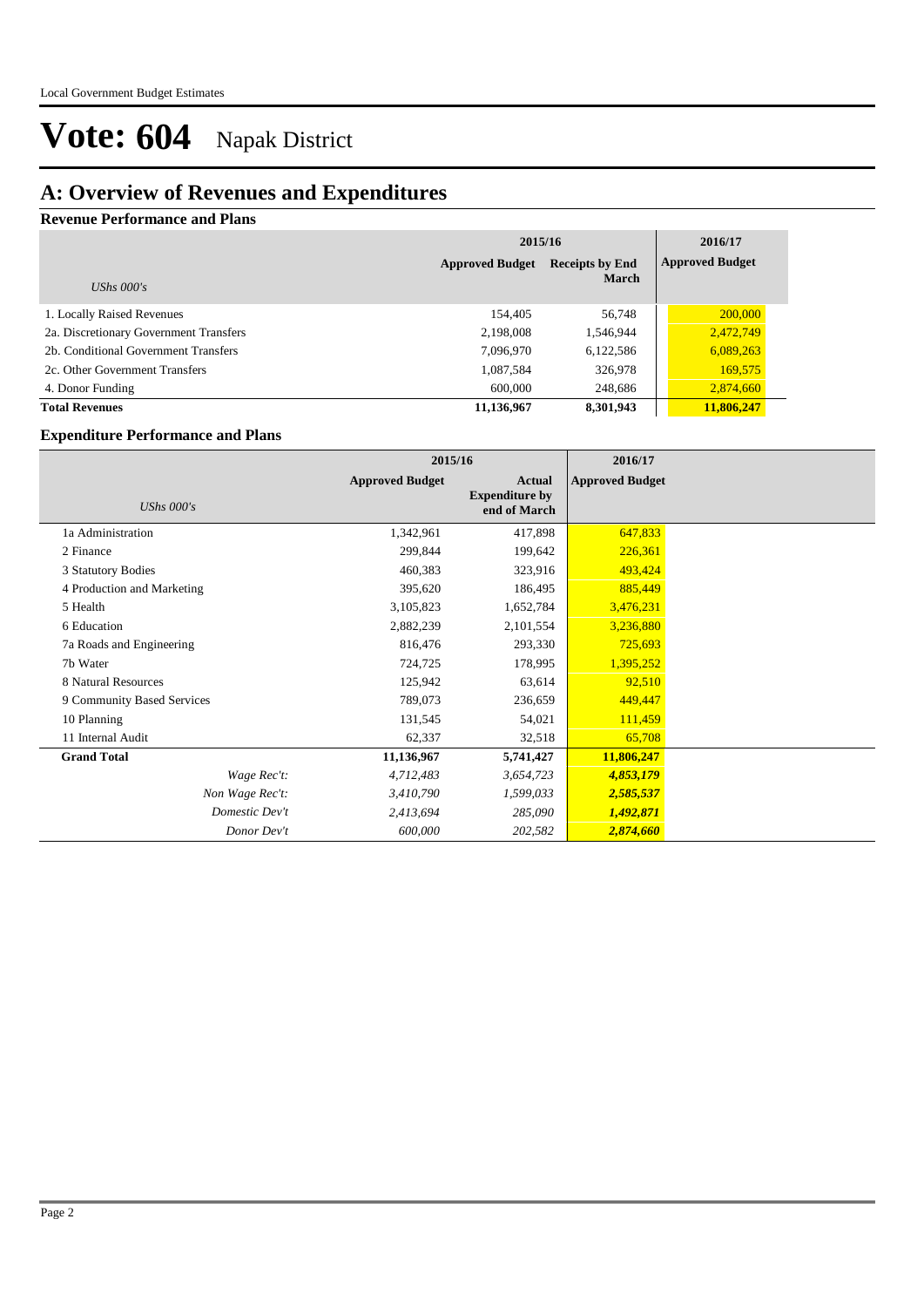### **B: Detailed Estimates of Revenue**

|                                                       | 2015/16                | 2016/17                            |                        |
|-------------------------------------------------------|------------------------|------------------------------------|------------------------|
| UShs $000's$                                          | <b>Approved Budget</b> | <b>Receipts by End</b><br>of March | <b>Approved Budget</b> |
| <b>1. Locally Raised Revenues</b>                     | 154,405                | 56,748                             | 200,000                |
| <b>Locally Raised Revenues</b>                        | 154,405                | 56,748                             | 200,000                |
| 2a. Discretionary Government Transfers                | 2,198,008              | 1,546,944                          | 2,472,749              |
| Urban Unconditional Grant (Non-Wage)                  | 25.690                 | 24.827                             | 39,616                 |
| Urban Discretionary Development Equalization Grant    | 13,089                 | 9,816                              | 21,822                 |
| District Unconditional Grant (Wage)                   | 1,266,133              | 943,125                            | 1,220,881              |
| District Unconditional Grant (Non-Wage)               | 400.114                | 324,625                            | 480,468                |
| District Discretionary Development Equalization Grant | 470,694                | 233,407                            | 639,502                |
| Urban Unconditional Grant (Wage)                      | 22.289                 | 11,144                             | 70.459                 |
| <b>2b. Conditional Government Transfers</b>           | 7,096,970              | 6,122,586                          | 6,089,263              |
| <b>Gratuity for Local Governments</b>                 |                        | 0                                  | 64,409                 |
| Pension for Local Governments                         |                        | $\theta$                           | 12,946                 |
| Development Grant                                     | 1,659,132              | 1,659,132                          | 570,761                |
| <b>Transitional Development Grant</b>                 | 23,000                 | 17,250                             | 91,211                 |
| Support Services Conditional Grant (Non-Wage)         | 660,386                | 549,488                            |                        |
| Sector Conditional Grant (Wage)                       | 3,437,682              | 2,936,309                          | 3,561,838              |
| Sector Conditional Grant (Non-Wage)                   | 1,316,770              | 960,407                            | 1,788,098              |
| 2c. Other Government Transfers                        | 1,087,584              | 326,978                            | 169,575                |
| Other Transfers from Central Government               | 1,087,584              | 326,978                            |                        |
| Unspent balances - Conditional Grants                 |                        | $\theta$                           | 169,575                |
| 4. Donor Funding                                      | 600,000                | 248,686                            | 2,874,660              |
| Donor Funding                                         | 600,000                | 248,686                            | 2,874,660              |
| <b>Total Revenues</b>                                 | 11,136,967             | 8,301,943                          | 11,806,247             |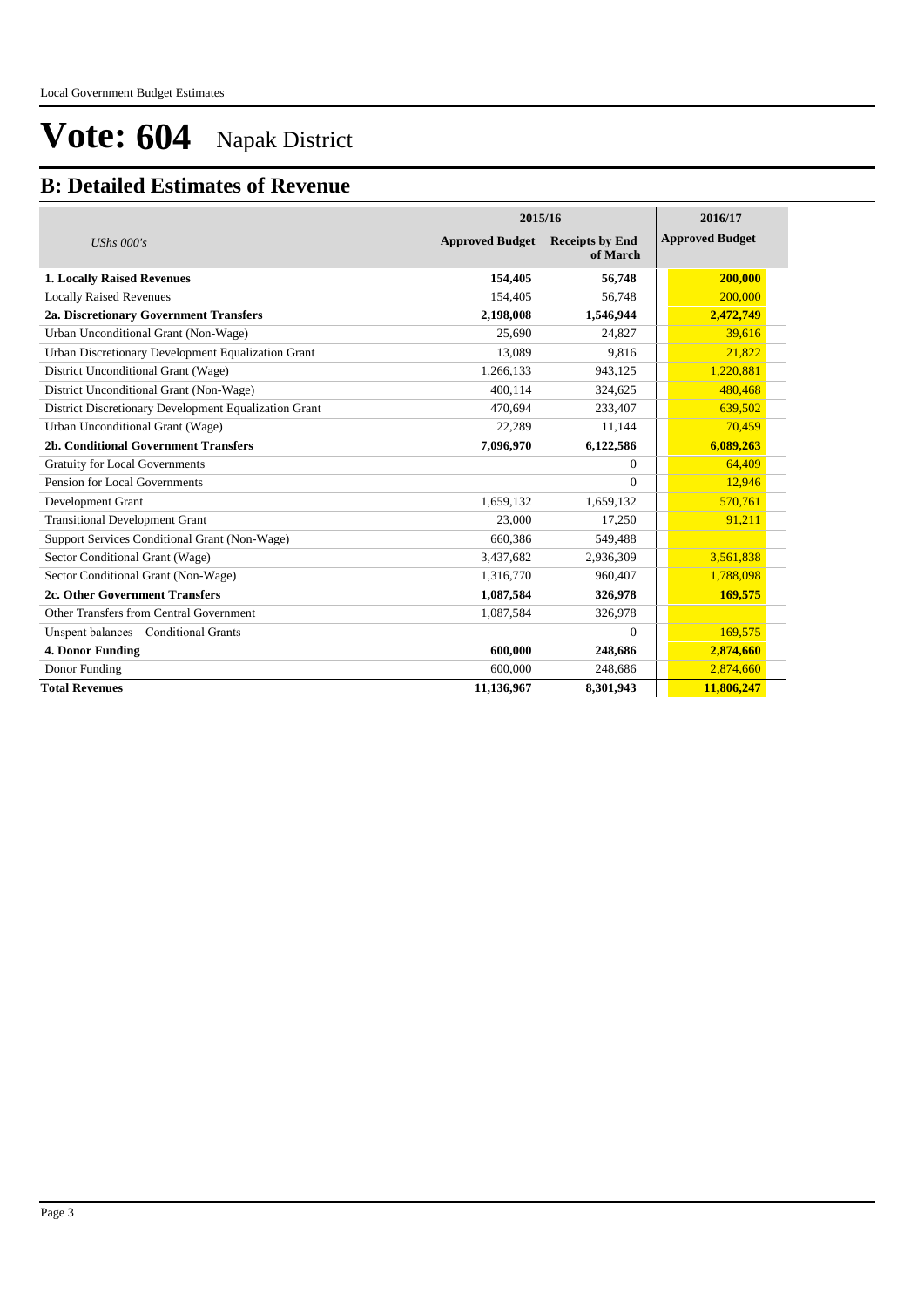#### **C: Detailed Estimates of Expenditure**

#### *Workplan 1a: Administration*

#### **(i) Overview of Workplan Revenue and Expenditures**

| <b>UShs Thousand</b>                                 | 2015/16                          |                         | 2016/17                   |
|------------------------------------------------------|----------------------------------|-------------------------|---------------------------|
|                                                      | <b>Approved</b><br><b>Budget</b> | Outturn by<br>end March | Approved<br><b>Budget</b> |
| A: Breakdown of Workplan Revenues:                   |                                  |                         |                           |
| <b>Recurrent Revenues</b>                            | 1,086,411                        | 768,385                 | 604,011                   |
| District Unconditional Grant (Non-Wage)              | 99.723                           | 124,949                 | 75,000                    |
| District Unconditional Grant (Wage)                  | 328,684                          | 270,122                 | 296,580                   |
| <b>Gratuity for Local Governments</b>                |                                  | $\overline{0}$          | 64,409                    |
| <b>Locally Raised Revenues</b>                       | 31,343                           | 16,418                  | 45,000                    |
| Other Transfers from Central Government              | 155,000                          | 10,000                  |                           |
| Pension for Local Governments                        |                                  | $\theta$                | 12,946                    |
| Support Services Conditional Grant (Non-Wage)        | 447.669                          | 335,752                 |                           |
| Urban Unconditional Grant (Non-Wage)                 | 1.704                            | $\Omega$                | 39.616                    |
| Urban Unconditional Grant (Wage)                     | 22,289                           | 11,144                  | 70,459                    |
| Development Revenues                                 | 256,550                          | 160,578                 | 43,822                    |
| District Discretionary Development Equalization Gran | 243,461                          | 150,761                 | 22,000                    |
| Urban Discretionary Development Equalization Grant   | 13,089                           | 9,816                   | 21,822                    |
| <b>Total Revenues</b>                                | 1,342,961                        | 928,963                 | 647,833                   |
| <b>B: Breakdown of Workplan Expenditures:</b>        |                                  |                         |                           |
| Recurrent Expenditure                                | 1,067,715                        | 417,898                 | 604,011                   |
| Wage                                                 | 268,857                          | 258,470                 | 367,039                   |
| Non Wage                                             | 798,858                          | 159,428                 | 236,971                   |
| Development Expenditure                              | 190,130                          | 0                       | 43,822                    |
| Domestic Development                                 | 190,130                          | $\Omega$                | 43,822                    |
| Donor Development                                    |                                  | $\Omega$                | $\Omega$                  |
| <b>Total Expenditure</b>                             | 1,257,845                        | 417,898                 | 647,833                   |

**(ii) Details of Workplan Revenues and Expenditures**

#### *Expenditure Details for Workplan 1a: Administration*

### **LG Function 1381 District and Urban Administration**

| Thousand Uganda Shillings                                |              | 2015/16 Approved Budget |         |                | 2016/17 Approved Estimates |              |  |
|----------------------------------------------------------|--------------|-------------------------|---------|----------------|----------------------------|--------------|--|
| <b>Higher LG Services</b>                                | <b>Total</b> | <b>Wage</b>             | N' Wage | <b>GoU Dev</b> | <b>Donor Dev</b>           | <b>Total</b> |  |
| Output:138101 Operation of the Administration Department |              |                         |         |                |                            |              |  |
| 211101 General Staff Salaries                            | 268,857      | 367,039                 |         |                |                            | 367,039      |  |
| 211103 Allowances                                        | 41,042       |                         | 18,809  |                |                            | 18,809       |  |
| 213001 Medical expenses (To employees)                   | 10,000       |                         | 2,136   |                |                            | 2,136        |  |
| 213002 Incapacity, death benefits and funeral expenses   | 15,426       |                         | 5,312   |                |                            | 5,312        |  |
| 221001 Advertising and Public Relations                  | 12,000       |                         | 3,152   |                |                            | 3,152        |  |
| 221002 Workshops and Seminars                            | 14,000       |                         | 2,600   |                |                            | 2,600        |  |
| 221003 Staff Training                                    | 5,000        |                         |         |                |                            | $\mathbf{0}$ |  |
| 221005 Hire of Venue (chairs, projector, etc)            | 6,000        |                         | 1,152   |                |                            | 1,152        |  |
| 221007 Books, Periodicals & Newspapers                   | 2,500        |                         | 1,152   |                |                            | 1,152        |  |
| 221008 Computer supplies and Information Technology (IT) | $\mathbf{0}$ |                         | 4,152   |                |                            | 4,152        |  |
| 221009 Welfare and Entertainment                         | 10,000       |                         | 4,152   |                |                            | 4,152        |  |
| 221010 Special Meals and Drinks                          | 10,000       |                         |         |                |                            | $\mathbf{0}$ |  |
| 221011 Printing, Stationery, Photocopying and Binding    | 8,000        |                         | 5,152   |                |                            | 5,152        |  |
|                                                          |              |                         |         |                |                            |              |  |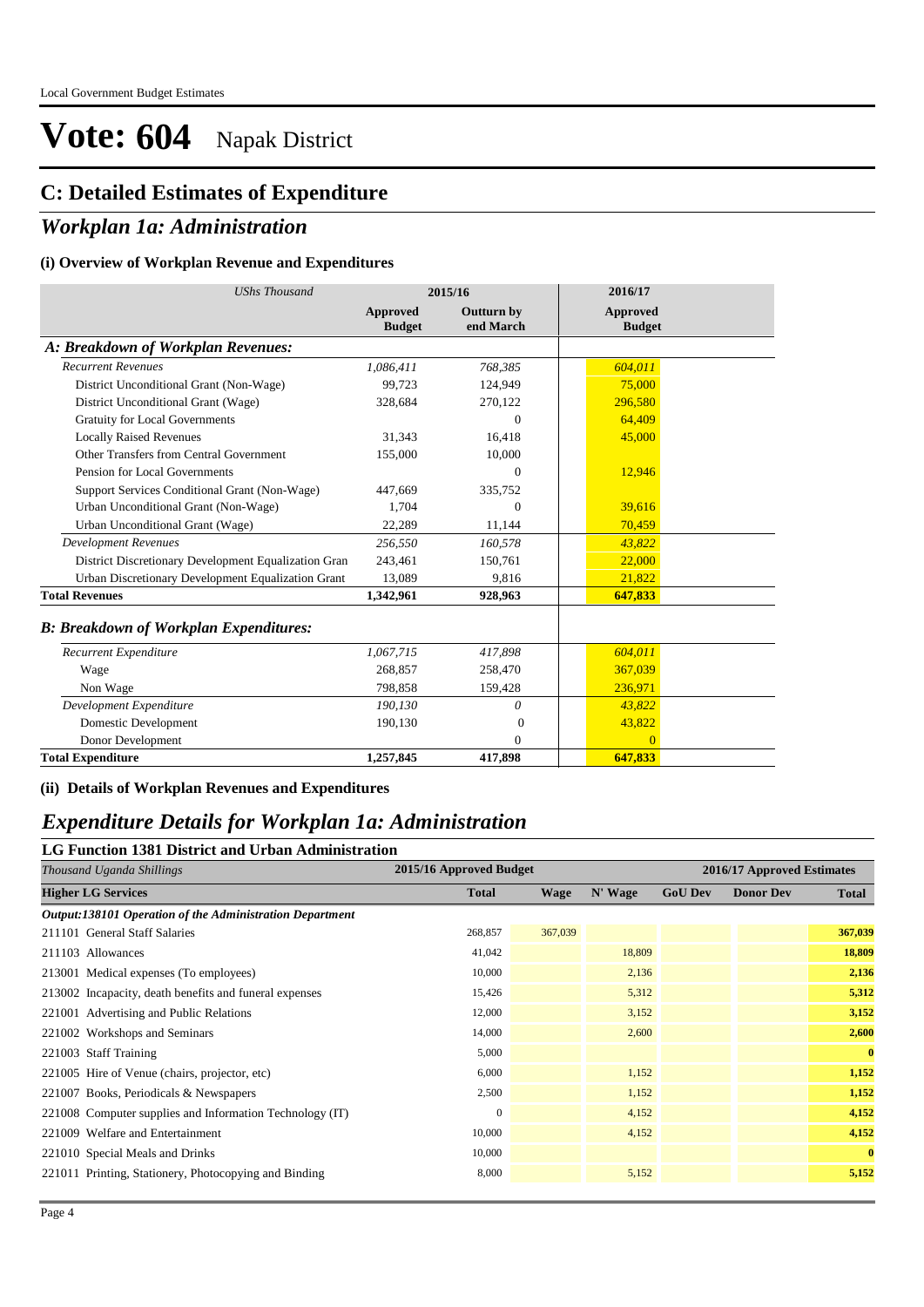## *Workplan 1a: Administration*

| Thousand Uganda Shillings                                        | 2015/16 Approved Budget |             |         |                | 2016/17 Approved Estimates |              |
|------------------------------------------------------------------|-------------------------|-------------|---------|----------------|----------------------------|--------------|
| <b>Higher LG Services</b>                                        | <b>Total</b>            | <b>Wage</b> | N' Wage | <b>GoU Dev</b> | <b>Donor Dev</b>           | Total        |
| 221012 Small Office Equipment                                    | 8,000                   |             | 700     |                |                            | 700          |
| 221014 Bank Charges and other Bank related costs                 | 6,000                   |             | 300     |                |                            | 300          |
| 221017 Subscriptions                                             | 15,000                  |             | 3,152   |                |                            | 3,152        |
| 222001 Telecommunications                                        | 2,400                   |             | 1,152   |                |                            | 1,152        |
| 222002 Postage and Courier                                       | 1,000                   |             | 1,152   |                |                            | 1,152        |
| 222003 Information and communications technology (ICT)           | 15,000                  |             | 1,351   |                |                            | 1,351        |
| 223003 Rent – (Produced Assets) to private entities              | $\boldsymbol{0}$        |             | 7,939   |                |                            | 7,939        |
| 223004 Guard and Security services                               | 12,000                  |             | 3,152   |                |                            | 3,152        |
| 223005 Electricity                                               | 9,000                   |             | 500     |                |                            | 500          |
| 223006 Water                                                     | 4,000                   |             |         |                |                            | $\bf{0}$     |
| 224004 Cleaning and Sanitation                                   | 8,000                   |             | 1,101   |                |                            | 1,101        |
| 224005 Uniforms, Beddings and Protective Gear                    | 3,500                   |             |         |                |                            | $\bf{0}$     |
| 225001 Consultancy Services- Short term                          | $\boldsymbol{0}$        |             | 3,152   |                |                            | 3,152        |
| 227001 Travel inland                                             | 50,000                  |             | 5,907   |                |                            | 5,907        |
| 227002 Travel abroad                                             | 12,000                  |             | 3,000   |                |                            | 3,000        |
| 227004 Fuel, Lubricants and Oils                                 | 54,000                  |             | 15,760  |                |                            | 15,760       |
| 228001 Maintenance - Civil                                       | 16,000                  |             |         |                |                            | $\bf{0}$     |
| 228002 Maintenance - Vehicles                                    | 24,000                  |             | 10,507  |                |                            | 10,507       |
| 228003 Maintenance - Machinery, Equipment & Furniture            | 10,000                  |             |         |                |                            | $\bf{0}$     |
| 228004 Maintenance - Other                                       | 25,000                  |             |         |                |                            | $\bf{0}$     |
| 282101 Donations                                                 | 14,000                  |             | 1,652   |                |                            | 1,652        |
| 282102 Fines and Penalties/ Court wards                          | $\boldsymbol{0}$        |             | 3,152   |                |                            | 3,152        |
| Total Cost of Output 138101:                                     | 691,724                 | 367,039     | 111,399 |                |                            | 478,438      |
| Output:138102 Human Resource Management Services                 |                         |             |         |                |                            |              |
| 211103 Allowances                                                | 14,090                  |             | 2,000   |                |                            | 2,000        |
| 213001 Medical expenses (To employees)                           | 8,000                   |             | 600     |                |                            | 600          |
| 213002 Incapacity, death benefits and funeral expenses           | 6,000                   |             |         |                |                            | $\bf{0}$     |
| 221001 Advertising and Public Relations                          | 2,000                   |             |         |                |                            | $\bf{0}$     |
| 221002 Workshops and Seminars                                    | 8,000                   |             |         |                |                            | $\bf{0}$     |
| 221003 Staff Training                                            | 4,000                   |             |         |                |                            | $\bf{0}$     |
| 221005 Hire of Venue (chairs, projector, etc)                    | 2,000                   |             |         |                |                            | $\bf{0}$     |
| 221007 Books, Periodicals & Newspapers                           | 1,000                   |             |         |                |                            | $\bf{0}$     |
| 221008 Computer supplies and Information Technology (IT)         | 1,000                   |             |         |                |                            | $\mathbf{0}$ |
| 221009 Welfare and Entertainment                                 | 4,000                   |             | 1,200   |                |                            | 1,200        |
| 221010 Special Meals and Drinks                                  | 2,500                   |             |         |                |                            | $\bf{0}$     |
| 221011 Printing, Stationery, Photocopying and Binding            | 8,000                   |             | 1,400   |                |                            | 1,400        |
| 221012 Small Office Equipment                                    | 2,500                   |             |         |                |                            | $\bf{0}$     |
| 221017 Subscriptions                                             | 1,000                   |             |         |                |                            | $\bf{0}$     |
| 222001 Telecommunications                                        | 500                     |             | 400     |                |                            | 400          |
| 222003 Information and communications technology (ICT)           | 2,000                   |             |         |                |                            | $\bf{0}$     |
| 227001 Travel inland                                             | 4,500                   |             | 5,000   |                |                            | 5,000        |
| 227004 Fuel, Lubricants and Oils                                 | 3,000                   |             |         |                |                            | $\bf{0}$     |
| Total Cost of Output 138102:                                     | 74,090                  |             | 10,600  |                |                            | 10,600       |
| Output:138103 Capacity Building for HLG                          |                         |             |         |                |                            |              |
| 221003 Staff Training                                            | 48,090                  |             |         | 2,200          |                            | 2,200        |
| Total Cost of Output 138103:                                     | 48,090                  |             |         | 2,200          |                            | 2,200        |
| Output:138104 Supervision of Sub County programme implementation |                         |             |         |                |                            |              |
| 211103 Allowances                                                | 7,000                   |             | 2,800   |                |                            | 2,800        |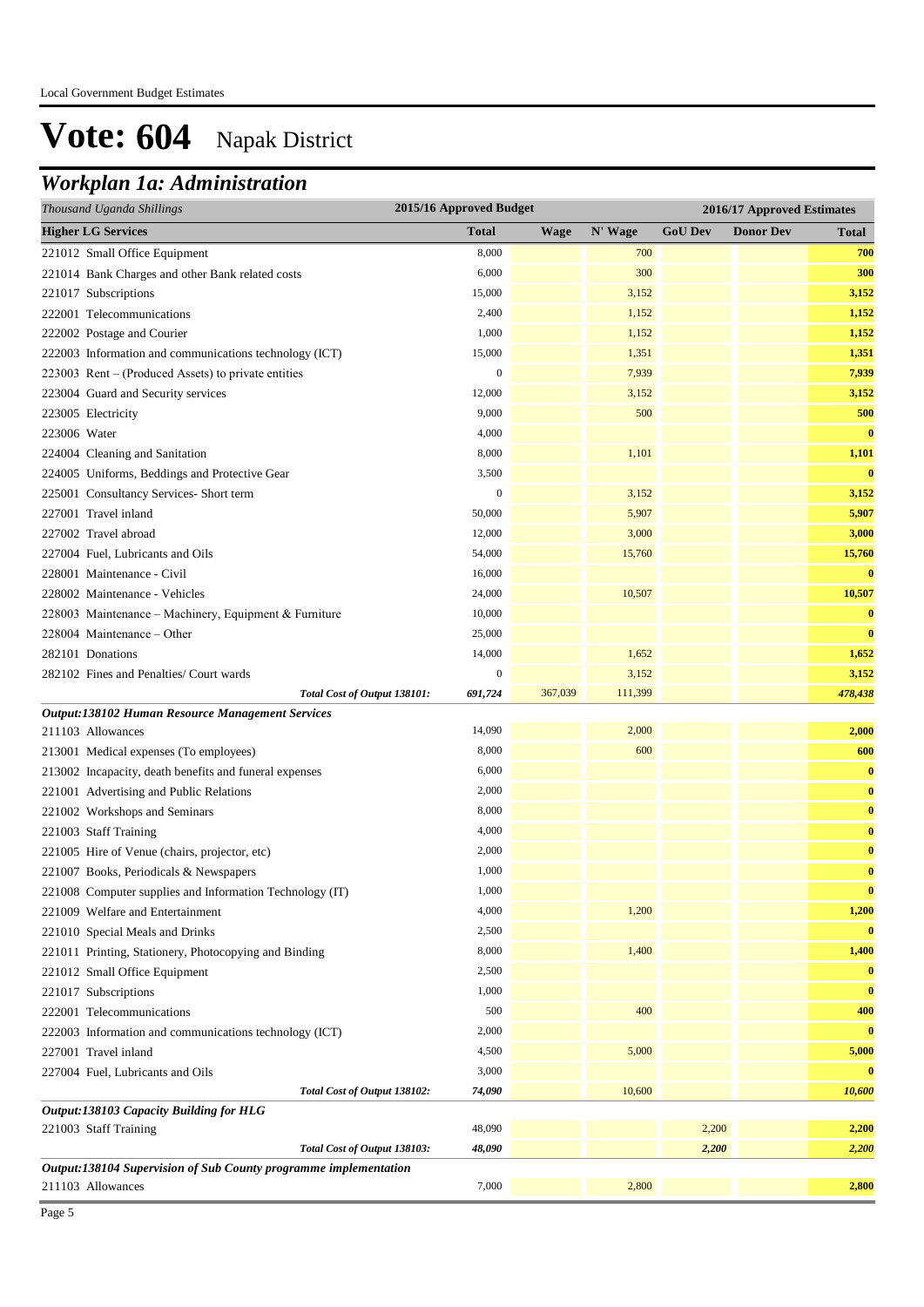### *Workplan 1a: Administration*

| Thousand Uganda Shillings                                                  | 2015/16 Approved Budget |      |         |                | 2016/17 Approved Estimates |                       |
|----------------------------------------------------------------------------|-------------------------|------|---------|----------------|----------------------------|-----------------------|
| <b>Higher LG Services</b>                                                  | <b>Total</b>            | Wage | N' Wage | <b>GoU Dev</b> | <b>Donor Dev</b>           | <b>Total</b>          |
| 221005 Hire of Venue (chairs, projector, etc)                              | $\mathbf{0}$            |      | 400     |                |                            | 400                   |
| 221009 Welfare and Entertainment                                           | $\mathbf{0}$            |      | 1,800   |                |                            | 1,800                 |
| 221011 Printing, Stationery, Photocopying and Binding                      | 2,000                   |      | 1,000   |                |                            | 1,000                 |
| 227004 Fuel, Lubricants and Oils                                           | 6,000                   |      | 2,000   |                |                            | 2,000                 |
| Total Cost of Output 138104:                                               | 15,000                  |      | 8,000   |                |                            | 8,000                 |
| <b>Output:138105 Public Information Dissemination</b>                      |                         |      |         |                |                            |                       |
| 211103 Allowances                                                          | 14,600                  |      | 1,500   |                |                            | 1,500                 |
| 221001 Advertising and Public Relations                                    | 4,600                   |      |         |                |                            | $\bf{0}$              |
| 221011 Printing, Stationery, Photocopying and Binding                      | 5,000                   |      | 900     |                |                            | 900                   |
| 227004 Fuel, Lubricants and Oils                                           | 9,999                   |      | 900     |                |                            | 900                   |
| Total Cost of Output 138105:                                               | 34,199                  |      | 3,300   |                |                            | 3,300                 |
| Output:138106 Office Support services                                      |                         |      |         |                |                            |                       |
| 211103 Allowances                                                          | 85,000                  |      |         |                |                            | $\bf{0}$              |
| 221011 Printing, Stationery, Photocopying and Binding                      | 25,000                  |      |         |                |                            | $\bf{0}$              |
| 227004 Fuel, Lubricants and Oils                                           | 35,000                  |      |         |                |                            | $\bf{0}$              |
| 228002 Maintenance - Vehicles                                              | 20,000                  |      |         |                |                            | $\bf{0}$              |
| Total Cost of Output 138106:                                               | 165,000                 |      |         |                |                            | $\boldsymbol{\theta}$ |
| Output:138107 Registration of Births, Deaths and Marriages                 |                         |      |         |                |                            |                       |
| 211103 Allowances                                                          | $\boldsymbol{0}$        |      | 2,808   |                |                            | 2,808                 |
| Total Cost of Output 138107:                                               | $\theta$                |      | 2,808   |                |                            | 2,808                 |
| <b>Output:138108 Assets and Facilities Management</b><br>211103 Allowances | 2,000                   |      | 2,000   |                |                            | 2,000                 |
| 221011 Printing, Stationery, Photocopying and Binding                      | 1,000                   |      |         |                |                            | $\bf{0}$              |
| 227004 Fuel, Lubricants and Oils                                           | 2,000                   |      |         |                |                            | $\bf{0}$              |
| 228001 Maintenance - Civil                                                 | 2,500                   |      |         |                |                            | $\bf{0}$              |
| 228002 Maintenance - Vehicles                                              | 2,000                   |      |         |                |                            | $\bf{0}$              |
| 228003 Maintenance - Machinery, Equipment & Furniture                      | 500                     |      |         |                |                            | $\bf{0}$              |
| Total Cost of Output 138108:                                               | 10,000                  |      | 2,000   |                |                            | 2,000                 |
| Output:138109 Payroll and Human Resource Management Systems                |                         |      |         |                |                            |                       |
| 211103 Allowances                                                          | $\boldsymbol{0}$        |      | 4,240   |                |                            | 4,240                 |
| 212102 Pension for General Civil Service                                   | $\mathbf{0}$            |      | 12,946  |                |                            | 12,946                |
| 212105 Pension for Local Governments                                       | $\boldsymbol{0}$        |      | 64,409  |                |                            | 64,409                |
| 221011 Printing, Stationery, Photocopying and Binding                      | $\mathbf{0}$            |      | 1,060   |                |                            | 1,060                 |
| Total Cost of Output 138109:                                               | 0                       |      | 82,655  |                |                            | 82,655                |
| <b>Output:138111 Records Management Services</b>                           |                         |      |         |                |                            |                       |
| 211103 Allowances                                                          | 4,000                   |      | 1,320   |                |                            | 1,320                 |
| 213001 Medical expenses (To employees)                                     | 2,000                   |      | 400     |                |                            | 400                   |
| 213002 Incapacity, death benefits and funeral expenses                     | 2,000                   |      | 300     |                |                            | 300                   |
| 221001 Advertising and Public Relations                                    | 400                     |      |         |                |                            | $\bf{0}$              |
| 221002 Workshops and Seminars                                              | 1,000                   |      |         |                |                            | $\bf{0}$              |
| 221003 Staff Training                                                      | 1,000                   |      |         |                |                            | $\bf{0}$              |
| 221005 Hire of Venue (chairs, projector, etc)                              | $\boldsymbol{0}$        |      | 200     |                |                            | 200                   |
| 221007 Books, Periodicals & Newspapers                                     | 1,600                   |      |         |                |                            | $\bf{0}$              |
| 221009 Welfare and Entertainment                                           | 1,600                   |      | 700     |                |                            | 700                   |
| 221011 Printing, Stationery, Photocopying and Binding                      | 2,400                   |      | 800     |                |                            | 800                   |
| 221012 Small Office Equipment                                              | $\boldsymbol{0}$        |      | 3,500   |                |                            | 3,500                 |
| 225001 Consultancy Services- Short term                                    | $\mathbf{0}$            |      | 1,000   |                |                            | 1,000                 |
| 227001 Travel inland                                                       | 2,400                   |      | 380     |                |                            | 380                   |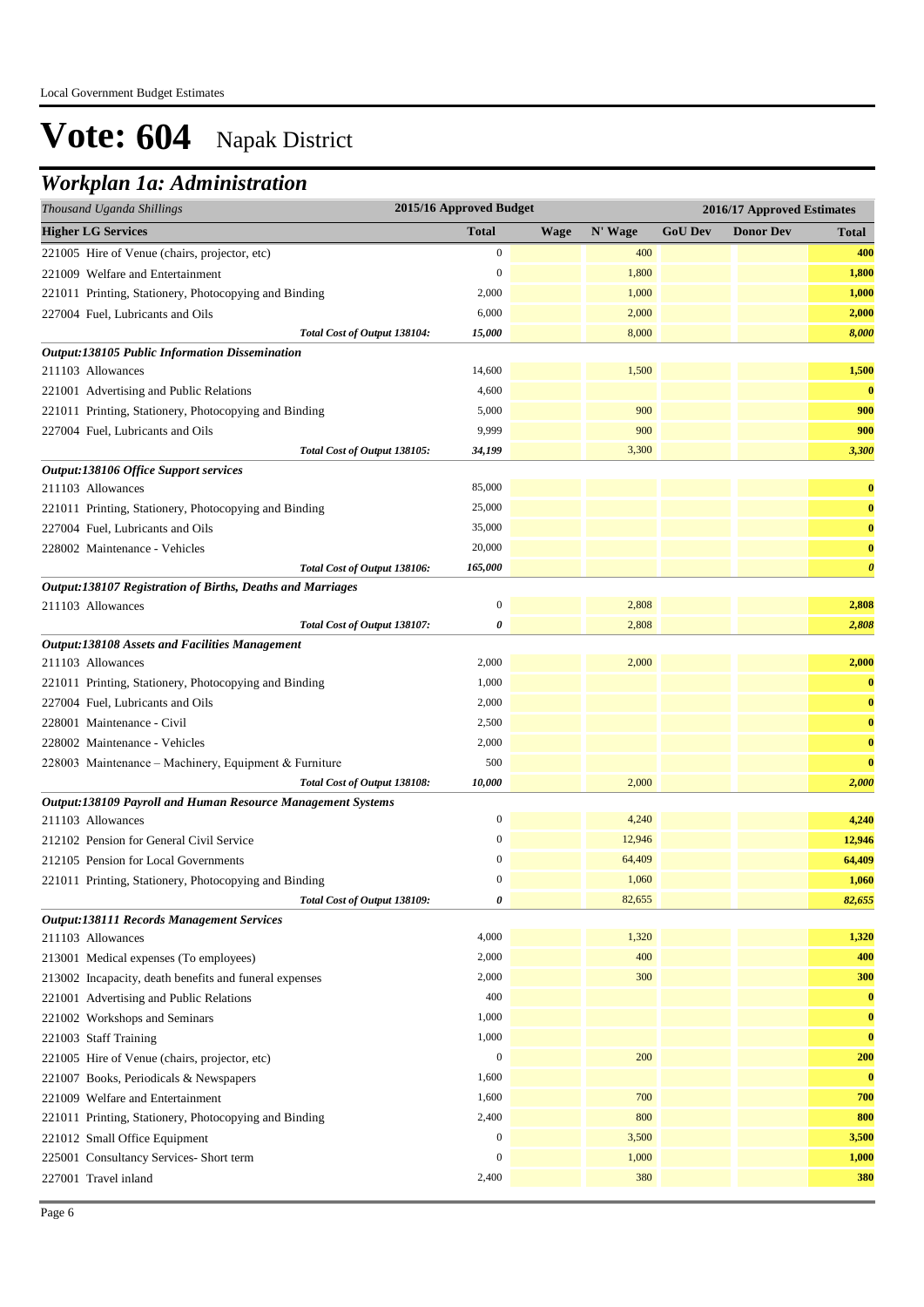### *Workplan 1a: Administration*

| Thousand Uganda Shillings                     | 2015/16 Approved Budget<br>2016/17 Approved Estimates           |                                              |                        |                    |                    |                                          |                       |                       |
|-----------------------------------------------|-----------------------------------------------------------------|----------------------------------------------|------------------------|--------------------|--------------------|------------------------------------------|-----------------------|-----------------------|
| <b>Higher LG Services</b>                     |                                                                 |                                              | <b>Total</b>           | Wage               | N' Wage            | <b>GoU Dev</b>                           | <b>Donor Dev</b>      | Total                 |
| 227004 Fuel, Lubricants and Oils              |                                                                 |                                              | 1,211                  |                    | 2,000              |                                          |                       | 2,000                 |
|                                               |                                                                 | Total Cost of Output 138111:                 | 19,611                 |                    | 10,600             |                                          |                       | 10,600                |
|                                               | Output:138112 Information collection and management             |                                              |                        |                    |                    |                                          |                       |                       |
| 211103 Allowances                             |                                                                 |                                              | 2,000                  |                    | $\mathbf{0}$       |                                          |                       | $\bf{0}$              |
| 213001 Medical expenses (To employees)        |                                                                 |                                              | 1,000                  |                    |                    |                                          |                       | $\bf{0}$              |
|                                               | 213002 Incapacity, death benefits and funeral expenses          |                                              | 1,000                  |                    |                    |                                          |                       | $\bf{0}$              |
| 221001 Advertising and Public Relations       |                                                                 |                                              | 1,000                  |                    |                    |                                          |                       | $\bf{0}$              |
| 221002 Workshops and Seminars                 |                                                                 |                                              | 1,000                  |                    |                    |                                          |                       | $\bf{0}$              |
| 221003 Staff Training                         |                                                                 |                                              | 600                    |                    |                    |                                          |                       | $\bf{0}$              |
| 221005 Hire of Venue (chairs, projector, etc) |                                                                 |                                              | 400                    |                    |                    |                                          |                       | $\bf{0}$              |
| 221007 Books, Periodicals & Newspapers        |                                                                 |                                              | 200                    |                    | 610                |                                          |                       | 610                   |
|                                               |                                                                 |                                              | 200                    |                    |                    |                                          |                       | $\bf{0}$              |
|                                               | 221008 Computer supplies and Information Technology (IT)        |                                              |                        |                    |                    |                                          |                       |                       |
| 221009 Welfare and Entertainment              |                                                                 |                                              | 1,000                  |                    |                    |                                          |                       | $\bf{0}$              |
|                                               | 221011 Printing, Stationery, Photocopying and Binding           |                                              | 400                    |                    |                    |                                          |                       | $\bf{0}$              |
| 221012 Small Office Equipment                 |                                                                 |                                              | 200                    |                    |                    |                                          |                       | $\bf{0}$              |
| 227001 Travel inland                          |                                                                 |                                              | 1,000                  |                    |                    |                                          |                       | $\bf{0}$              |
| 227004 Fuel, Lubricants and Oils              |                                                                 |                                              | $\mathbf{0}$           |                    | 1,000              |                                          |                       | 1,000                 |
|                                               |                                                                 | Total Cost of Output 138112:                 | 10,000                 |                    | 1,610              |                                          |                       | 1,610                 |
| <b>Output:138113 Procurement Services</b>     |                                                                 |                                              |                        |                    |                    |                                          |                       |                       |
| 211103 Allowances                             |                                                                 |                                              | $\boldsymbol{0}$       |                    | 1,500              |                                          |                       | 1,500                 |
| 221001 Advertising and Public Relations       |                                                                 |                                              | $\mathbf{0}$           |                    | 1,500              |                                          |                       | 1,500                 |
|                                               | 221011 Printing, Stationery, Photocopying and Binding           |                                              | $\boldsymbol{0}$       |                    | 1,000              |                                          |                       | 1,000                 |
|                                               |                                                                 | Total Cost of Output 138113:                 | 0                      |                    | 4,000              |                                          |                       | 4,000                 |
|                                               | <b>Total Cost of Higher LG Services</b>                         |                                              | 1,067,715              | 367,039            | 236,971            | 2,200                                    |                       | 606,211               |
| <b>Capital Purchases</b>                      |                                                                 |                                              | <b>Total</b>           | <b>Wage</b>        | N' Wage            | <b>GoU Dev</b>                           | <b>Donor Dev</b>      | Total                 |
| Output:138172 Administrative Capital          |                                                                 |                                              |                        |                    |                    |                                          |                       |                       |
| 312101 Non-Residential Buildings              |                                                                 |                                              | $\mathbf{0}$           | $\mathbf{0}$       | $\bf{0}$           | 32,822                                   | $\mathbf{0}$          | 32,822                |
| <b>Total LCIII: Lorengechora Town council</b> |                                                                 |                                              | LCIV: Bokora           |                    |                    |                                          |                       | 21,822                |
| LCII: Lorengechora Ward A                     | LCI: Town Council                                               | <b>Urbann DDEG for Town Council</b>          |                        |                    |                    | Source: Urban Discretionary Developmen   |                       | 21,822                |
| <b>Total LCIII: Matany Sub County</b>         |                                                                 |                                              | LCIV: Bokora           |                    |                    |                                          |                       | 11,000                |
| LCII: Nakichumet Parish                       | LCI: District Headquarters                                      | <b>Completion of Administration Block</b>    |                        |                    |                    | Source: District Discretionary Developme |                       | 11,000                |
| 312104 Other Structures                       |                                                                 |                                              | 20,130                 | $\boldsymbol{0}$   | $\boldsymbol{0}$   | $\mathbf{0}$                             | $\boldsymbol{0}$      | $\bf{0}$              |
| 312211 Office Equipment                       |                                                                 |                                              | $\boldsymbol{0}$       | $\mathbf{0}$       | $\mathbf{0}$       | 4,800                                    | $\mathbf{0}$          | 4,800                 |
| Total LCIII: Matany Sub County                |                                                                 |                                              | LCIV: Bokora           |                    |                    |                                          |                       | 4,800                 |
| LCII: Nakichumet Parish                       | LCI: District Headquarters                                      | Procurement of Four Sets of Office Cupboards |                        |                    |                    | Source: District Discretionary Developme |                       | 4,800                 |
| 312213 ICT Equipment                          |                                                                 |                                              | $\boldsymbol{0}$       | $\mathbf{0}$       | $\mathbf{0}$       | 4,000                                    | $\mathbf{0}$          | 4,000                 |
| <b>Total LCIII: Matany Sub County</b>         |                                                                 |                                              | LCIV: Bokora           |                    |                    |                                          |                       | 4,000                 |
| LCII: Nakichumet Parish                       | LCI: District Headquarters                                      | <b>Procurement of 4 HP Laptops</b>           |                        |                    |                    | Source: District Discretionary Developme |                       | 4,000                 |
|                                               |                                                                 | Total Cost of Output 138172:                 | 20,130                 | $\mathbf{0}$       | $\mathbf{0}$       | 41,622                                   | $\boldsymbol{\theta}$ | 41,622                |
|                                               | Output:138172p PRDP-Buildings & Other Structures                |                                              |                        |                    |                    |                                          |                       |                       |
| 312104 Other Structures                       |                                                                 |                                              | 25,000                 |                    |                    |                                          |                       | $\bf{0}$              |
|                                               |                                                                 | Total Cost of Output 138172p:                | 25,000                 |                    |                    |                                          |                       | 0                     |
|                                               | Output:138178 Furniture and Fixtures (Non Service Delivery)     |                                              |                        |                    |                    |                                          |                       |                       |
| 312104 Other Structures                       |                                                                 |                                              | 10,000                 |                    |                    |                                          |                       | $\bf{0}$              |
|                                               |                                                                 | Total Cost of Output 138178:                 | 10,000                 |                    |                    |                                          |                       | $\boldsymbol{\theta}$ |
|                                               |                                                                 | <b>Total Cost of Capital Purchases</b>       | 55,130                 | $\mathbf{0}$       | $\boldsymbol{0}$   | 41,622                                   | $\bf{0}$              | 41,622                |
| <b>Total Cost of Administration</b>           | <b>Total Cost of function District and Urban Administration</b> |                                              | 1,122,845<br>1,122,845 | 367,039<br>367,039 | 236,971<br>236,971 | 43,822<br>43,822                         | $\bf{0}$<br>$\bf{0}$  | 647,833<br>647,833    |
|                                               |                                                                 |                                              |                        |                    |                    |                                          |                       |                       |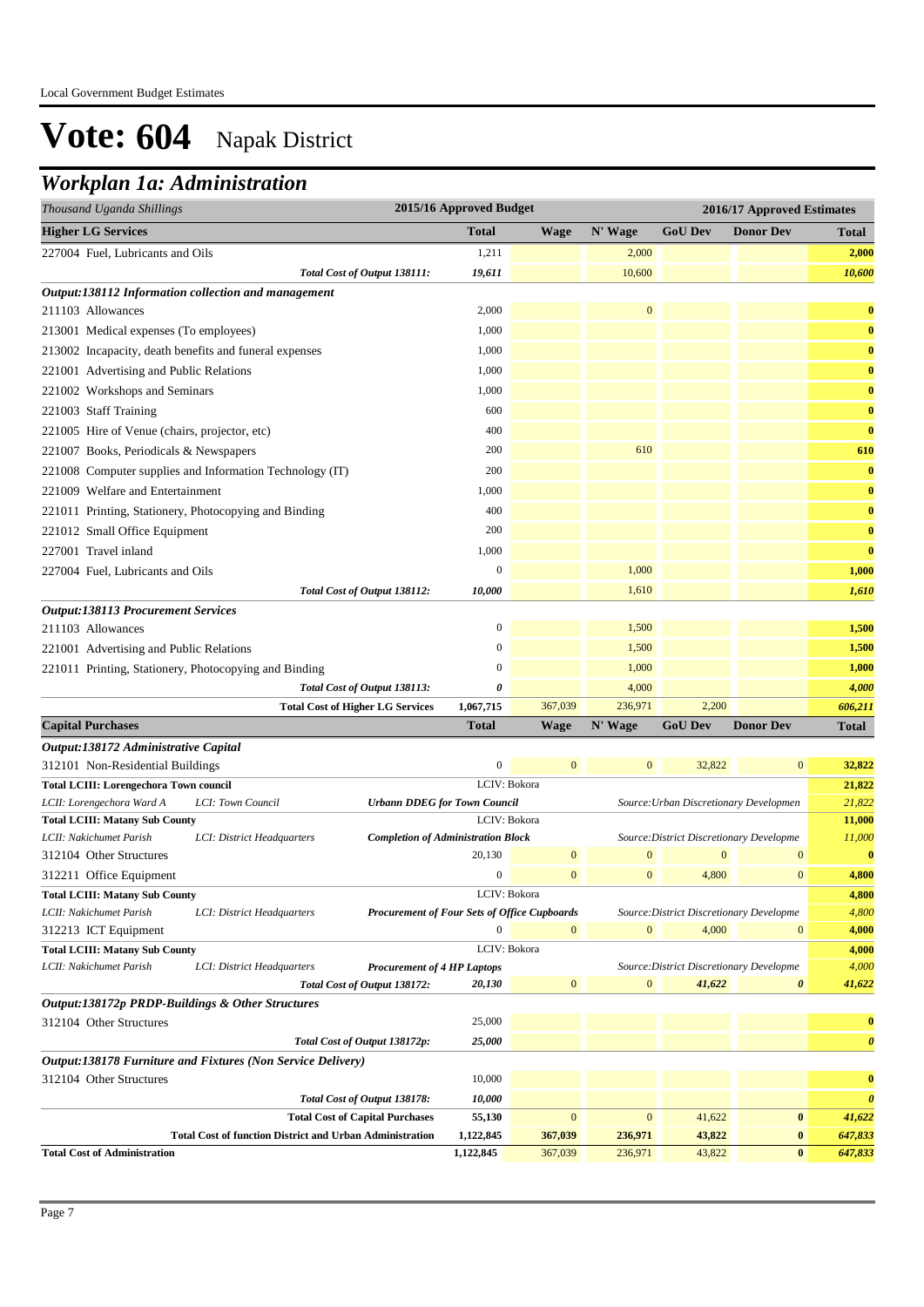### *Workplan 2: Finance*

#### **(i) Overview of Workplan Revenue and Expenditures**

| <b>UShs Thousand</b>                                 | 2015/16                          |                                | 2016/17                   |  |
|------------------------------------------------------|----------------------------------|--------------------------------|---------------------------|--|
|                                                      | <b>Approved</b><br><b>Budget</b> | <b>Outturn by</b><br>end March | Approved<br><b>Budget</b> |  |
| A: Breakdown of Workplan Revenues:                   |                                  |                                |                           |  |
| <b>Recurrent Revenues</b>                            | 299,844                          | 248,777                        | 212,239                   |  |
| District Unconditional Grant (Non-Wage)              | 64,238                           | 62,151                         | 44,577                    |  |
| District Unconditional Grant (Wage)                  | 136,662                          | 113,241                        | 136,662                   |  |
| <b>Locally Raised Revenues</b>                       | 26,000                           | 4,938                          | 31,000                    |  |
| Support Services Conditional Grant (Non-Wage)        | 58,160                           | 43.620                         |                           |  |
| Urban Unconditional Grant (Non-Wage)                 | 14,783                           | 24,827                         |                           |  |
| <b>Development Revenues</b>                          |                                  | $\theta$                       | 14,122                    |  |
| District Discretionary Development Equalization Gran |                                  | $\Omega$                       | 14,122                    |  |
| <b>Total Revenues</b>                                | 299,844                          | 248,777                        | 226,361                   |  |
| <b>B</b> : Breakdown of Workplan Expenditures:       |                                  |                                |                           |  |
| Recurrent Expenditure                                | 299,844                          | 199.642                        | 212,239                   |  |
| Wage                                                 | 136,662                          | 112,878                        | 136,662                   |  |
| Non Wage                                             | 163,182                          | 86,764                         | 75,577                    |  |
| Development Expenditure                              | 0                                | $\theta$                       | 14,122                    |  |
| Domestic Development                                 |                                  | $\Omega$                       | 14,122                    |  |
| Donor Development                                    |                                  | $\theta$                       | $\Omega$                  |  |
| <b>Total Expenditure</b>                             | 299,844                          | 199,642                        | 226,361                   |  |

#### **(ii) Details of Workplan Revenues and Expenditures**

#### *Expenditure Details for Workplan 2: Finance*

#### **LG Function 1481 Financial Management and Accountability(LG)**

| Thousand Uganda Shillings                                | 2015/16 Approved Budget |             | 2016/17 Approved Estimates |                |                  |              |
|----------------------------------------------------------|-------------------------|-------------|----------------------------|----------------|------------------|--------------|
| <b>Higher LG Services</b>                                | <b>Total</b>            | <b>Wage</b> | N' Wage                    | <b>GoU Dev</b> | <b>Donor Dev</b> | <b>Total</b> |
| <b>Output:148101 LG Financial Management services</b>    |                         |             |                            |                |                  |              |
| 211101 General Staff Salaries                            | 136,662                 | 136,662     |                            |                |                  | 136,662      |
| 211103 Allowances                                        | 6,906                   |             | 4,950                      |                |                  | 4,950        |
| 213001 Medical expenses (To employees)                   | 2,500                   |             |                            |                |                  | $\bf{0}$     |
| 213002 Incapacity, death benefits and funeral expenses   | 1,000                   |             |                            |                |                  | $\bf{0}$     |
| 221001 Advertising and Public Relations                  | 500                     |             |                            |                |                  | $\bf{0}$     |
| 221002 Workshops and Seminars                            | 1,500                   |             | 1,225                      |                |                  | 1,225        |
| 221003 Staff Training                                    | 3,000                   |             | 613                        |                |                  | 613          |
| 221005 Hire of Venue (chairs, projector, etc)            | 500                     |             |                            |                |                  | $\bf{0}$     |
| 221007 Books, Periodicals & Newspapers                   | 1,825                   |             | 7,441                      |                |                  | 7,441        |
| 221008 Computer supplies and Information Technology (IT) | 4,000                   |             |                            |                |                  | $\bf{0}$     |
| 221009 Welfare and Entertainment                         | 2,000                   |             | 1,225                      |                |                  | 1,225        |
| 221010 Special Meals and Drinks                          | 600                     |             |                            |                |                  | $\bf{0}$     |
| 221011 Printing, Stationery, Photocopying and Binding    | 4,500                   |             | 1,454                      |                |                  | 1,454        |
| 221012 Small Office Equipment                            | 250                     |             |                            |                |                  | $\bf{0}$     |
| 221014 Bank Charges and other Bank related costs         | 864                     |             | 490                        |                |                  | 490          |
| 221017 Subscriptions                                     | 1,500                   |             |                            |                |                  | $\bf{0}$     |
| 223005 Electricity                                       | 200                     |             |                            |                |                  | $\bf{0}$     |
| 227001 Travel inland                                     | 10,200                  |             | 1,226                      |                |                  | 1,226        |
| 227004 Fuel, Lubricants and Oils                         | 8,000                   |             | 4,901                      |                |                  | 4,901        |
| 228002 Maintenance - Vehicles                            | 2,000                   |             | 2,451                      |                |                  | 2,451        |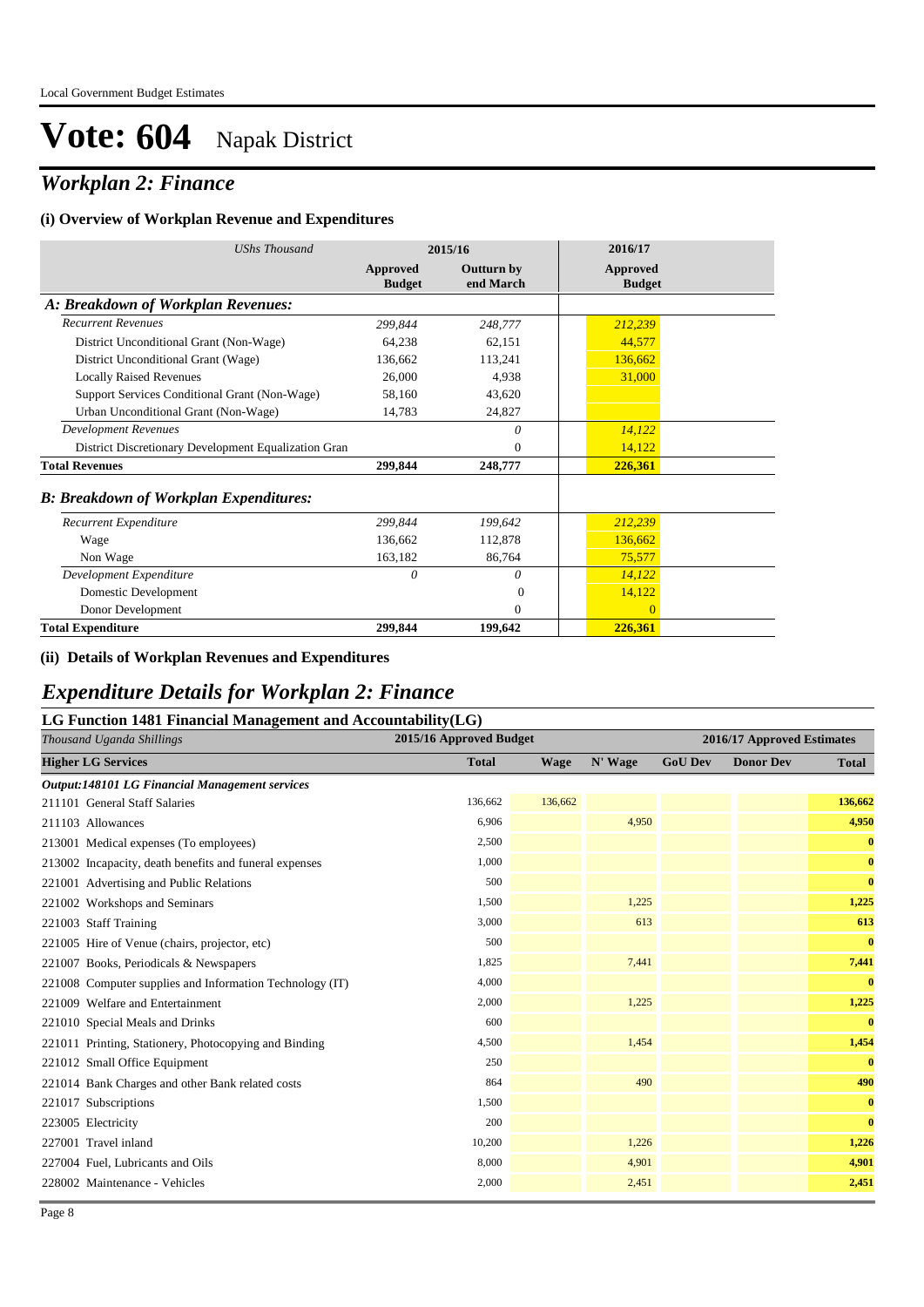### *Workplan 2: Finance*

| 2015/16 Approved Budget<br>Thousand Uganda Shillings<br>2016/17 Approved Estimates |                  |         |         |                |                  |          |
|------------------------------------------------------------------------------------|------------------|---------|---------|----------------|------------------|----------|
| <b>Higher LG Services</b>                                                          | <b>Total</b>     | Wage    | N' Wage | <b>GoU Dev</b> | <b>Donor Dev</b> | Total    |
| 228004 Maintenance – Other                                                         | 1,500            |         |         |                |                  | $\bf{0}$ |
| Total Cost of Output 148101:                                                       | 190,007          | 136,662 | 25,976  |                |                  | 162,638  |
| Output:148102 Revenue Management and Collection Services                           |                  |         |         |                |                  |          |
| 211103 Allowances                                                                  | 8,500            |         | 5,000   |                |                  | 5,000    |
| 221002 Workshops and Seminars                                                      | 1,500            |         | 1,500   |                |                  | 1,500    |
| 221003 Staff Training                                                              | 2,500            |         |         |                |                  | $\bf{0}$ |
| 221005 Hire of Venue (chairs, projector, etc)                                      | 200              |         |         |                |                  | $\bf{0}$ |
| 221008 Computer supplies and Information Technology (IT)                           | $\boldsymbol{0}$ |         | 500     |                |                  | 500      |
| 221009 Welfare and Entertainment                                                   | 1,500            |         | 1,000   |                |                  | 1,000    |
| 221010 Special Meals and Drinks                                                    | 2,000            |         | 400     |                |                  | 400      |
| 221011 Printing, Stationery, Photocopying and Binding                              | 4,600            |         | 1,200   |                |                  | 1,200    |
| 221012 Small Office Equipment                                                      | $\boldsymbol{0}$ |         | 200     |                |                  | 200      |
| 222001 Telecommunications                                                          | $\mathbf{0}$     |         | 200     |                |                  | 200      |
| 227001 Travel inland                                                               | 2,300            |         |         |                |                  | $\bf{0}$ |
| 227004 Fuel, Lubricants and Oils                                                   | 5,100            |         | 6,000   |                |                  | 6,000    |
| 228002 Maintenance - Vehicles                                                      | $\mathbf{0}$     |         | 1,000   |                |                  | 1,000    |
| Total Cost of Output 148102:                                                       | 28,200           |         | 17,000  |                |                  | 17,000   |
| <b>Output:148103 Budgeting and Planning Services</b>                               |                  |         |         |                |                  |          |
| 211103 Allowances                                                                  | 3,500            |         | 4,000   |                |                  | 4,000    |
| 221003 Staff Training                                                              | 750              |         |         |                |                  | $\bf{0}$ |
| 221009 Welfare and Entertainment                                                   | 500              |         |         |                |                  | $\bf{0}$ |
| 221010 Special Meals and Drinks                                                    | $\mathbf{0}$     |         | 200     |                |                  | 200      |
| 221011 Printing, Stationery, Photocopying and Binding                              | 5,400            |         | 3,000   |                |                  | 3,000    |
| 227001 Travel inland                                                               | $\boldsymbol{0}$ |         | 500     |                |                  | 500      |
| 227004 Fuel, Lubricants and Oils                                                   | 4,550            |         | 1,000   |                |                  | 1,000    |
| Total Cost of Output 148103:<br>Output:148104 LG Expenditure management Services   | 14,700           |         | 8,700   |                |                  | 8,700    |
| 211103 Allowances                                                                  | 9,540            |         | 5,000   |                |                  | 5,000    |
| 221002 Workshops and Seminars                                                      | $\boldsymbol{0}$ |         | 1,000   |                |                  | 1,000    |
| 221008 Computer supplies and Information Technology (IT)                           | $\mathbf{0}$     |         | 500     |                |                  | 500      |
| 221009 Welfare and Entertainment                                                   | 4,000            |         | 600     |                |                  | 600      |
| 221010 Special Meals and Drinks                                                    | $\boldsymbol{0}$ |         | 500     |                |                  | 500      |
| 221011 Printing, Stationery, Photocopying and Binding                              | 6,600            |         | 2,000   |                |                  | 2,000    |
| 221012 Small Office Equipment                                                      | $\boldsymbol{0}$ |         | 150     |                |                  | 150      |
| 221017 Subscriptions                                                               | $\mathbf{0}$     |         | 1,000   |                |                  | 1,000    |
| 227001 Travel inland                                                               | $\boldsymbol{0}$ |         | 1,500   |                |                  | 1,500    |
| 227004 Fuel, Lubricants and Oils                                                   | 8,297            |         | 2,000   |                |                  | 2,000    |
| 228002 Maintenance - Vehicles                                                      | $\boldsymbol{0}$ |         | 287     |                |                  | 287      |
| 228004 Maintenance - Other                                                         | $\boldsymbol{0}$ |         | 900     |                |                  | 900      |
| Total Cost of Output 148104:                                                       | 28,437           |         | 15,437  |                |                  | 15,437   |
| <b>Output:148105 LG Accounting Services</b>                                        |                  |         |         |                |                  |          |
| 211103 Allowances                                                                  | 10,200           |         | 4,000   |                |                  | 4,000    |
| 221002 Workshops and Seminars                                                      | 5,600            |         | 1,000   |                |                  | 1,000    |
| 221008 Computer supplies and Information Technology (IT)                           | $\boldsymbol{0}$ |         | 500     |                |                  | 500      |
| 221009 Welfare and Entertainment                                                   | 2,400            |         | 600     |                |                  | 600      |
| 221010 Special Meals and Drinks                                                    | $\boldsymbol{0}$ |         | 200     |                |                  | 200      |
| 221011 Printing, Stationery, Photocopying and Binding                              | 9,300            |         | 800     |                |                  | 800      |
| 227001 Travel inland                                                               | 5,645            |         | 1,000   |                |                  | 1,000    |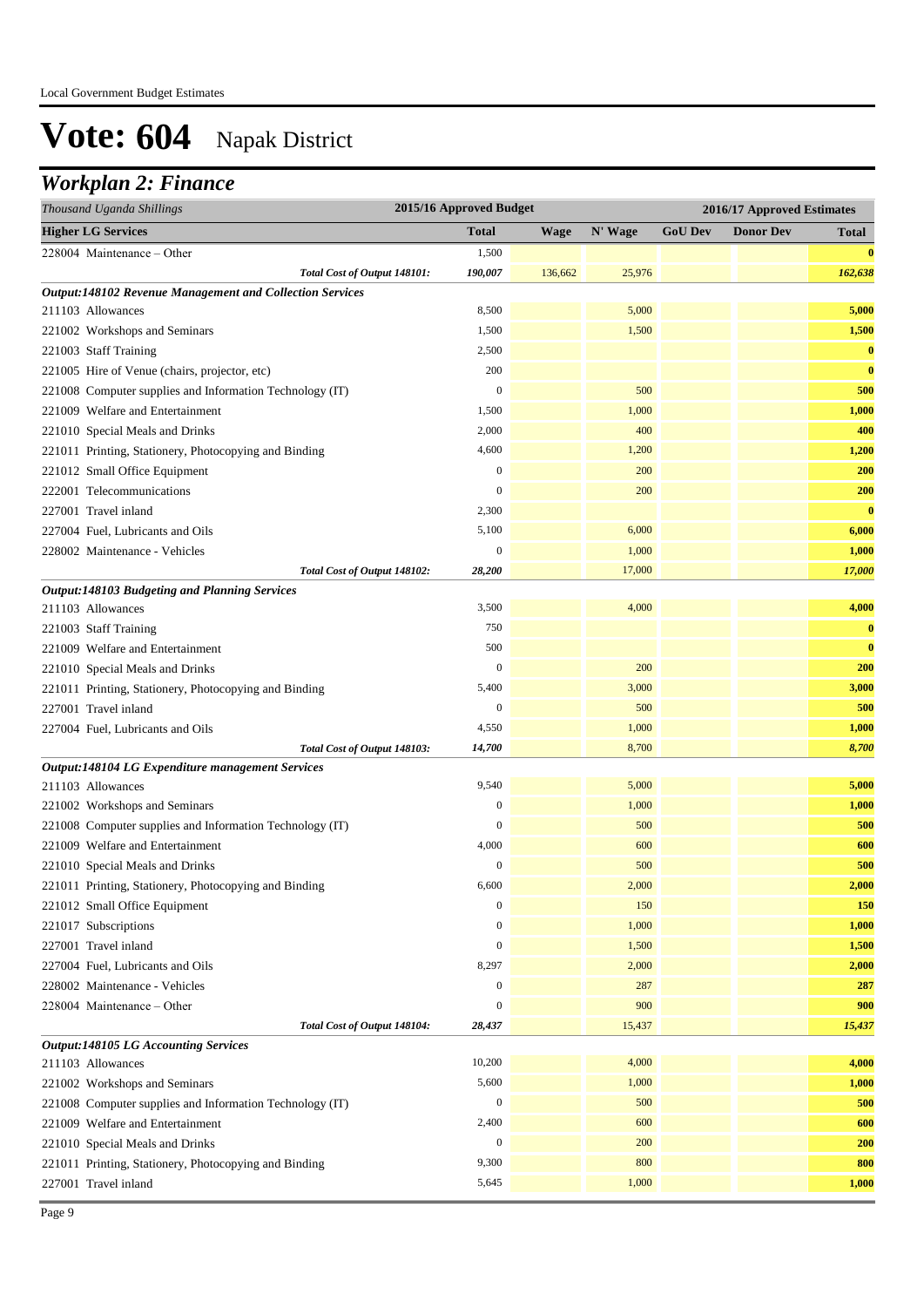### *Workplan 2: Finance*

| Thousand Uganda Shillings                                          | 2015/16 Approved Budget |         |              |                |                  | 2016/17 Approved Estimates |
|--------------------------------------------------------------------|-------------------------|---------|--------------|----------------|------------------|----------------------------|
| <b>Higher LG Services</b>                                          | <b>Total</b>            | Wage    | N' Wage      | <b>GoU Dev</b> | <b>Donor Dev</b> | <b>Total</b>               |
| 227004 Fuel, Lubricants and Oils                                   | 5,355                   |         |              |                |                  | $\bf{0}$                   |
| $228004$ Maintenance – Other                                       |                         |         | 364          |                |                  | 364                        |
| Total Cost of Output 148105:                                       | 38,500                  |         | 8,464        |                |                  | 8,464                      |
| <b>Output:148108 Sector Management and Monitoring</b>              |                         |         |              |                |                  |                            |
| 221002 Workshops and Seminars                                      |                         |         |              | 11.082         |                  | 11,082                     |
| 227004 Fuel, Lubricants and Oils                                   |                         |         | $\mathbf{0}$ | 3,040          |                  | 3,040                      |
| Total Cost of Output 148108:                                       | 0                       |         | $\mathbf{0}$ | 14,122         |                  | 14,122                     |
| <b>Total Cost of Higher LG Services</b>                            | 299,844                 | 136,662 | 75,577       | 14,122         |                  | 226,361                    |
| Total Cost of function Financial Management and Accountability(LG) | 299,844                 | 136,662 | 75,577       | 14,122         |                  | 226,361                    |
| <b>Total Cost of Finance</b>                                       | 299.844                 | 136,662 | 75,577       | 14,122         |                  | 226,361                    |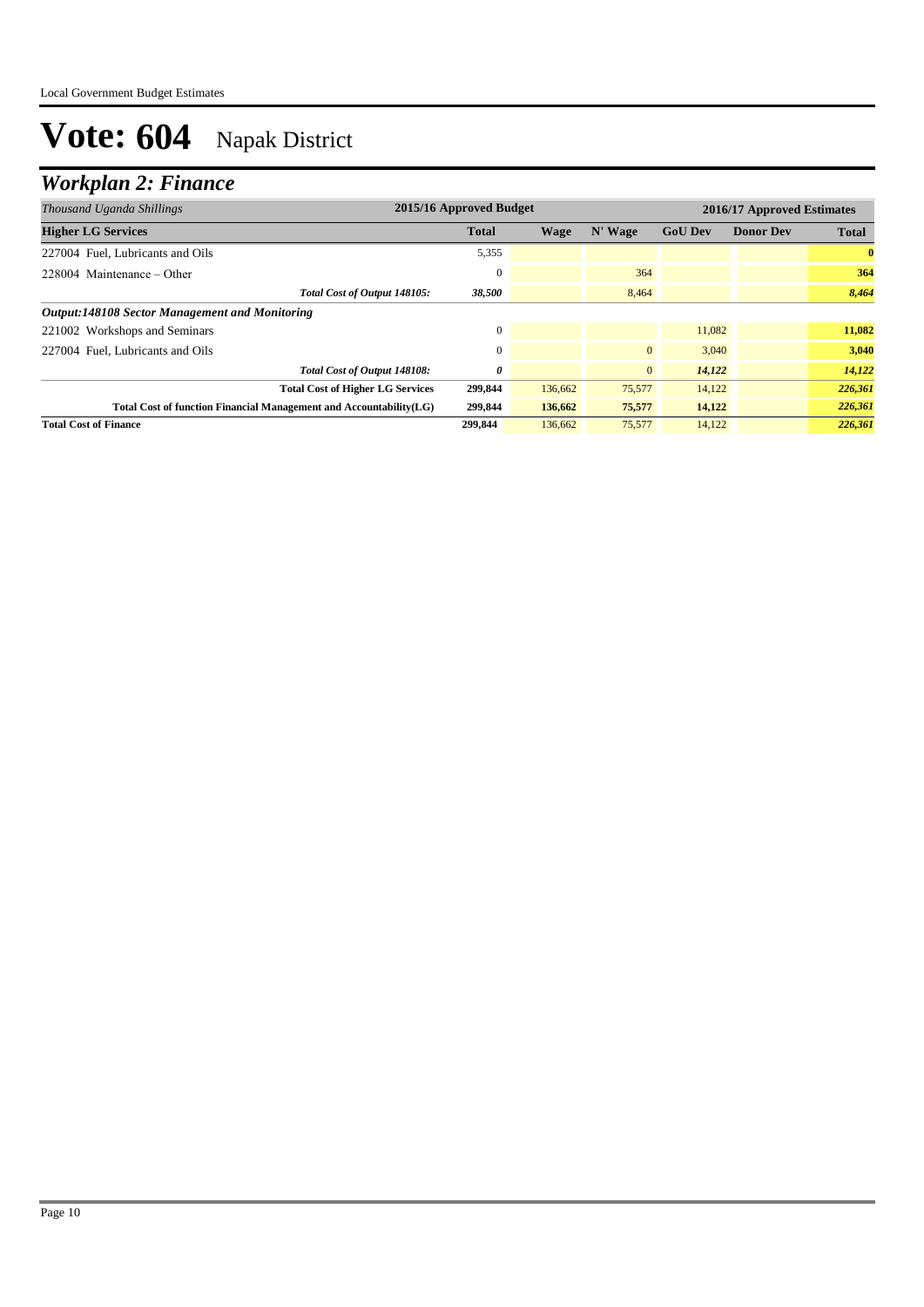## *Workplan 3: Statutory Bodies*

#### **(i) Overview of Workplan Revenue and Expenditures**

| <b>UShs Thousand</b>                                 | 2015/16                          |                                | 2016/17                          |  |
|------------------------------------------------------|----------------------------------|--------------------------------|----------------------------------|--|
|                                                      | <b>Approved</b><br><b>Budget</b> | <b>Outturn by</b><br>end March | <b>Approved</b><br><b>Budget</b> |  |
| A: Breakdown of Workplan Revenues:                   |                                  |                                |                                  |  |
| <b>Recurrent Revenues</b>                            | 460,383                          | 393,948                        | 469,688                          |  |
| District Unconditional Grant (Non-Wage)              | 63,895                           | 89,983                         | 234,261                          |  |
| District Unconditional Grant (Wage)                  | 185,240                          | 121,741                        | 185,427                          |  |
| <b>Locally Raised Revenues</b>                       | 49,029                           | 12,108                         | 50,000                           |  |
| Support Services Conditional Grant (Non-Wage)        | 154,557                          | 170,116                        |                                  |  |
| Urban Unconditional Grant (Non-Wage)                 | 7,662                            | $\overline{0}$                 |                                  |  |
| <b>Development Revenues</b>                          |                                  | $\theta$                       | 23,736                           |  |
| District Discretionary Development Equalization Gran |                                  | $\theta$                       | 23,736                           |  |
| <b>Total Revenues</b>                                | 460,383                          | 393,948                        | 493,424                          |  |
| <b>B: Breakdown of Workplan Expenditures:</b>        |                                  |                                |                                  |  |
| Recurrent Expenditure                                | 460,383                          | 323,916                        | 469,688                          |  |
| Wage                                                 | 185,427                          | 126,070                        | 185,427                          |  |
| Non Wage                                             | 274,956                          | 197,846                        | 284,261                          |  |
| Development Expenditure                              | $\theta$                         | $\theta$                       | 23,736                           |  |
| Domestic Development                                 |                                  | $\Omega$                       | 23,736                           |  |
| Donor Development                                    |                                  | $\theta$                       | $\overline{0}$                   |  |
| <b>Total Expenditure</b>                             | 460,383                          | 323,916                        | 493,424                          |  |

#### **(ii) Details of Workplan Revenues and Expenditures**

#### *Expenditure Details for Workplan 3: Statutory Bodies*

#### **LG Function 1382 Local Statutory Bodies**

| Thousand Uganda Shillings                                | 2015/16 Approved Budget |             | 2016/17 Approved Estimates |                |                  |              |
|----------------------------------------------------------|-------------------------|-------------|----------------------------|----------------|------------------|--------------|
| <b>Higher LG Services</b>                                | <b>Total</b>            | <b>Wage</b> | N' Wage                    | <b>GoU Dev</b> | <b>Donor Dev</b> | <b>Total</b> |
| <b>Output:138201 LG Council Adminstration services</b>   |                         |             |                            |                |                  |              |
| 211101 General Staff Salaries                            | 11,000                  | 11,000      |                            |                |                  | 11,000       |
| 211103 Allowances                                        | 6,228                   |             | 2,800                      |                |                  | 2,800        |
| 213001 Medical expenses (To employees)                   | 500                     |             | 1,000                      |                |                  | 1,000        |
| 213002 Incapacity, death benefits and funeral expenses   | 500                     |             | 1,000                      |                |                  | 1,000        |
| 221001 Advertising and Public Relations                  | 300                     |             | 1,600                      |                |                  | 1,600        |
| 221002 Workshops and Seminars                            | 500                     |             | 2,000                      |                |                  | 2,000        |
| 221003 Staff Training                                    | 200                     |             | 1,000                      |                |                  | 1,000        |
| 221005 Hire of Venue (chairs, projector, etc)            | $\mathbf{0}$            |             | 400                        |                |                  | 400          |
| 221007 Books, Periodicals & Newspapers                   | 6                       |             | 198                        |                |                  | 198          |
| 221008 Computer supplies and Information Technology (IT) | 800                     |             | 2,718                      |                |                  | 2,718        |
| 221009 Welfare and Entertainment                         | 1,000                   |             | 2,800                      |                |                  | 2,800        |
| 221011 Printing, Stationery, Photocopying and Binding    | 2,000                   |             | 4,000                      |                |                  | 4,000        |
| 221012 Small Office Equipment                            | 394                     |             | 250                        |                |                  | 250          |
| 221014 Bank Charges and other Bank related costs         | 141                     |             | 140                        |                |                  | 140          |
| 222001 Telecommunications                                | 200                     |             | 400                        |                |                  | 400          |
| 222003 Information and communications technology (ICT)   | 700                     |             | 250                        |                |                  | 250          |
| 223006 Water                                             | 500                     |             | 240                        |                |                  | 240          |
| 224004 Cleaning and Sanitation                           | 300                     |             | 400                        |                |                  | 400          |
| 225001 Consultancy Services- Short term                  | $\mathbf{0}$            |             | 2,500                      |                |                  | 2,500        |
| 227001 Travel inland                                     | 2,000                   |             | 4,000                      |                |                  | 4,000        |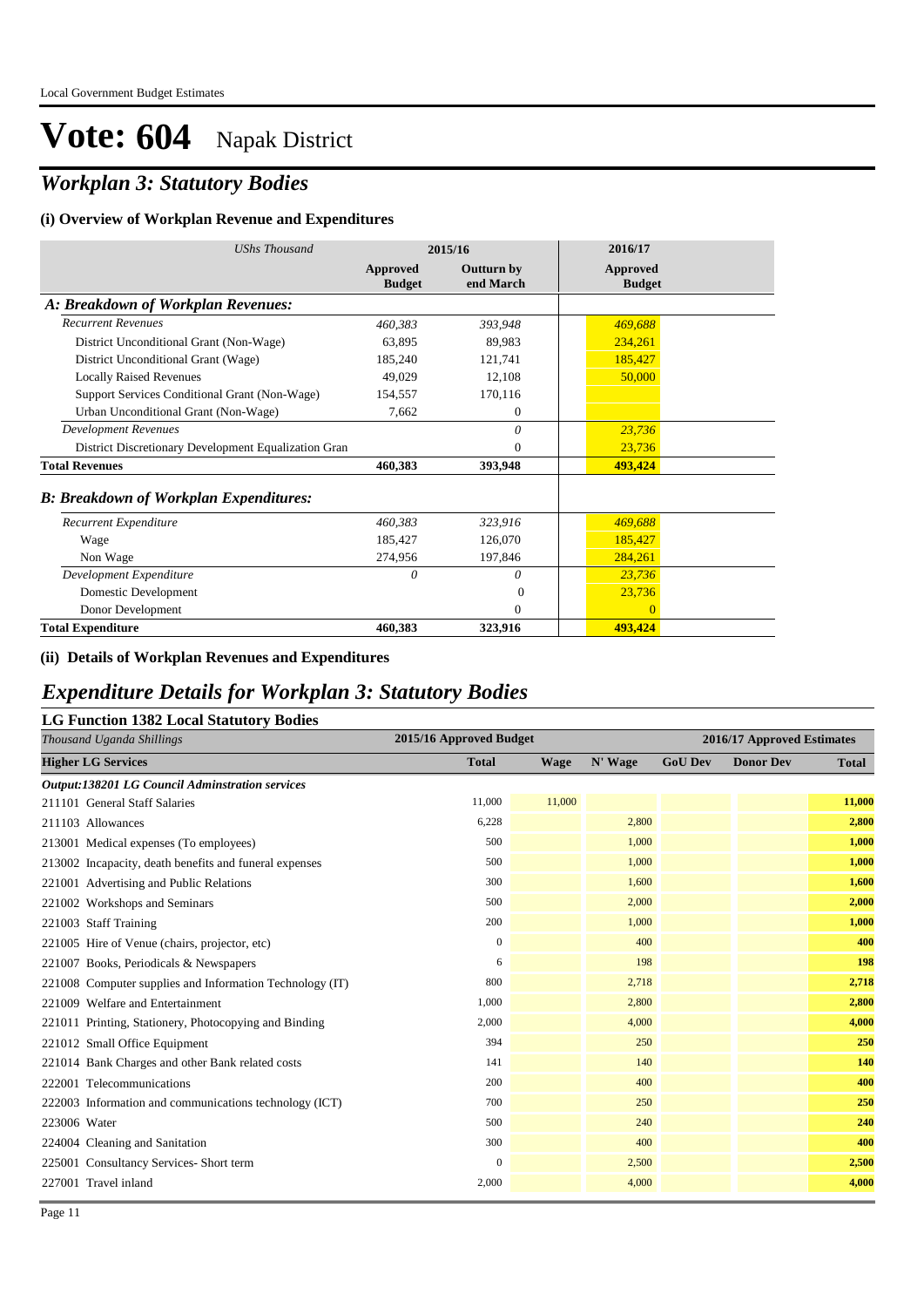### *Workplan 3: Statutory Bodies*

| Thousand Uganda Shillings                                 | 2015/16 Approved Budget |             |         |                |                  | 2016/17 Approved Estimates |
|-----------------------------------------------------------|-------------------------|-------------|---------|----------------|------------------|----------------------------|
| <b>Higher LG Services</b>                                 | <b>Total</b>            | <b>Wage</b> | N' Wage | <b>GoU Dev</b> | <b>Donor Dev</b> | <b>Total</b>               |
| 227004 Fuel, Lubricants and Oils                          | 2,000                   |             | 1,368   |                |                  | 1,368                      |
| 228002 Maintenance - Vehicles                             | 1,500                   |             | 2,000   |                |                  | 2,000                      |
| 228003 Maintenance - Machinery, Equipment & Furniture     | $\boldsymbol{0}$        |             | 450     |                |                  | 450                        |
| 282103 Scholarships and related costs                     | 1,100                   |             |         |                |                  | $\bf{0}$                   |
| Total Cost of Output 138201:                              | 31,869                  | 11,000      | 31,515  |                |                  | 42,515                     |
| Output:138202 LG procurement management services          |                         |             |         |                |                  |                            |
| 211101 General Staff Salaries                             | 13,500                  | 11,500      |         |                |                  | 11,500                     |
| 211103 Allowances                                         | 4,000                   |             | 9,000   |                |                  | 9,000                      |
| 221001 Advertising and Public Relations                   | 7,000                   |             | 4,000   |                |                  | 4,000                      |
| 221009 Welfare and Entertainment                          | 400                     |             | 782     |                |                  | 782                        |
| 221011 Printing, Stationery, Photocopying and Binding     | 2,000                   |             | 1,000   |                |                  | 1,000                      |
| 222002 Postage and Courier                                | 49                      |             |         |                |                  | $\bf{0}$                   |
| 227001 Travel inland                                      | 1,500                   |             | 2,000   |                |                  | 2,000                      |
| 227004 Fuel, Lubricants and Oils                          | 600                     |             | 285     |                |                  | 285                        |
| Total Cost of Output 138202:                              | 29,049                  | 11,500      | 17,067  |                |                  | 28,567                     |
| Output:138203 LG staff recruitment services               |                         |             |         |                |                  |                            |
| 211101 General Staff Salaries                             | 36,810                  | 38,810      |         |                |                  | 38,810                     |
| 211103 Allowances                                         | 6,000                   |             | 12,728  |                |                  | 12,728                     |
| 213001 Medical expenses (To employees)                    | 1,000                   |             | 1,000   |                |                  | 1,000                      |
| 213002 Incapacity, death benefits and funeral expenses    | 1,000                   |             | 1,000   |                |                  | 1,000                      |
| 221001 Advertising and Public Relations                   | 1,000                   |             | 8,000   |                |                  | 8,000                      |
| 221002 Workshops and Seminars                             | $\boldsymbol{0}$        |             | 1,000   |                |                  | 1,000                      |
| 221008 Computer supplies and Information Technology (IT)  | $\boldsymbol{0}$        |             | 2,000   |                |                  | 2,000                      |
| 221009 Welfare and Entertainment                          | 1,600                   |             | 1,500   |                |                  | 1,500                      |
| 221011 Printing, Stationery, Photocopying and Binding     | 2,000                   |             | 2,952   |                |                  | 2,952                      |
| 222001 Telecommunications                                 | 200                     |             | 400     |                |                  | 400                        |
| 222002 Postage and Courier                                | 44                      |             |         |                |                  | $\bf{0}$                   |
| 224004 Cleaning and Sanitation                            | $\boldsymbol{0}$        |             | 400     |                |                  | 400                        |
| 227001 Travel inland                                      | 3,400                   |             | 5,000   |                |                  | 5,000                      |
| 227004 Fuel, Lubricants and Oils                          | 900                     |             | 2,000   |                |                  | 2,000                      |
| 228002 Maintenance - Vehicles                             | 200                     |             | 1,779   |                |                  | 1,779                      |
| 228003 Maintenance - Machinery, Equipment & Furniture     | $\mathbf{0}$            |             | 1,200   |                |                  | 1,200                      |
| Total Cost of Output 138203:                              | 54,154                  | 38,810      | 40.959  |                |                  | 79,769                     |
| Output:138204 LG Land management services                 |                         |             |         |                |                  |                            |
| 211101 General Staff Salaries                             | 8,000                   | 8,000       |         |                |                  | 8,000                      |
| 211102 Contract Staff Salaries (Incl. Casuals, Temporary) | $\boldsymbol{0}$        |             | 2,400   |                |                  | 2,400                      |
| 211103 Allowances                                         | 9,000                   |             | 17,000  |                |                  | 17,000                     |
| 213001 Medical expenses (To employees)                    | 250                     |             | 500     |                |                  | 500                        |
| 213002 Incapacity, death benefits and funeral expenses    | 250                     |             | 500     |                |                  | 500                        |
| 221001 Advertising and Public Relations                   | 750                     |             | 1,600   |                |                  | 1,600                      |
| 221002 Workshops and Seminars                             | 250                     |             | 1,000   | 6,000          |                  | 7,000                      |
| 221003 Staff Training                                     | 800                     |             | 800     |                |                  | 800                        |
| 221005 Hire of Venue (chairs, projector, etc)             | 300                     |             | 400     |                |                  | 400                        |
| 221007 Books, Periodicals & Newspapers                    | 38                      |             | 1,000   |                |                  | 1,000                      |
| 221008 Computer supplies and Information Technology (IT)  | 250                     |             | 2,000   |                |                  | 2,000                      |
| 221009 Welfare and Entertainment                          | 1,500                   |             | 1,500   |                |                  | 1,500                      |
| 221011 Printing, Stationery, Photocopying and Binding     | 1,700                   |             | 1,200   | 5,736          |                  | 6,936                      |
| 221014 Bank Charges and other Bank related costs          | $\boldsymbol{0}$        |             | 500     |                |                  | 500                        |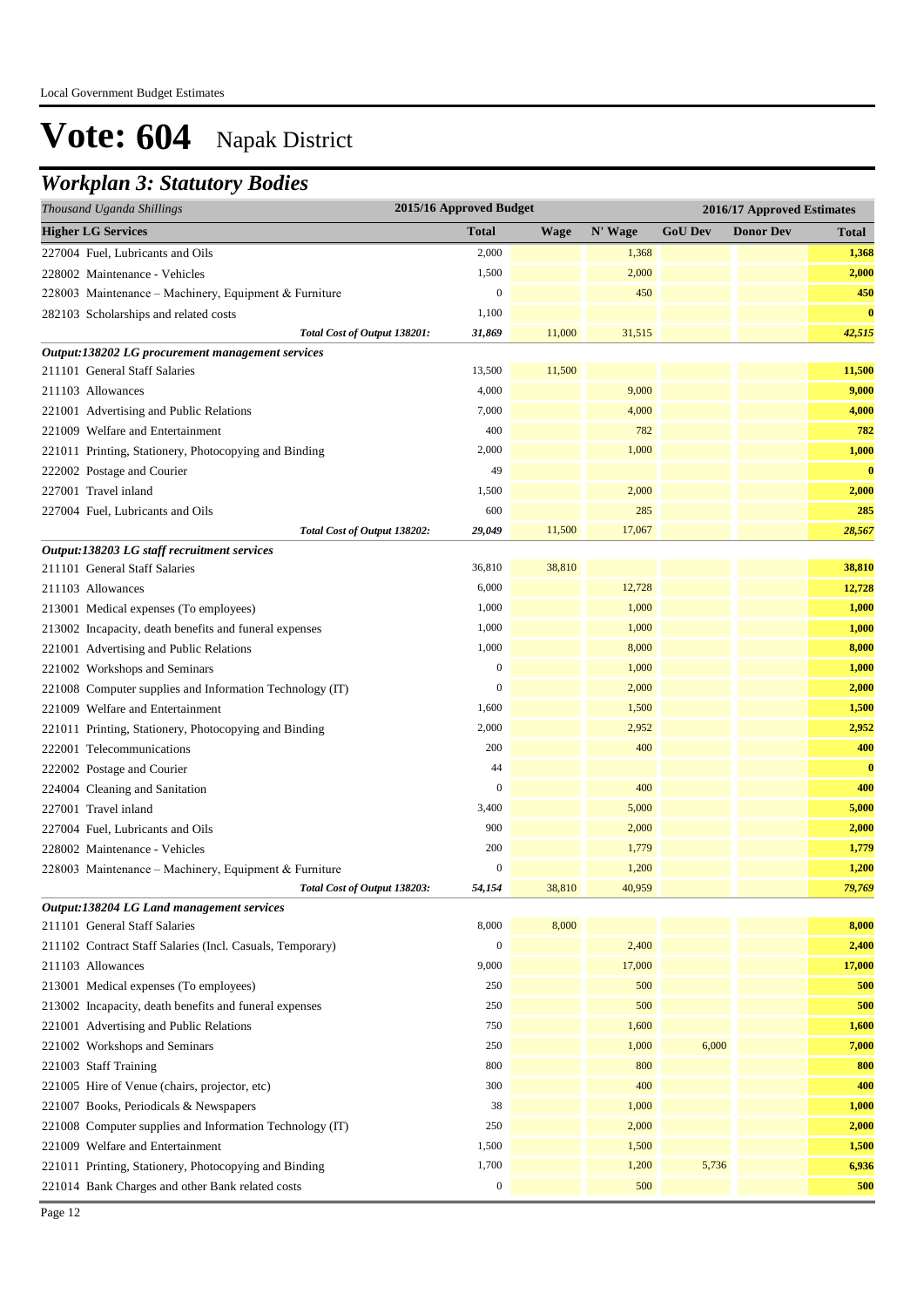### *Workplan 3: Statutory Bodies*

| 2015/16 Approved Budget<br>Thousand Uganda Shillings<br>2016/17 Approved Estimates |                  |             |         |                |                  |            |
|------------------------------------------------------------------------------------|------------------|-------------|---------|----------------|------------------|------------|
| <b>Higher LG Services</b>                                                          | <b>Total</b>     | <b>Wage</b> | N' Wage | <b>GoU Dev</b> | <b>Donor Dev</b> | Total      |
| 222001 Telecommunications                                                          | 100              |             | 400     |                |                  | 400        |
| 222002 Postage and Courier                                                         | 50               |             |         |                |                  | $\bf{0}$   |
| 222003 Information and communications technology (ICT)                             | 0                |             | 1,589   |                |                  | 1,589      |
| 224004 Cleaning and Sanitation                                                     | 0                |             | 100     |                |                  | <b>100</b> |
| 225001 Consultancy Services- Short term                                            | $\boldsymbol{0}$ |             | 1,000   |                |                  | 1,000      |
| 225002 Consultancy Services-Long-term                                              | $\boldsymbol{0}$ |             |         | 12,000         |                  | 12,000     |
| 227001 Travel inland                                                               | 2,000            |             | 9,689   |                |                  | 9,689      |
| 227004 Fuel, Lubricants and Oils                                                   | 1,400            |             | 3,280   |                |                  | 3,280      |
| 228002 Maintenance - Vehicles                                                      | 200              |             | 500     |                |                  | 500        |
| 228003 Maintenance - Machinery, Equipment & Furniture                              | 162              |             | 500     |                |                  | 500        |
| 282104 Compensation to 3rd Parties                                                 | 1,000            |             | 5,000   |                |                  | 5,000      |
| Total Cost of Output 138204:                                                       | 28,000           | 8,000       | 52,458  | 23,736         |                  | 84,194     |
| Output:138205 LG Financial Accountability                                          |                  |             |         |                |                  |            |
| 211103 Allowances                                                                  | 9,600            |             | 13,261  |                |                  | 13,261     |
| 213001 Medical expenses (To employees)                                             | 500              |             |         |                |                  | $\bf{0}$   |
| 213002 Incapacity, death benefits and funeral expenses                             | 500              |             |         |                |                  | $\bf{0}$   |
| 221001 Advertising and Public Relations                                            | 200              |             |         |                |                  | $\bf{0}$   |
| 221002 Workshops and Seminars                                                      | 500              |             | 1,000   |                |                  | 1,000      |
| 221007 Books, Periodicals & Newspapers                                             | $\overline{0}$   |             | 350     |                |                  | 350        |
| 221009 Welfare and Entertainment                                                   | 1,200            |             | 1,600   |                |                  | 1,600      |
| 221011 Printing, Stationery, Photocopying and Binding                              | 1,110            |             | 1,200   |                |                  | 1,200      |
| 222001 Telecommunications                                                          | 100              |             | 200     |                |                  | 200        |
| 222003 Information and communications technology (ICT)                             | $\boldsymbol{0}$ |             | 250     |                |                  | 250        |
| 227001 Travel inland                                                               | 1,000            |             | 1,200   |                |                  | 1,200      |
| 227004 Fuel, Lubricants and Oils                                                   | 1,000            |             | 939     |                |                  | 939        |
| 228002 Maintenance - Vehicles                                                      | 250              |             |         |                |                  | $\bf{0}$   |
| Total Cost of Output 138205:                                                       | 15,960           |             | 20,000  |                |                  | 20,000     |
| Output:138206 LG Political and executive oversight                                 |                  |             |         |                |                  |            |
| 211101 General Staff Salaries                                                      | 116,117          | 116,117     |         |                |                  | 116,117    |
| 211103 Allowances                                                                  | 70,022           |             | 42,362  |                |                  | 42,362     |
| 213001 Medical expenses (To employees)                                             | 1,000            |             |         |                |                  | $\bf{0}$   |
| 213002 Incapacity, death benefits and funeral expenses                             | 1,000            |             |         |                |                  | $\bf{0}$   |
| 221001 Advertising and Public Relations                                            | 300              |             |         |                |                  | $\bf{0}$   |
| 221007 Books, Periodicals & Newspapers                                             | 1,640            |             | 1,500   |                |                  | 1,500      |
| 221008 Computer supplies and Information Technology (IT)                           | 1,500            |             |         |                |                  | $\bf{0}$   |
| 221009 Welfare and Entertainment                                                   | 2,100            |             |         |                |                  | $\bf{0}$   |
| 221011 Printing, Stationery, Photocopying and Binding                              | 4,000            |             |         |                |                  | $\bf{0}$   |
| 222001 Telecommunications                                                          | 300              |             | 400     |                |                  | 400        |
| 222002 Postage and Courier                                                         | 50               |             |         |                |                  | $\bf{0}$   |
| 222003 Information and communications technology (ICT)                             | 500              |             |         |                |                  | $\bf{0}$   |
| 223006 Water                                                                       | 300              |             |         |                |                  | $\bf{0}$   |
| 227001 Travel inland                                                               | 7,000            |             | 10,000  |                |                  | 10,000     |
| 227004 Fuel, Lubricants and Oils                                                   | 6,000            |             | 22,500  |                |                  | 22,500     |
| 228002 Maintenance - Vehicles                                                      | 7,000            |             | 9,500   |                |                  | 9,500      |
| 228003 Maintenance - Machinery, Equipment & Furniture                              | 59               |             |         |                |                  | $\bf{0}$   |
| Total Cost of Output 138206:                                                       | 218,888          | 116,117     | 86,262  |                |                  | 202,379    |
| Output:138206p PRDP-Capacity Building for Land Administration                      |                  |             |         |                |                  |            |
| 221001 Advertising and Public Relations                                            | 1,600            |             |         |                |                  | $\bf{0}$   |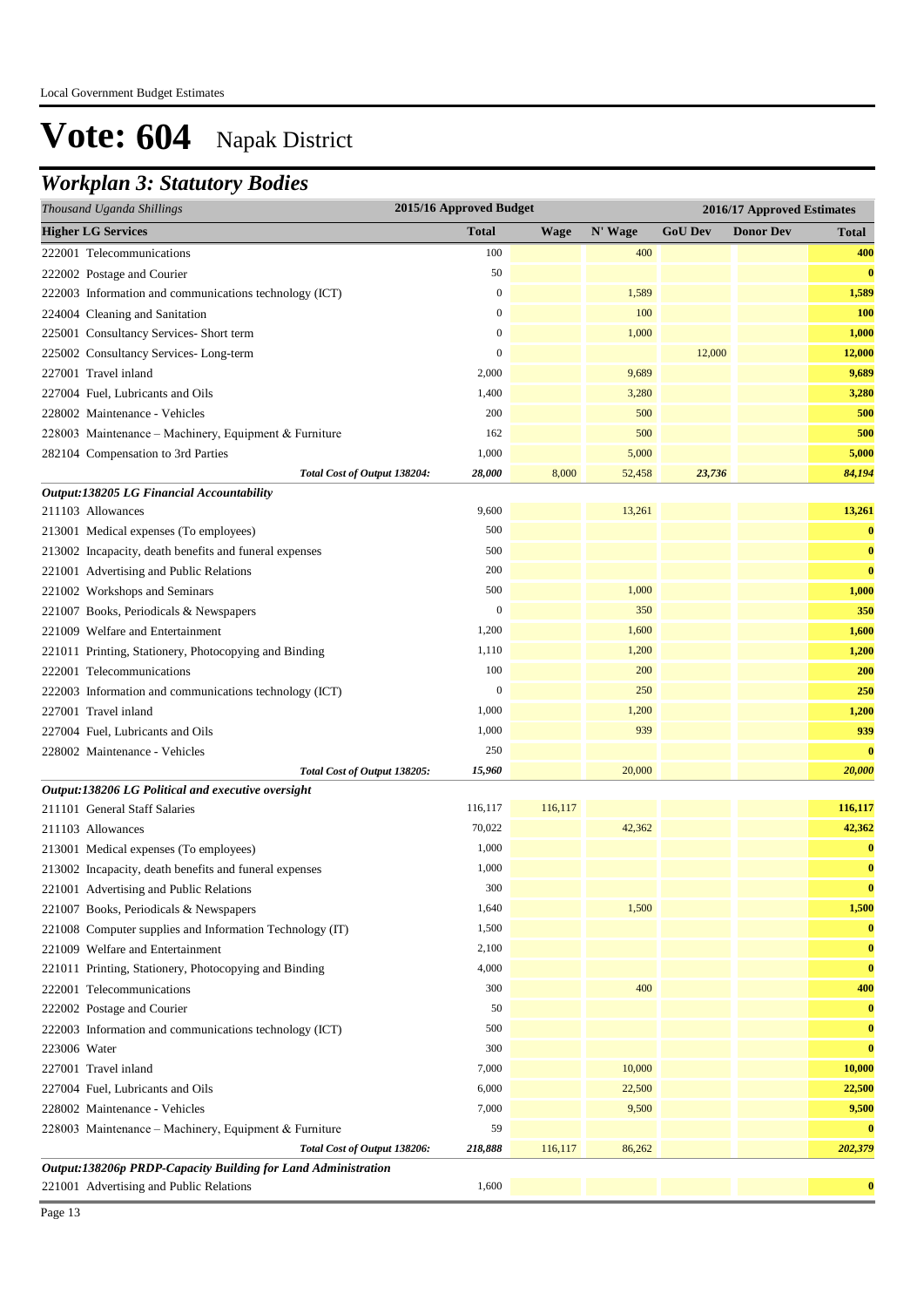## *Workplan 3: Statutory Bodies*

| Thousand Uganda Shillings                                | 2015/16 Approved Budget |         |         | 2016/17 Approved Estimates |                  |                       |
|----------------------------------------------------------|-------------------------|---------|---------|----------------------------|------------------|-----------------------|
| <b>Higher LG Services</b>                                | <b>Total</b>            | Wage    | N' Wage | <b>GoU Dev</b>             | <b>Donor Dev</b> | <b>Total</b>          |
| 221002 Workshops and Seminars                            | 18,000                  |         |         |                            |                  | $\bf{0}$              |
| 221005 Hire of Venue (chairs, projector, etc)            | 200                     |         |         |                            |                  | $\bf{0}$              |
| 221008 Computer supplies and Information Technology (IT) | 6,000                   |         |         |                            |                  | $\bf{0}$              |
| 221012 Small Office Equipment                            | 20,000                  |         |         |                            |                  | $\bf{0}$              |
| 222001 Telecommunications                                | 286                     |         |         |                            |                  | $\bf{0}$              |
| 227004 Fuel, Lubricants and Oils                         | 4,000                   |         |         |                            |                  | $\bf{0}$              |
| 228003 Maintenance – Machinery, Equipment & Furniture    | 5,000                   |         |         |                            |                  | $\bf{0}$              |
| Total Cost of Output 138206p:                            | 55,086                  |         |         |                            |                  | $\boldsymbol{\theta}$ |
| <b>Output:138207 Standing Committees Services</b>        |                         |         |         |                            |                  |                       |
| 211103 Allowances                                        | 23,880                  |         | 36,000  |                            |                  | 36,000                |
| 221009 Welfare and Entertainment                         | 2,500                   |         |         |                            |                  | $\bf{0}$              |
| 221011 Printing, Stationery, Photocopying and Binding    | 250                     |         |         |                            |                  | $\bf{0}$              |
| 222001 Telecommunications                                | 63                      |         |         |                            |                  | $\bf{0}$              |
| 227004 Fuel, Lubricants and Oils                         | 684                     |         |         |                            |                  | $\bf{0}$              |
| Total Cost of Output 138207:                             | 27,377                  |         | 36,000  |                            |                  | 36,000                |
| <b>Total Cost of Higher LG Services</b>                  | 460.383                 | 185,427 | 284,261 | 23,736                     |                  | 493,424               |
| <b>Total Cost of function Local Statutory Bodies</b>     | 460,383                 | 185,427 | 284,261 | 23,736                     |                  | 493,424               |
| <b>Total Cost of Statutory Bodies</b>                    | 460,383                 | 185,427 | 284,261 | 23,736                     |                  | 493,424               |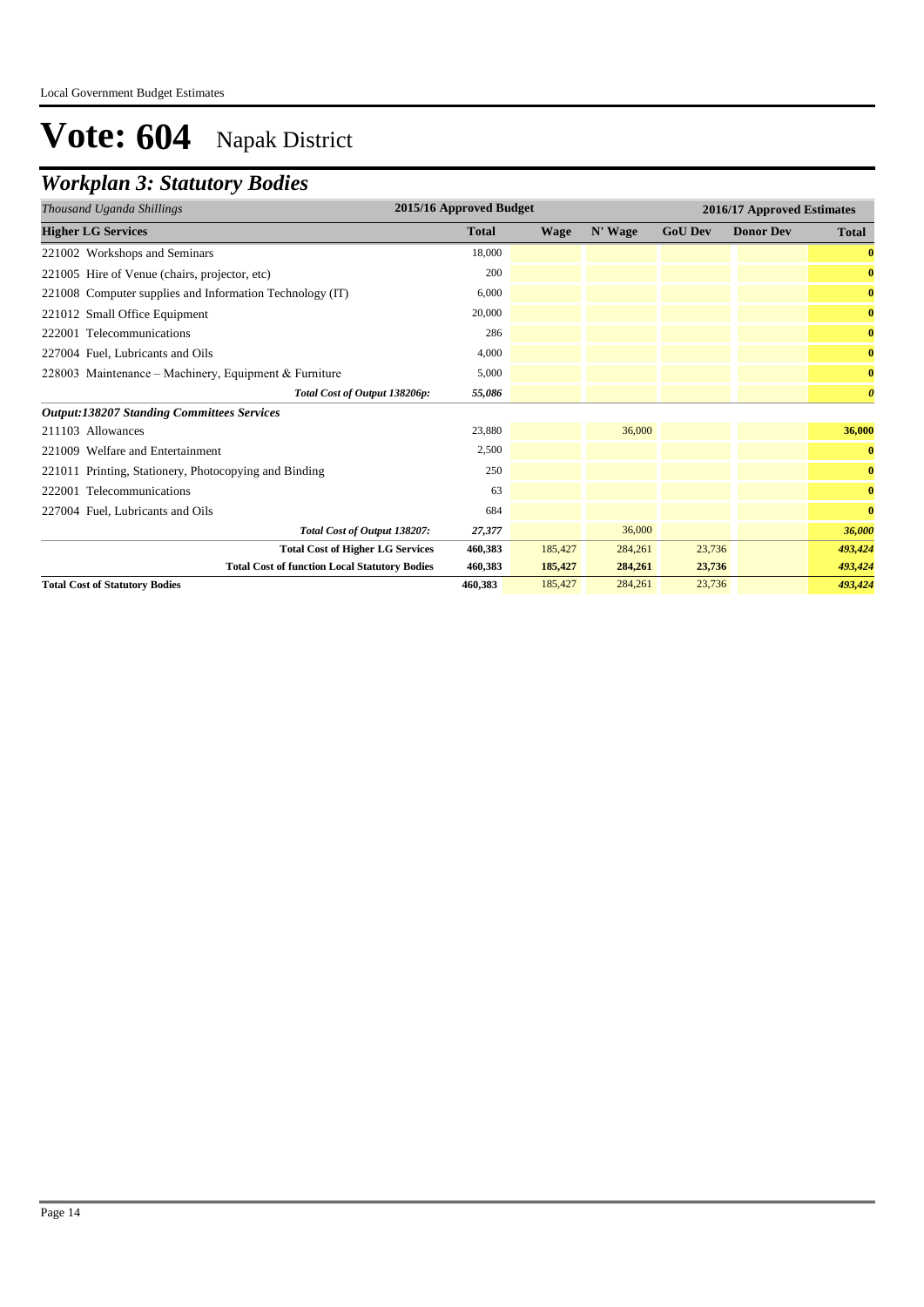### *Workplan 4: Production and Marketing*

#### **(i) Overview of Workplan Revenue and Expenditures**

| <b>UShs Thousand</b>                                 | 2015/16                   |                                | 2016/17                          |
|------------------------------------------------------|---------------------------|--------------------------------|----------------------------------|
|                                                      | Approved<br><b>Budget</b> | <b>Outturn by</b><br>end March | <b>Approved</b><br><b>Budget</b> |
| A: Breakdown of Workplan Revenues:                   |                           |                                |                                  |
| <b>Recurrent Revenues</b>                            | 375,620                   | 291,773                        | 314,169                          |
| District Unconditional Grant (Non-Wage)              | 7.216                     | 1.580                          | 8.060                            |
| District Unconditional Grant (Wage)                  | 95,560                    | 57.921                         | 63.843                           |
| <b>Locally Raised Revenues</b>                       | 6.785                     | 2,000                          | 7.000                            |
| Sector Conditional Grant (Non-Wage)                  | 173,059                   | 129,795                        | 53,615                           |
| Sector Conditional Grant (Wage)                      | 93,000                    | 100,478                        | 181,652                          |
| <b>Development Revenues</b>                          | 20,000                    | 0                              | 571,279                          |
| Development Grant                                    | 0                         | 0                              | 52,634                           |
| District Discretionary Development Equalization Gran |                           | 0                              | 423.645                          |
| Donor Funding                                        | 20,000                    | $\mathbf{0}$                   | 95,000                           |
| <b>Total Revenues</b>                                | 395,620                   | 291,773                        | 885,449                          |
| <b>B: Breakdown of Workplan Expenditures:</b>        |                           |                                |                                  |
| Recurrent Expenditure                                | 375,620                   | 186,495                        | 314,169                          |
| Wage                                                 | 188,560                   | 156,557                        | 245,495                          |
| Non Wage                                             | 187,060                   | 29,939                         | 68.675                           |
| Development Expenditure                              | 20,000                    | 0                              | 571,279                          |
| Domestic Development                                 |                           | $\Omega$                       | 476,279                          |
| Donor Development                                    | 20,000                    | $\mathbf{0}$                   | 95,000                           |
| <b>Total Expenditure</b>                             | 395,620                   | 186,495                        | 885,449                          |

**(ii) Details of Workplan Revenues and Expenditures**

### *Expenditure Details for Workplan 4: Production and Marketing*

| <b>LG Function 0181 Agricultural Extension Services</b>      |  |                                                                                                  |                         |                |                |                |                            |              |
|--------------------------------------------------------------|--|--------------------------------------------------------------------------------------------------|-------------------------|----------------|----------------|----------------|----------------------------|--------------|
| Thousand Uganda Shillings                                    |  |                                                                                                  | 2015/16 Approved Budget |                |                |                | 2016/17 Approved Estimates |              |
| <b>Higher LG Services</b>                                    |  |                                                                                                  | <b>Total</b>            | Wage           | N' Wage        | <b>GoU Dev</b> | <b>Donor Dev</b>           | <b>Total</b> |
| <b>Output:018101 Extension Worker Services</b>               |  |                                                                                                  |                         |                |                |                |                            |              |
| 211101 General Staff Salaries                                |  |                                                                                                  | $\mathbf{0}$            | 181,652        |                |                |                            | 181,652      |
|                                                              |  | Total Cost of Output 018101:                                                                     | 0                       | 181,652        |                |                |                            | 181,652      |
|                                                              |  | <b>Total Cost of Higher LG Services</b>                                                          | $\bf{0}$                | 181,652        |                |                |                            | 181,652      |
| <b>Capital Purchases</b>                                     |  |                                                                                                  | <b>Total</b>            | <b>Wage</b>    | N' Wage        | <b>GoU Dev</b> | <b>Donor Dev</b>           | <b>Total</b> |
| Output:018175 Non Standard Service Delivery Capital          |  |                                                                                                  |                         |                |                |                |                            |              |
| 312202 Machinery and Equipment                               |  |                                                                                                  | $\mathbf{0}$            | $\overline{0}$ | $\mathbf{0}$   | 175,000        | $\overline{0}$             | 175,000      |
| LCIV: Bokora<br><b>Total LCIII: Matany Sub County</b>        |  |                                                                                                  |                         |                |                |                | 175,000                    |              |
| LCII: Nakichumet Parish<br>LCI: DARTIC                       |  | Procuerement of the Agricultural Tractor & Its Acess<br>Source: District Discretionary Developme |                         |                |                |                |                            | 175,000      |
|                                                              |  | Total Cost of Output 018175:                                                                     | 0                       | $\Omega$       | $\mathbf{0}$   | 175,000        | $\boldsymbol{\theta}$      | 175,000      |
|                                                              |  | <b>Total Cost of Capital Purchases</b>                                                           | $\bf{0}$                | $\mathbf{0}$   | $\overline{0}$ | 175,000        | $\bf{0}$                   | 175,000      |
|                                                              |  | <b>Total Cost of function Agricultural Extension Services</b>                                    | 0                       | 181,652        | $\bf{0}$       | 175,000        | $\bf{0}$                   | 356,652      |
| <b>LG Function 0182 District Production Services</b>         |  |                                                                                                  |                         |                |                |                |                            |              |
| Thousand Uganda Shillings                                    |  |                                                                                                  | 2015/16 Approved Budget |                |                |                | 2016/17 Approved Estimates |              |
| <b>Higher LG Services</b>                                    |  |                                                                                                  | <b>Total</b>            | <b>Wage</b>    | N' Wage        | <b>GoU Dev</b> | <b>Donor Dev</b>           | <b>Total</b> |
| <b>Output:018201 District Production Management Services</b> |  |                                                                                                  |                         |                |                |                |                            |              |
| 211101 General Staff Salaries                                |  |                                                                                                  | 188,560                 | 63,843         |                |                |                            | 63,843       |
| 211103 Allowances                                            |  |                                                                                                  | 22,913                  |                | 6,508          |                |                            | 6,508        |
| 213001 Medical expenses (To employees)                       |  |                                                                                                  | 4,000                   |                | 2,000          |                |                            | 2,000        |
| 213002 Incapacity, death benefits and funeral expenses       |  |                                                                                                  | 500                     |                | 2,000          |                |                            | 2,000        |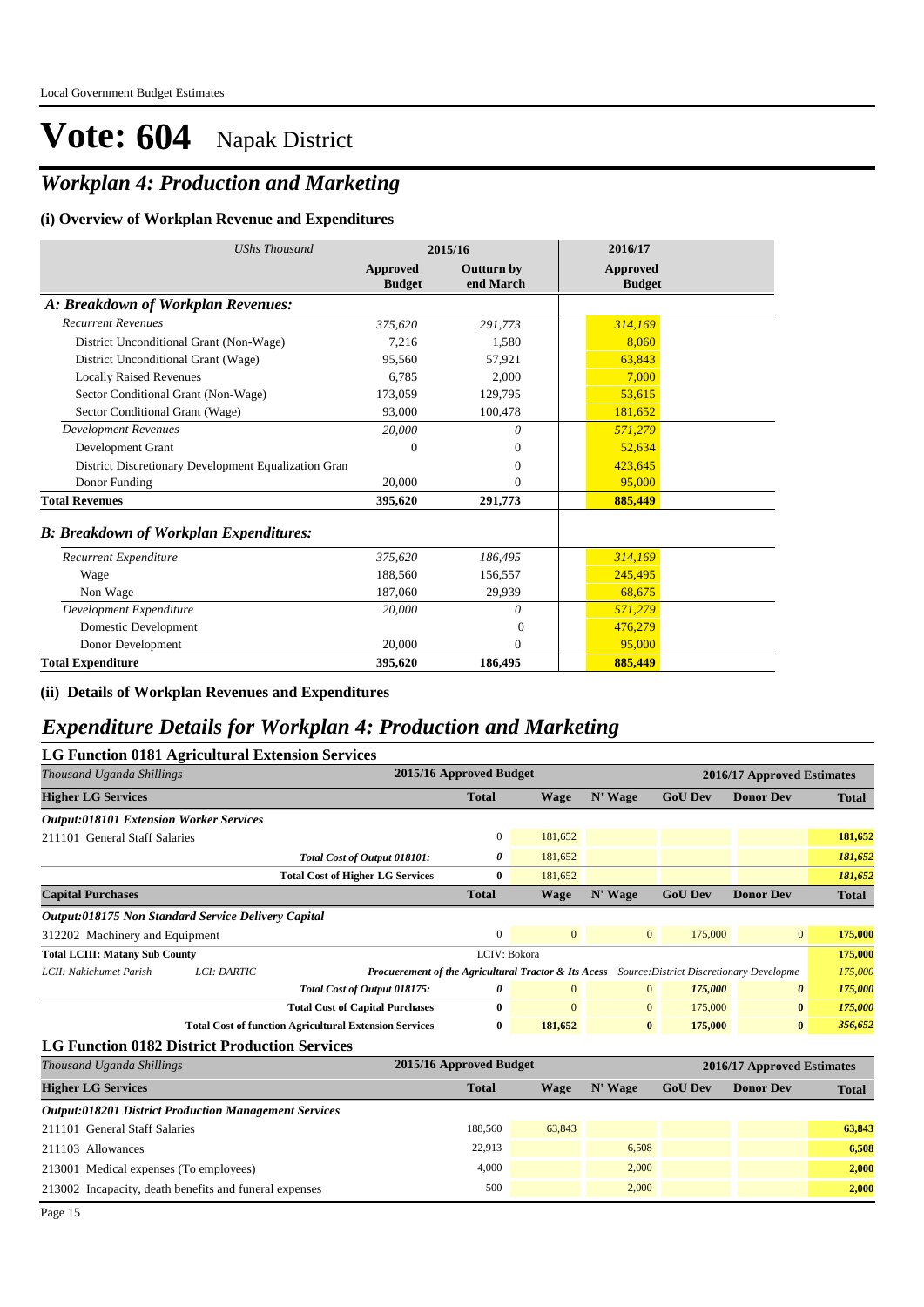### *Workplan 4: Production and Marketing*

| Thousand Uganda Shillings                                | 2015/16 Approved Budget |             |         |                | 2016/17 Approved Estimates |                       |
|----------------------------------------------------------|-------------------------|-------------|---------|----------------|----------------------------|-----------------------|
| <b>Higher LG Services</b>                                | <b>Total</b>            | Wage        | N' Wage | <b>GoU Dev</b> | <b>Donor Dev</b>           | <b>Total</b>          |
| 221001 Advertising and Public Relations                  | 2,000                   |             |         |                |                            | $\bf{0}$              |
| 221002 Workshops and Seminars                            | 6,500                   |             | 6,000   |                |                            | 6,000                 |
| 221003 Staff Training                                    | 4,000                   |             | 4,000   |                |                            | 4,000                 |
| 221007 Books, Periodicals & Newspapers                   | 1,000                   |             |         |                |                            | $\bf{0}$              |
| 221009 Welfare and Entertainment                         | 2,000                   |             | 1,000   |                |                            | 1,000                 |
| 221011 Printing, Stationery, Photocopying and Binding    | 5,500                   |             | 1,000   |                |                            | 1,000                 |
| 221012 Small Office Equipment                            | 2,000                   |             |         | 40,645         |                            | 40,645                |
| 221014 Bank Charges and other Bank related costs         | 204                     |             |         |                |                            | $\bf{0}$              |
| 222001 Telecommunications                                | 844                     |             |         |                |                            | $\bf{0}$              |
| 222003 Information and communications technology (ICT)   | $\mathbf{0}$            |             | 1,000   |                |                            | 1,000                 |
| 223005 Electricity                                       | 500                     |             |         |                |                            | $\bf{0}$              |
| 223006 Water                                             | 500                     |             |         |                |                            | $\bf{0}$              |
| 224001 Medical and Agricultural supplies                 | 5,000                   |             |         |                |                            | $\bf{0}$              |
| 224004 Cleaning and Sanitation                           | 200                     |             |         |                |                            | $\bf{0}$              |
| 224006 Agricultural Supplies                             | $\mathbf{0}$            |             |         | 35,000         |                            | 35,000                |
| 227002 Travel abroad                                     | $\boldsymbol{0}$        |             | 3,000   |                |                            | 3,000                 |
| 227004 Fuel, Lubricants and Oils                         | 4,000                   |             | 6,000   |                |                            | 6,000                 |
| 228003 Maintenance – Machinery, Equipment & Furniture    | $\boldsymbol{0}$        |             | 9,083   |                |                            | 9,083                 |
| 282101 Donations                                         | $\mathbf{0}$            |             |         |                | 95,000                     | 95,000                |
| Total Cost of Output 018201:                             | 250,220                 | 63,843      | 41,591  | 75,645         | 95,000                     | 276,078               |
| Output:018202p PRDP-Crop disease control and marketing   |                         |             |         |                |                            |                       |
| 211103 Allowances                                        | 2,900                   |             |         |                |                            | $\bf{0}$              |
| 213002 Incapacity, death benefits and funeral expenses   | 2,000                   |             |         |                |                            | $\bf{0}$              |
| 221001 Advertising and Public Relations                  | 2,000                   |             |         |                |                            | $\bf{0}$              |
| 221002 Workshops and Seminars                            | 3,000                   |             |         |                |                            | $\bf{0}$              |
| 221003 Staff Training                                    | 2,000                   |             |         |                |                            | $\bf{0}$              |
| 221005 Hire of Venue (chairs, projector, etc)            | 2,000                   |             |         |                |                            | $\bf{0}$              |
| 221007 Books, Periodicals & Newspapers                   | 1,000                   |             |         |                |                            | $\bf{0}$              |
| 221008 Computer supplies and Information Technology (IT) | 12,000                  |             |         |                |                            | $\bf{0}$              |
| 221009 Welfare and Entertainment                         | 500                     |             |         |                |                            | $\bf{0}$              |
| 221011 Printing, Stationery, Photocopying and Binding    | 2,000                   |             |         |                |                            | $\bf{0}$              |
| 221014 Bank Charges and other Bank related costs         | 3,000                   |             |         |                |                            | $\bf{0}$              |
| 222001 Telecommunications                                | 1,000                   |             |         |                |                            | $\mathbf{0}$          |
| 222003 Information and communications technology (ICT)   | 1,000                   |             |         |                |                            | $\bf{0}$              |
| 228003 Maintenance - Machinery, Equipment & Furniture    | 15,000                  |             |         |                |                            | $\bf{0}$              |
| 282091 Tax Account                                       | 20,000                  |             |         |                |                            | $\bf{0}$              |
| Total Cost of Output 018202p:                            | 69,400                  |             |         |                |                            | $\boldsymbol{\theta}$ |
| Output:018206 Vermin control services                    |                         |             |         |                |                            |                       |
| 211103 Allowances                                        | $\boldsymbol{0}$        |             | 1,000   |                |                            | 1,000                 |
| Total Cost of Output 018206:                             | 0                       |             | 1,000   |                |                            | 1,000                 |
| Output:018208 Sector Capacity Development                |                         |             |         |                |                            |                       |
| 221003 Staff Training                                    | $\boldsymbol{0}$        |             | 10,000  |                |                            | 10,000                |
| Total Cost of Output 018208:                             | 0                       |             | 10,000  |                |                            | 10,000                |
| Output:018209 Support to DATICs                          |                         |             |         |                |                            |                       |
| 228003 Maintenance - Machinery, Equipment & Furniture    | 76,000                  |             |         |                |                            | $\bf{0}$              |
| Total Cost of Output 018209:                             | 76,000                  |             |         |                |                            | $\boldsymbol{\theta}$ |
| <b>Total Cost of Higher LG Services</b>                  | 395,620                 | 63,843      | 52,591  | 75,645         | 95,000                     | 287,078               |
| <b>Capital Purchases</b>                                 | <b>Total</b>            | <b>Wage</b> | N' Wage | <b>GoU Dev</b> | <b>Donor Dev</b>           | Total                 |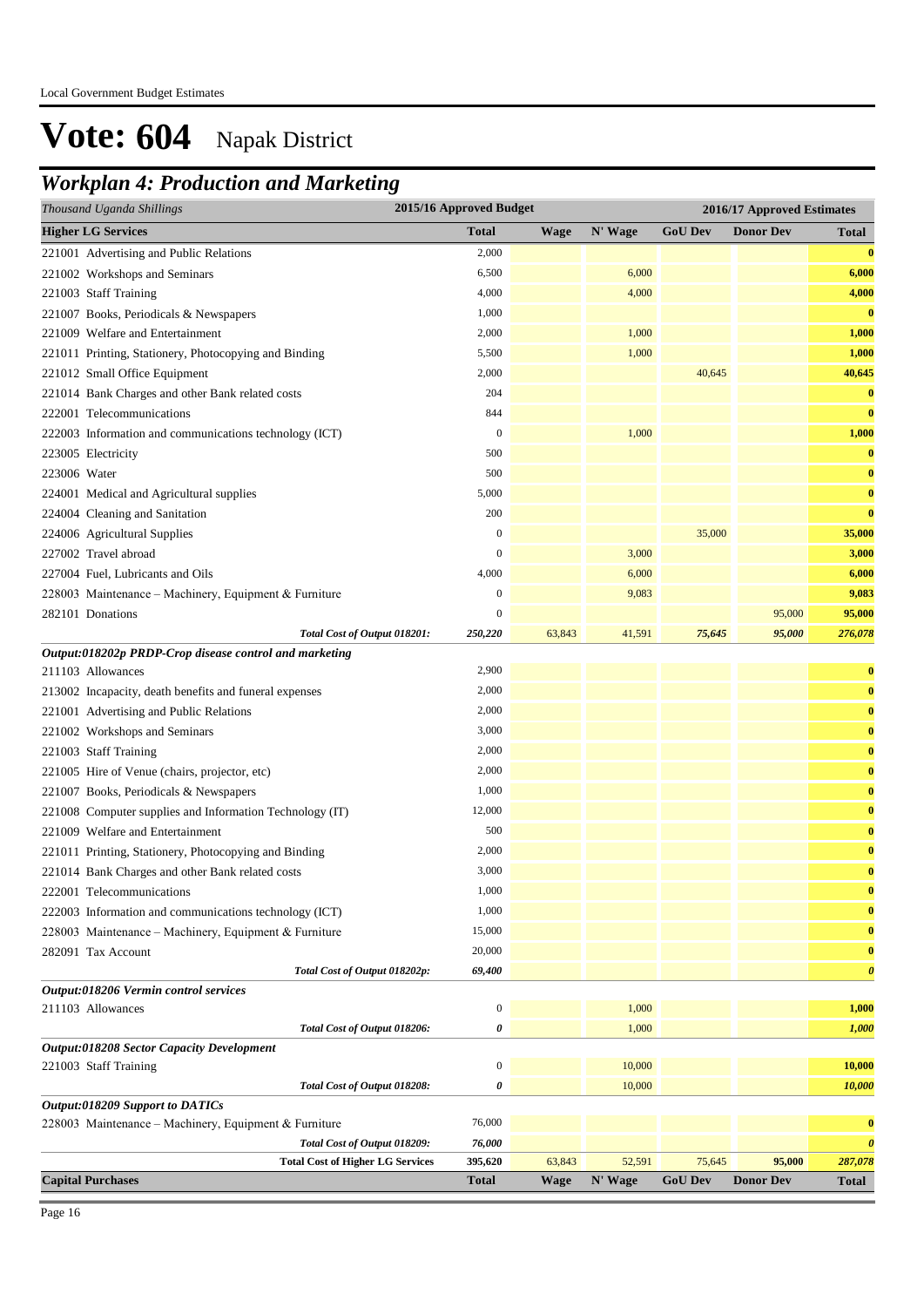### *Workplan 4: Production and Marketing*

| Thousand Uganda Shillings                                                                                                                                       | 2015/16 Approved Budget |                |              |                | 2016/17 Approved Estimates |                  |
|-----------------------------------------------------------------------------------------------------------------------------------------------------------------|-------------------------|----------------|--------------|----------------|----------------------------|------------------|
| <b>Capital Purchases</b>                                                                                                                                        | <b>Total</b>            | <b>Wage</b>    | N' Wage      | <b>GoU Dev</b> | <b>Donor Dev</b>           | Total            |
| <i><b>Output:018275 Non Standard Service Delivery Capital</b></i>                                                                                               |                         |                |              |                |                            |                  |
| 312104 Other Structures                                                                                                                                         | $\mathbf{0}$            | $\mathbf{0}$   | $\mathbf{0}$ | 175,000        | $\boldsymbol{0}$           | 175,000          |
| <b>Total LCIII: Matany Sub County</b>                                                                                                                           | LCIV: Bokora            |                |              |                |                            | 175,000          |
| LCII: Nakichumet Parish<br>LCI: District Headquarters<br><b>Completion of Farmers Hall &amp; Purchase of Furniture</b> Source: District Discretionary Developme |                         |                |              |                |                            | 175,000          |
| 312201 Transport Equipment                                                                                                                                      | $\boldsymbol{0}$        | $\overline{0}$ | $\mathbf{0}$ | 50,634         | $\boldsymbol{0}$           | 50,634           |
| <b>Total LCIII: Matany Sub County</b>                                                                                                                           | LCIV: Bokora            |                |              |                |                            |                  |
| LCII: Nakichumet Parish<br>LCI: LLGs<br><b>Purchase of Five(5) Motor Cycles for Veterinary Sect</b> Source: District Discretionary Developme                    |                         |                |              |                |                            | 50,634<br>50,634 |
| Total Cost of Output 018275:                                                                                                                                    | 0                       | $\mathbf{0}$   | $\mathbf{0}$ | 225,634        | $\boldsymbol{\theta}$      | 225,634          |
| <b>Total Cost of Capital Purchases</b>                                                                                                                          | $\bf{0}$                | $\mathbf{0}$   | $\mathbf{0}$ | 225,634        | $\bf{0}$                   | 225,634          |
| <b>Total Cost of function District Production Services</b>                                                                                                      | 395,620                 | 63,843         | 52,591       | 301,279        | 95,000                     | 512,713          |
| <b>LG Function 0183 District Commercial Services</b>                                                                                                            |                         |                |              |                |                            |                  |
| Thousand Uganda Shillings                                                                                                                                       | 2015/16 Approved Budget |                |              |                | 2016/17 Approved Estimates |                  |
| <b>Higher LG Services</b>                                                                                                                                       | <b>Total</b>            | <b>Wage</b>    | N' Wage      | <b>GoU Dev</b> | <b>Donor Dev</b>           | <b>Total</b>     |
| <b>Output:018301 Trade Development and Promotion Services</b>                                                                                                   |                         |                |              |                |                            |                  |
| 211103 Allowances                                                                                                                                               | $\overline{0}$          |                | 1,734        |                |                            | 1,734            |
| 228004 Maintenance – Other                                                                                                                                      | $\mathbf{0}$            |                | 1,016        |                |                            | 1,016            |
| Total Cost of Output 018301:                                                                                                                                    | 0                       |                | 2,750        |                |                            | 2,750            |
| Output:018302 Enterprise Development Services                                                                                                                   |                         |                |              |                |                            |                  |
| 211103 Allowances                                                                                                                                               | $\boldsymbol{0}$        |                | 5,335        |                |                            | 5,335            |
| 228002 Maintenance - Vehicles                                                                                                                                   | $\mathbf{0}$            |                | 1,170        |                |                            | 1,170            |
| Total Cost of Output 018302:                                                                                                                                    | 0                       |                | 6,505        |                |                            | 6,505            |
| Output:018303 Market Linkage Services                                                                                                                           |                         |                |              |                |                            |                  |
| 211103 Allowances                                                                                                                                               | $\boldsymbol{0}$        |                | 138          |                |                            | 138              |
| 227004 Fuel, Lubricants and Oils                                                                                                                                | $\boldsymbol{0}$        |                | 1,670        |                |                            | 1,670            |
|                                                                                                                                                                 |                         |                |              |                |                            |                  |
| Total Cost of Output 018303:                                                                                                                                    | 0                       |                | 1,808        |                |                            | 1,808            |
| Output:018304 Cooperatives Mobilisation and Outreach Services                                                                                                   |                         |                |              |                |                            |                  |
| 221011 Printing, Stationery, Photocopying and Binding                                                                                                           | $\mathbf{0}$            |                | 976          |                |                            | 976              |
| 227004 Fuel, Lubricants and Oils                                                                                                                                | $\overline{0}$          |                | 2,320        |                |                            | 2,320            |
| Total Cost of Output 018304:                                                                                                                                    | 0                       |                | 3,296        |                |                            | 3,296            |
| Output:018305 Tourism Promotional Services                                                                                                                      |                         |                |              |                |                            |                  |
| 211103 Allowances                                                                                                                                               | $\boldsymbol{0}$        |                | 360          |                |                            | 360              |
| 221011 Printing, Stationery, Photocopying and Binding                                                                                                           | $\mathbf{0}$            |                | 400          |                |                            | 400              |
| Total Cost of Output 018305:                                                                                                                                    | 0                       |                | 760          |                |                            | 760              |
| Output:018306 Industrial Development Services                                                                                                                   |                         |                |              |                |                            |                  |
| 221011 Printing, Stationery, Photocopying and Binding                                                                                                           | $\boldsymbol{0}$        |                | 655          |                |                            | 655              |
| Total Cost of Output 018306:                                                                                                                                    | 0                       |                | 655          |                |                            | 655              |
| Output:018309 Sector Management and Monitoring                                                                                                                  |                         |                |              |                |                            |                  |
| 211103 Allowances                                                                                                                                               | $\boldsymbol{0}$        |                | 310          |                |                            | 310              |
| Total Cost of Output 018309:                                                                                                                                    | 0                       |                | 310          |                |                            | 310              |
| <b>Total Cost of Higher LG Services</b>                                                                                                                         | $\boldsymbol{0}$        |                | 16,084       |                |                            | 16,084           |
| <b>Total Cost of function District Commercial Services</b>                                                                                                      | 0                       |                | 16,084       |                |                            | 16,084           |
| <b>Total Cost of Production and Marketing</b>                                                                                                                   | 395,620                 | 245,495        | 68,675       | 476,279        | 95,000                     | 885,449          |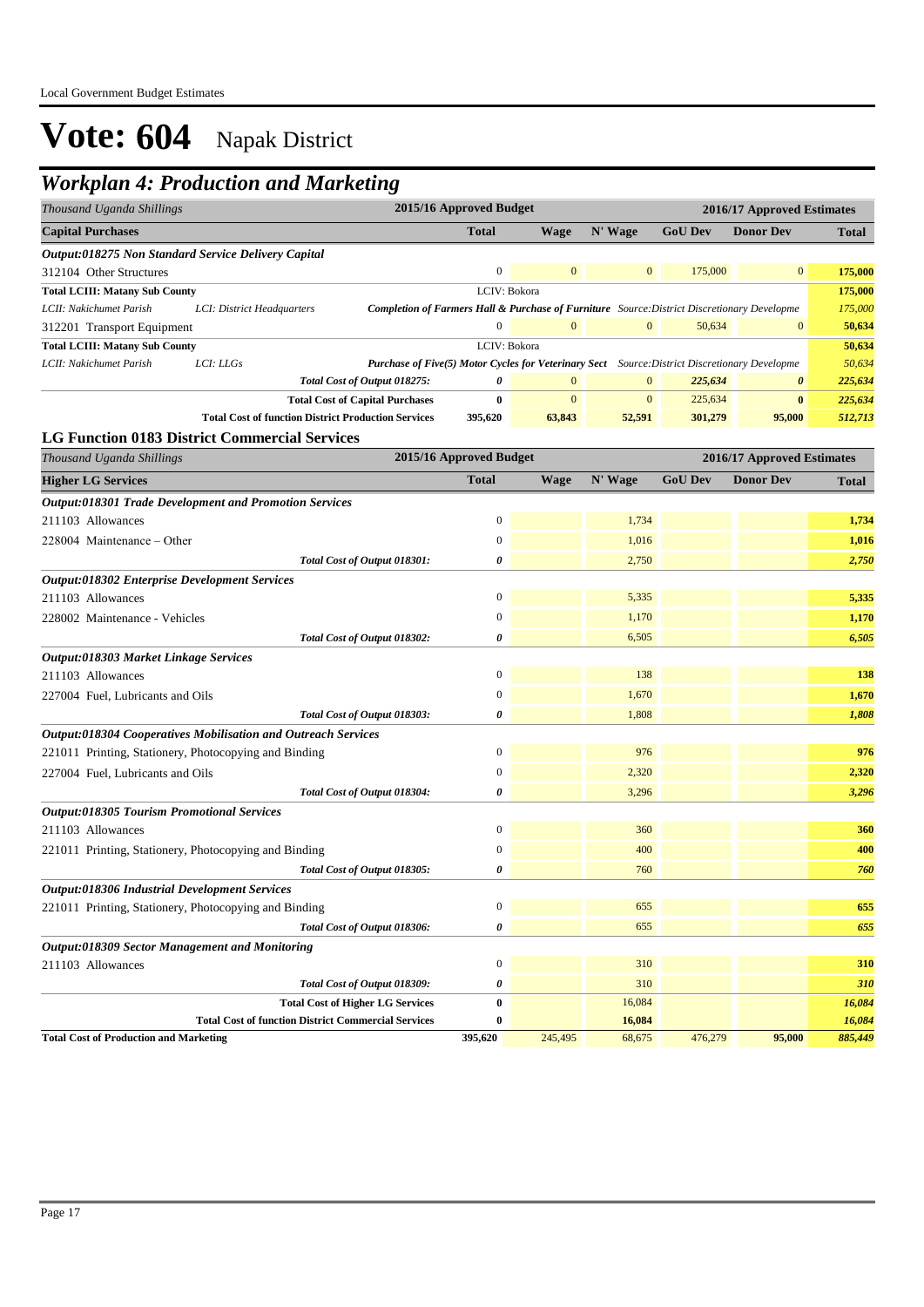### *Workplan 5: Health*

#### **(i) Overview of Workplan Revenue and Expenditures**

| <b>UShs Thousand</b>                                 | 2015/16                          |                         | 2016/17                   |
|------------------------------------------------------|----------------------------------|-------------------------|---------------------------|
|                                                      | <b>Approved</b><br><b>Budget</b> | Outturn by<br>end March | Approved<br><b>Budget</b> |
| A: Breakdown of Workplan Revenues:                   |                                  |                         |                           |
| <b>Recurrent Revenues</b>                            | 2,032,572                        | 1,661,413               | 1,890,781                 |
| District Unconditional Grant (Non-Wage)              | 5.508                            | 500                     | 5.580                     |
| <b>Locally Raised Revenues</b>                       | 989                              | 500                     | 3,000                     |
| Other Transfers from Central Government              |                                  | 21,735                  |                           |
| Sector Conditional Grant (Non-Wage)                  | 723,747                          | 542,810                 | 729,318                   |
| Sector Conditional Grant (Wage)                      | 1,300,787                        | 1,095,868               | 1,152,884                 |
| Urban Unconditional Grant (Non-Wage)                 | 1,541                            | $\Omega$                |                           |
| <b>Development Revenues</b>                          | 1,073,250                        | 774,167                 | 1,585,449                 |
| Development Grant                                    | 605,686                          | 605,686                 | $\Omega$                  |
| District Discretionary Development Equalization Gran | 90.915                           | $\Omega$                | 28,000                    |
| Donor Funding                                        | 376,650                          | 168,481                 | 1,493,586                 |
| <b>Transitional Development Grant</b>                | $\Omega$                         | $\Omega$                | 63,863                    |
| <b>Total Revenues</b>                                | 3,105,823                        | 2,435,580               | 3,476,231                 |
| <b>B: Breakdown of Workplan Expenditures:</b>        |                                  |                         |                           |
| Recurrent Expenditure                                | 2,032,572                        | 1,427,025               | 1,890,781                 |
| Wage                                                 | 1,300,787                        | 894,590                 | 1,152,884                 |
| Non Wage                                             | 731,785                          | 532,435                 | 737,898                   |
| Development Expenditure                              | 1,073,250                        | 225,759                 | 1,585,449                 |
| Domestic Development                                 | 696,600                          | 63211.199               | 91,863                    |
| Donor Development                                    | 376,650                          | 162,548                 | 1,493,586                 |
| <b>Total Expenditure</b>                             | 3,105,823                        | 1,652,784               | 3,476,231                 |

#### **(ii) Details of Workplan Revenues and Expenditures**

#### *Expenditure Details for Workplan 5: Health*

| <b>LG Function 0881 Primary Healthcare</b>        |  |                              |                         |                                                           |                |                       |                                                                 |  |  |
|---------------------------------------------------|--|------------------------------|-------------------------|-----------------------------------------------------------|----------------|-----------------------|-----------------------------------------------------------------|--|--|
| Thousand Uganda Shillings                         |  |                              | 2015/16 Approved Budget |                                                           |                |                       | 2016/17 Approved Estimates                                      |  |  |
|                                                   |  | <b>Total</b>                 | Wage                    | N' Wage                                                   | <b>GoU Dev</b> | <b>Donor Dev</b>      | <b>Total</b>                                                    |  |  |
| Output:088153 NGO Basic Healthcare Services (LLS) |  |                              |                         |                                                           |                |                       |                                                                 |  |  |
| 291002 Transfers to NGOs                          |  |                              | $\Omega$                | 20,400                                                    |                | $\overline{0}$        | 20,400                                                          |  |  |
| <b>Total LCIII: Ngoleriet Sub County</b>          |  |                              |                         |                                                           |                |                       | 20,400                                                          |  |  |
| LCI: Kangole Mission HCIII                        |  |                              |                         |                                                           |                |                       | 20,400                                                          |  |  |
|                                                   |  | 0                            | $\overline{0}$          | 20,400                                                    |                | $\boldsymbol{\theta}$ | 20,400                                                          |  |  |
|                                                   |  | Total Cost of Output 088153: |                         | LCIV: Bokora<br><b>Transfers to Kangole Mission HCIII</b> |                |                       | $\Omega$<br>Source: Sector Conditional Grant (Non-W<br>$\theta$ |  |  |

*Output:088154 Basic Healthcare Services (HCIV-HCII-LLS)*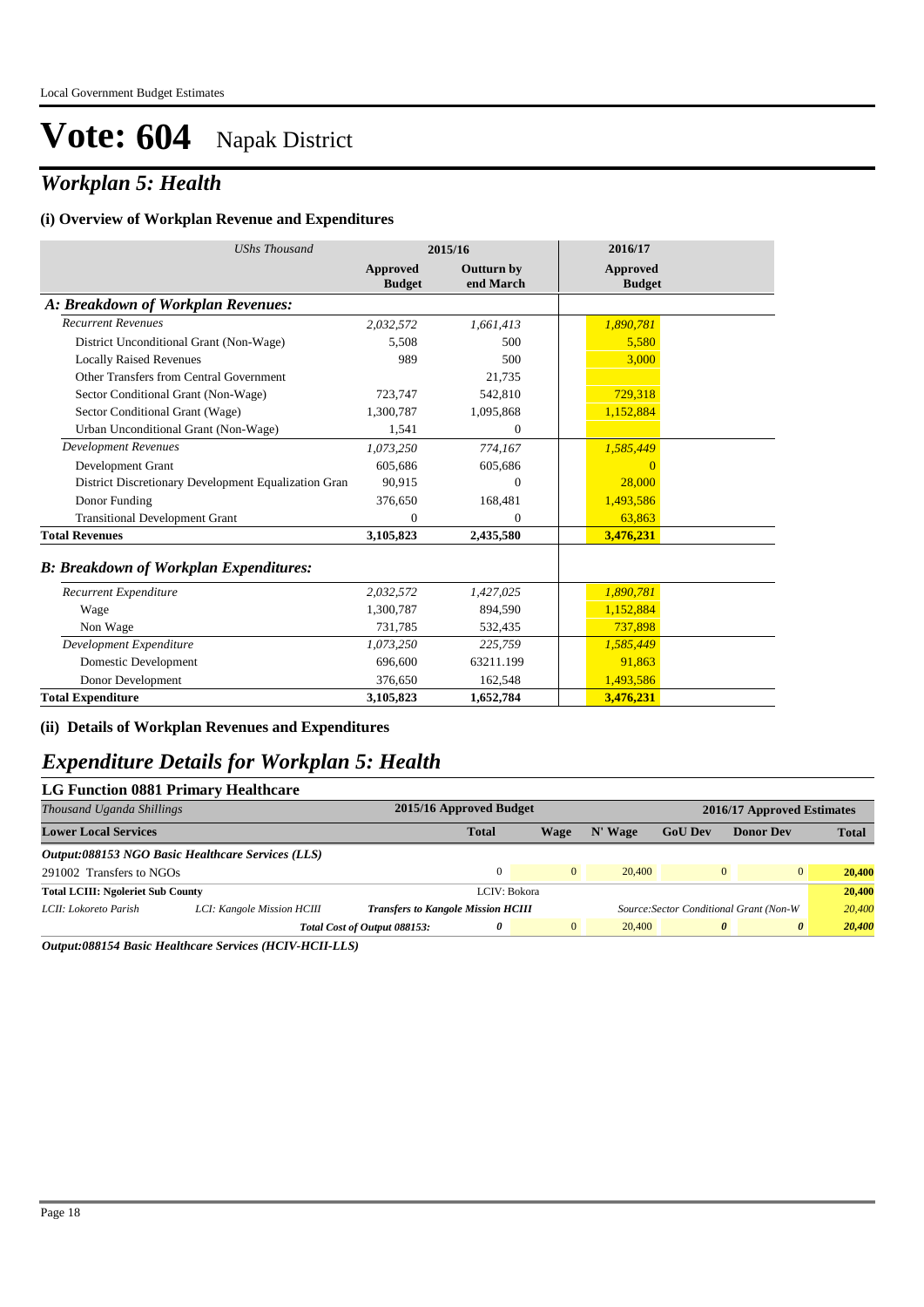## *Workplan 5: Health*

| Thousand Uganda Shillings                               |                                                           | 2015/16 Approved Budget      |                  |                |         |                       | 2016/17 Approved Estimates                                                         |                 |
|---------------------------------------------------------|-----------------------------------------------------------|------------------------------|------------------|----------------|---------|-----------------------|------------------------------------------------------------------------------------|-----------------|
| <b>Lower Local Services</b>                             |                                                           |                              | <b>Total</b>     | <b>Wage</b>    | N' Wage | <b>GoU Dev</b>        | <b>Donor Dev</b>                                                                   | <b>Total</b>    |
| 263104 Transfers to other govt. units (Current)         |                                                           |                              | $\boldsymbol{0}$ | $\mathbf{0}$   | 78,997  | $\mathbf{0}$          | $\mathbf{0}$                                                                       | 78,997          |
| <b>Total LCIII: Iriiri Sub county</b>                   |                                                           |                              | LCIV: Bokora     |                |         |                       |                                                                                    | 24,693          |
| LCII: Iriiri Parish                                     | LCI: Not Specified                                        | Iriiri HCIII                 |                  |                |         |                       | Source: Sector Conditional Grant (Non-W                                            | 6,298           |
| LCII: Iriiri Parish                                     | LCI: Not Specified                                        | Namendera HCII               |                  |                |         |                       | Source: Sector Conditional Grant (Non-W                                            | 4,599           |
| LCII: Nabwal Parish                                     | LCI: Not Specified                                        | <b>Nabwal HCII</b>           |                  |                |         |                       | Source: Sector Conditional Grant (Non-W                                            | 4,599           |
| LCII: Tepeth Parish                                     | LCI: Not Specified                                        | Naturumrum HCII              |                  |                |         |                       | Source: Sector Conditional Grant (Non-W                                            | 4,599           |
| LCII: Tepeth Parish                                     | LCI: Not Specified                                        | <b>Amedek HCII</b>           |                  |                |         |                       | Source: Sector Conditional Grant (Non-W                                            | 4,599           |
| <b>Total LCIII: Lokopo sub county</b>                   |                                                           |                              | LCIV: Bokora     |                |         |                       |                                                                                    | 10,817          |
| LCII: Apeitolim                                         | LCI: Not Specified                                        | <b>Apeitolim HCII</b>        |                  |                |         |                       | Source: Sector Conditional Grant (Non-W                                            | 4,599           |
| LCII: Kayepas                                           | LCI: Not Specified                                        | Lokopo HCIII                 |                  |                |         |                       | Source: Sector Conditional Grant (Non-W                                            | 6,218           |
| <b>Total LCIII: Lopeei Sub County</b>                   |                                                           |                              | LCIV: Bokora     |                |         |                       |                                                                                    | 6,298           |
| LCII: Lopeei Parish                                     | LCI: Not Specified                                        | Lopeei HCIII                 |                  |                |         |                       | Source: Sector Conditional Grant (Non-W                                            | 6,298           |
| <b>Total LCIII: Lorengechora Sub County</b>             |                                                           |                              | LCIV: Bokora     |                |         |                       |                                                                                    | 6,298           |
| LCII: Lolet Parish                                      | LCI: Not Specified                                        | Lorengecora HCIII            |                  |                |         |                       | Source: Sector Conditional Grant (Non-W                                            | 6,298           |
| <b>Total LCIII: Lotome Sub County</b>                   |                                                           |                              | LCIV: Bokora     |                |         |                       |                                                                                    | 6,298           |
| LCII: Moruongora Parish                                 | LCI: Not Specified                                        | <b>Lotome HCIII</b>          |                  |                |         |                       | Source: Sector Conditional Grant (Non-W                                            | 6,298           |
| <b>Total LCIII: Matany Sub County</b>                   |                                                           | <b>Bokora HSD</b>            | LCIV: Bokora     |                |         |                       |                                                                                    | 19,994<br>6,198 |
| LCII: Lokuwas Parish                                    | LCI: Not Specified                                        | Morulinga HCII               |                  |                |         |                       | Source: Sector Conditional Grant (Non-W                                            | 4,599           |
| LCII: Morulinga Parish<br>LCII: Nakichumet Parish       | LCI: Not Specified<br>LCI: District Headquarters-Lokitede | <b>DMO's Clinic</b>          |                  |                |         |                       | Source: Sector Conditional Grant (Wage)<br>Source: Sector Conditional Grant (Non-W | 4,599           |
| LCII: Nakichumet Parish                                 | LCI: Not Specified                                        | <b>Nakichumet HCII</b>       |                  |                |         |                       | Source: Sector Conditional Grant (Non-W                                            | 4,599           |
| <b>Total LCIII: Ngoleriet Sub County</b>                |                                                           |                              | LCIV: Bokora     |                |         |                       |                                                                                    | 4,599           |
| LCII: Nawaikorot Parish                                 | LCI: Not Specified                                        | <b>Ngoleriet HCII</b>        |                  |                |         |                       | Source: Sector Conditional Grant (Non-W                                            | 4,599           |
|                                                         |                                                           | Total Cost of Output 088154: | 0                | $\mathbf{0}$   | 78,997  | $\boldsymbol{\theta}$ | $\boldsymbol{\theta}$                                                              | 78,997          |
|                                                         | <b>Total Cost of Lower Local Services</b>                 |                              | $\bf{0}$         | $\overline{0}$ | 99,397  | $\mathbf{0}$          | $\bf{0}$                                                                           | 99,397          |
| <b>Higher LG Services</b>                               |                                                           |                              | <b>Total</b>     | <b>Wage</b>    | N' Wage | <b>GoU Dev</b>        | <b>Donor Dev</b>                                                                   | <b>Total</b>    |
| <b>Output:088101 Public Health Promotion</b>            |                                                           |                              |                  |                |         |                       |                                                                                    |                 |
| 211101 General Staff Salaries                           |                                                           |                              | 1,300,787        | 1,152,884      |         |                       |                                                                                    | 1,152,884       |
| 211103 Allowances                                       |                                                           |                              | 94,830           |                |         |                       |                                                                                    | $\bf{0}$        |
| 213002 Incapacity, death benefits and funeral expenses  |                                                           |                              | 2,000            |                |         |                       |                                                                                    | $\bf{0}$        |
| 221001 Advertising and Public Relations                 |                                                           |                              | 13,500           |                |         |                       |                                                                                    | $\bf{0}$        |
|                                                         |                                                           |                              |                  |                |         |                       |                                                                                    | $\bf{0}$        |
| 221002 Workshops and Seminars                           |                                                           |                              | 67,000           |                |         |                       |                                                                                    |                 |
| 221003 Staff Training                                   |                                                           |                              | 56,000           |                |         |                       |                                                                                    | $\bf{0}$        |
| 221005 Hire of Venue (chairs, projector, etc)           |                                                           |                              | 15,000           |                |         |                       |                                                                                    | $\bf{0}$        |
| 221007 Books, Periodicals & Newspapers                  |                                                           |                              | 600              |                |         |                       |                                                                                    | $\bf{0}$        |
| 221009 Welfare and Entertainment                        |                                                           |                              | 12,800           |                |         |                       |                                                                                    | $\Omega$        |
| 221011 Printing, Stationery, Photocopying and Binding   |                                                           |                              | 26,550           |                |         |                       |                                                                                    | $\bf{0}$        |
| 221014 Bank Charges and other Bank related costs        |                                                           |                              | 600              |                |         |                       |                                                                                    | $\bf{0}$        |
| 222001 Telecommunications                               |                                                           |                              | 15,000           |                |         |                       |                                                                                    | $\bf{0}$        |
|                                                         | 222003 Information and communications technology (ICT)    |                              | 7,500            |                |         |                       |                                                                                    | $\bf{0}$        |
| 223005 Electricity                                      |                                                           |                              | 5,000            |                |         |                       |                                                                                    | $\bf{0}$        |
| 223007 Other Utilities- (fuel, gas, firewood, charcoal) |                                                           |                              | 24,500           |                |         |                       |                                                                                    | $\bf{0}$        |
| 224004 Cleaning and Sanitation                          |                                                           |                              | 935              |                |         |                       |                                                                                    | $\bf{0}$        |
| 227001 Travel inland                                    |                                                           |                              | 12,000           |                |         |                       |                                                                                    | $\bf{0}$        |
| 227004 Fuel, Lubricants and Oils                        |                                                           |                              | 26,000           |                |         |                       |                                                                                    | $\bf{0}$        |
|                                                         |                                                           |                              | 6,000            |                |         |                       |                                                                                    |                 |
| 228002 Maintenance - Vehicles                           |                                                           |                              |                  |                |         |                       |                                                                                    | $\bf{0}$        |
| 273101 Medical expenses (To general Public)             |                                                           |                              | 1,500            |                |         |                       |                                                                                    | $\bf{0}$        |
| 282101 Donations                                        |                                                           |                              | 4,000            |                |         |                       |                                                                                    | $\bf{0}$        |
| 282103 Scholarships and related costs                   |                                                           |                              | 40,000           |                |         |                       |                                                                                    | $\bf{0}$        |
|                                                         |                                                           | Total Cost of Output 088101: | 1,732,102        | 1,152,884      |         |                       |                                                                                    | 1,152,884       |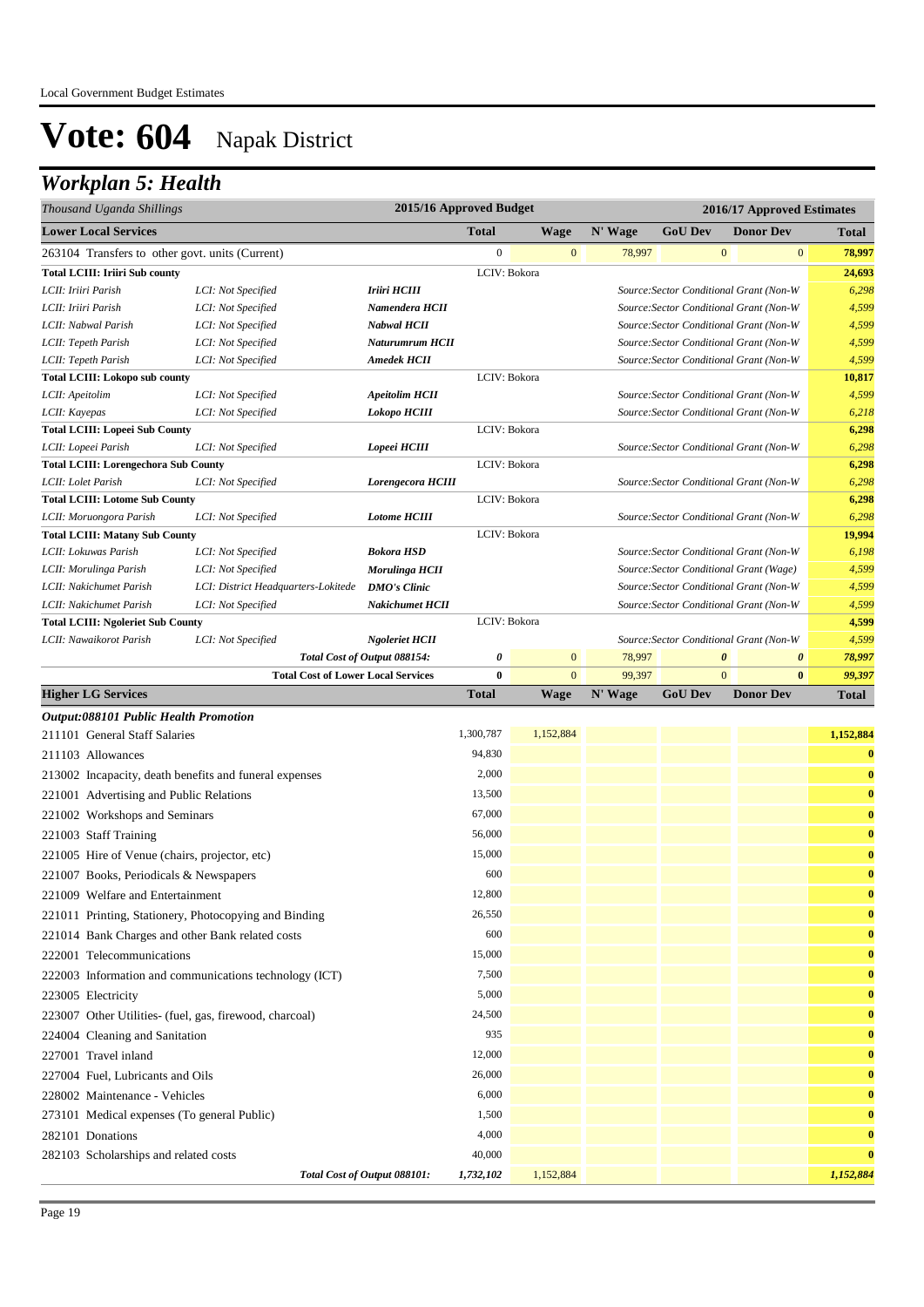### *Workplan 5: Health*

| Thousand Uganda Shillings                              |                                                                                                                              | 2015/16 Approved Budget |                  |                  |                  | 2016/17 Approved Estimates |              |
|--------------------------------------------------------|------------------------------------------------------------------------------------------------------------------------------|-------------------------|------------------|------------------|------------------|----------------------------|--------------|
| <b>Higher LG Services</b>                              |                                                                                                                              | <b>Total</b>            | <b>Wage</b>      | N' Wage          | <b>GoU Dev</b>   | <b>Donor Dev</b>           | <b>Total</b> |
| Output:088106 Promotion of Sanitation and Hygiene      |                                                                                                                              |                         |                  |                  |                  |                            |              |
|                                                        | 211102 Contract Staff Salaries (Incl. Casuals, Temporary)                                                                    | $\boldsymbol{0}$        |                  |                  | 4,963            |                            | 4,963        |
| 221003 Staff Training                                  |                                                                                                                              | $\boldsymbol{0}$        |                  |                  | 8,000            |                            | 8,000        |
|                                                        | 221011 Printing, Stationery, Photocopying and Binding                                                                        | $\mathbf{0}$            |                  |                  | 4,500            |                            | 4,500        |
| 222001 Telecommunications                              |                                                                                                                              | $\mathbf{0}$            |                  |                  | 400              |                            | 400          |
| $223901$ Rent – (Produced Assets) to other govt. units |                                                                                                                              | $\Omega$                |                  |                  | 16,000           |                            | 16,000       |
| 224004 Cleaning and Sanitation                         |                                                                                                                              | $\boldsymbol{0}$        |                  |                  | 30,000           |                            | 30,000       |
|                                                        | Total Cost of Output 088106:                                                                                                 | 0                       |                  |                  | 63,863           |                            | 63,863       |
|                                                        | <b>Total Cost of Higher LG Services</b>                                                                                      | 1,732,102               | 1,152,884        |                  | 63,863           |                            | 1,216,747    |
| <b>Capital Purchases</b>                               |                                                                                                                              | <b>Total</b>            | <b>Wage</b>      | N' Wage          | <b>GoU Dev</b>   | <b>Donor Dev</b>           | <b>Total</b> |
| Output:088175 Non Standard Service Delivery Capital    |                                                                                                                              |                         |                  |                  |                  |                            |              |
| 312104 Other Structures                                |                                                                                                                              | $\boldsymbol{0}$        | $\mathbf{0}$     | $\boldsymbol{0}$ | 23,800           | $\boldsymbol{0}$           | 23,800       |
| <b>Total LCIII: Iriiri Sub county</b>                  |                                                                                                                              | LCIV: Bokora            |                  |                  |                  |                            | 23,800       |
| LCII: Not Specified                                    | LCI: Amedek and Nabwal HCIIs<br>Rehabilitation of a Staff house in Amedek and Nabwa Source: District Discretionary Developme |                         |                  |                  |                  |                            | 23,800       |
|                                                        | Total Cost of Output 088175:                                                                                                 | 0                       | $\mathbf{0}$     | $\boldsymbol{0}$ | 23,800           | $\pmb{\theta}$             | 23,800       |
|                                                        | <b>Total Cost of Capital Purchases</b>                                                                                       | $\bf{0}$                | $\mathbf{0}$     | $\mathbf{0}$     | 23,800           | $\bf{0}$                   | 23,800       |
|                                                        | <b>Total Cost of function Primary Healthcare</b>                                                                             | 1,732,102               | 1,152,884        | 99,397           | 87,663           | $\bf{0}$                   | 1,339,945    |
|                                                        | <b>LG Function 0882 District Hospital Services</b>                                                                           |                         |                  |                  |                  |                            |              |
| Thousand Uganda Shillings                              |                                                                                                                              | 2015/16 Approved Budget |                  |                  |                  | 2016/17 Approved Estimates |              |
| <b>Lower Local Services</b>                            |                                                                                                                              | <b>Total</b>            | <b>Wage</b>      | N' Wage          | <b>GoU Dev</b>   | <b>Donor Dev</b>           | <b>Total</b> |
| Output:088252 NGO Hospital Services (LLS.)             |                                                                                                                              |                         |                  |                  |                  |                            |              |
| 291002 Transfers to NGOs                               |                                                                                                                              | $\boldsymbol{0}$        | $\mathbf{0}$     | 585,920          | $\boldsymbol{0}$ | $\boldsymbol{0}$           | 585,920      |
| <b>Total LCIII: Matany Sub County</b>                  |                                                                                                                              | LCIV: Bokora            |                  |                  |                  |                            | 585,920      |
| LCII: Lokuwas Parish                                   | LCI: Matany Hospital<br>Primary Healthcare - NGO Hospital Non Wage Recur Source: Sector Conditional Grant (Non-W             |                         |                  |                  |                  |                            | 585,920      |
|                                                        | Total Cost of Output 088252:                                                                                                 | 0                       | $\boldsymbol{0}$ | 585,920          | $\pmb{\theta}$   | 0                          | 585,920      |
|                                                        | <b>Total Cost of Lower Local Services</b>                                                                                    | $\bf{0}$                | $\mathbf{0}$     | 585,920          | $\mathbf{0}$     | $\bf{0}$                   | 585,920      |
|                                                        | <b>Total Cost of function District Hospital Services</b>                                                                     | $\bf{0}$                | $\bf{0}$         | 585,920          | $\bf{0}$         | $\bf{0}$                   | 585,920      |
|                                                        | LG Function 0883 Health Management and Supervision                                                                           |                         |                  |                  |                  |                            |              |
| Thousand Uganda Shillings                              |                                                                                                                              | 2015/16 Approved Budget |                  |                  |                  | 2016/17 Approved Estimates |              |
| <b>Higher LG Services</b>                              |                                                                                                                              | <b>Total</b>            | <b>Wage</b>      | N' Wage          | <b>GoU Dev</b>   | <b>Donor Dev</b>           | <b>Total</b> |
| Output:088301 Healthcare Management Services           |                                                                                                                              |                         |                  |                  |                  |                            |              |
| 211103 Allowances                                      |                                                                                                                              | $\boldsymbol{0}$        |                  | 2,400            |                  |                            | 2,400        |
| 213001 Medical expenses (To employees)                 |                                                                                                                              | $\overline{0}$          |                  | 1,600            |                  |                            | 1,600        |
| 213002 Incapacity, death benefits and funeral expenses |                                                                                                                              | $\mathbf{0}$            |                  | 800              |                  |                            | 800          |
| 221001 Advertising and Public Relations                |                                                                                                                              | $\boldsymbol{0}$        |                  | 200              |                  |                            | 200          |
| 221002 Workshops and Seminars                          |                                                                                                                              | $\Omega$                |                  | 3,400            |                  |                            | 3,400        |
| 221003 Staff Training                                  |                                                                                                                              | $\mathbf{0}$            |                  |                  |                  | 60,000                     | 60,000       |
| 221005 Hire of Venue (chairs, projector, etc)          |                                                                                                                              | $\mathbf{0}$            |                  | 2,400            |                  |                            | 2,400        |
|                                                        | 221008 Computer supplies and Information Technology (IT)                                                                     | $\Omega$                |                  | 1,600            |                  |                            | 1,600        |

221009 Welfare and Entertainment 0 1,200 **1,200** 221011 Printing, Stationery, Photocopying and Binding 0 1,600 1,600 12,000 13,600 221012 Small Office Equipment 800 **800 800 800 800 800 800 800** 221014 Bank Charges and other Bank related costs 0 220 **220** 222001 Telecommunications **600 600 600 600 600 600 600 600 600 600 600 600 600 600 600 600 600 600 600 600 600 600 600 600 600 600 600 600 600 600 600 600 600** 224001 Medical and Agricultural supplies **60,000 60,000 60,000 60,000 60,000 60,000 60,000 60,000 60,000** 227001 Travel inland 0 30,000 **30,000** 227004 Fuel, Lubricants and Oils 0 8,580 18,000 **26,580** 228002 Maintenance - Vehicles 0 3,180 **3,180**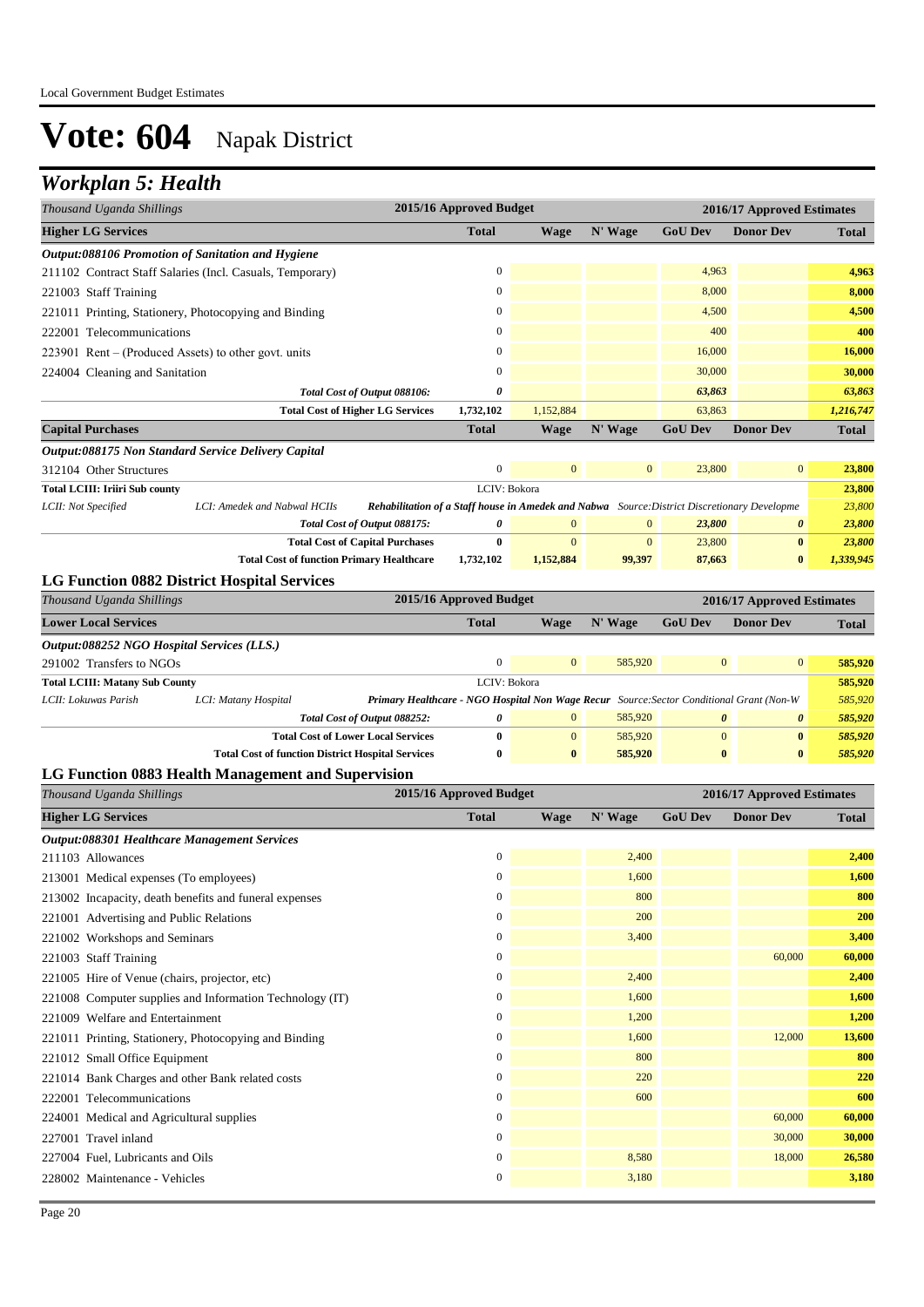## *Workplan 5: Health*

| Thousand Uganda Shillings                                       | 2015/16 Approved Budget |             |         | 2016/17 Approved Estimates |                  |              |  |
|-----------------------------------------------------------------|-------------------------|-------------|---------|----------------------------|------------------|--------------|--|
| <b>Higher LG Services</b>                                       | <b>Total</b>            | <b>Wage</b> | N' Wage | <b>GoU Dev</b>             | <b>Donor Dev</b> | <b>Total</b> |  |
| 273101 Medical expenses (To general Public)                     | $\mathbf{0}$            |             |         |                            | 973,586          | 973,586      |  |
| 282101 Donations                                                | $\mathbf{0}$            |             |         |                            | 290,000          | 290,000      |  |
| 282103 Scholarships and related costs                           | $\mathbf{0}$            |             |         |                            | 50,000           | 50,000       |  |
| Total Cost of Output 088301:                                    | 0                       |             | 28,580  |                            | 1,493,586        | 1,522,166    |  |
| Output:088302 Healthcare Services Monitoring and Inspection     |                         |             |         |                            |                  |              |  |
| 211103 Allowances                                               | $\mathbf{0}$            |             | 24,000  |                            |                  | 24,000       |  |
| Total Cost of Output 088302:                                    | 0                       |             | 24,000  |                            |                  | 24,000       |  |
| <b>Output:088303 Sector Capacity Development</b>                |                         |             |         |                            |                  |              |  |
| 221003 Staff Training                                           | $\mathbf{0}$            |             |         | 4,200                      |                  | 4,200        |  |
| Total Cost of Output 088303:                                    | 0                       |             |         | 4,200                      |                  | 4,200        |  |
| <b>Total Cost of Higher LG Services</b>                         | $\bf{0}$                |             | 52,580  | 4,200                      | 1,493,586        | 1,550,366    |  |
| <b>Total Cost of function Health Management and Supervision</b> | $\bf{0}$                |             | 52,580  | 4,200                      | 1,493,586        | 1,550,366    |  |
| <b>Total Cost of Health</b>                                     | 1,732,102               | 1,152,884   | 737,898 | 91,863                     | 1,493,586        | 3,476,231    |  |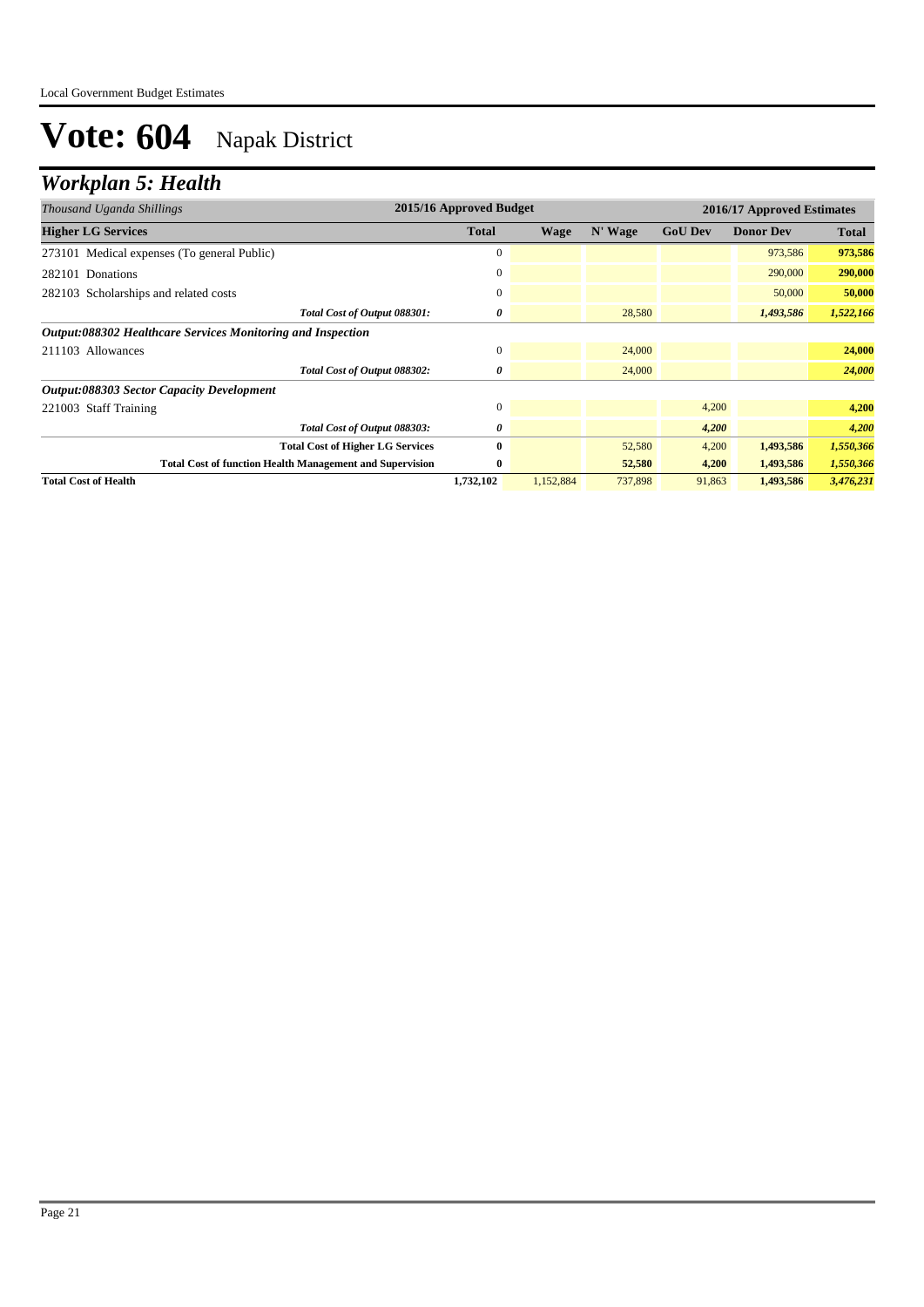## *Workplan 6: Education*

#### **(i) Overview of Workplan Revenue and Expenditures**

| <b>UShs Thousand</b>                                 |                           | 2015/16                 | 2016/17                   |
|------------------------------------------------------|---------------------------|-------------------------|---------------------------|
|                                                      | Approved<br><b>Budget</b> | Outturn by<br>end March | Approved<br><b>Budget</b> |
| A: Breakdown of Workplan Revenues:                   |                           |                         |                           |
| <b>Recurrent Revenues</b>                            | 2,516,031                 | 2,055,170               | 2,692,890                 |
| District Unconditional Grant (Non-Wage)              | 36,423                    | 15,486                  | 24,800                    |
| District Unconditional Grant (Wage)                  | 105,060                   | 85,101                  | 105,063                   |
| <b>Locally Raised Revenues</b>                       | 20,927                    | 7,187                   | 26,000                    |
| Other Transfers from Central Government              |                           | 2,309                   |                           |
| Sector Conditional Grant (Non-Wage)                  | 309,725                   | 205,123                 | 309,725                   |
| Sector Conditional Grant (Wage)                      | 2,043,895                 | 1,739,964               | 2,227,302                 |
| <b>Development Revenues</b>                          | 366,208                   | 326.302                 | 543,990                   |
| Development Grant                                    | 316,208                   | 316,208                 | 175,121                   |
| District Discretionary Development Equalization Gran |                           | $\Omega$                | 40,000                    |
| Donor Funding                                        | 50,000                    | 10,094                  | 328,870                   |
| <b>Total Revenues</b>                                | 2,882,239                 | 2,381,472               | 3,236,880                 |
| <b>B: Breakdown of Workplan Expenditures:</b>        |                           |                         |                           |
| Recurrent Expenditure                                | 2,516,031                 | 2,077,236               | 2,692,890                 |
| Wage                                                 | 2,148,955                 | 1,825,065               | 2,332,365                 |
| Non Wage                                             | 367,075                   | 252,171                 | 360,525                   |
| Development Expenditure                              | 366,208                   | 24,318                  | 543,990                   |
| Domestic Development                                 | 316,208                   | 24318.115               | 215,121                   |
| Donor Development                                    | 50,000                    | $\Omega$                | 328,870                   |
| <b>Total Expenditure</b>                             | 2,882,239                 | 2,101,554               | 3,236,880                 |

#### **(ii) Details of Workplan Revenues and Expenditures**

#### *Expenditure Details for Workplan 6: Education*

#### **LG Function 0781 Pre-Primary and Primary Education**

| Thousand Uganda Shillings              |                                                         | 2015/16 Approved Budget<br>2016/17 Approved Estimates |           |              |                                          |                  |                       |
|----------------------------------------|---------------------------------------------------------|-------------------------------------------------------|-----------|--------------|------------------------------------------|------------------|-----------------------|
| <b>Lower Local Services</b>            |                                                         | <b>Total</b>                                          | Wage      | N' Wage      | <b>GoU Dev</b>                           | <b>Donor Dev</b> | <b>Total</b>          |
|                                        | <b>Output:078151 Primary Schools Services UPE (LLS)</b> |                                                       |           |              |                                          |                  |                       |
| 263366 Sector Conditional Grant (Wage) |                                                         |                                                       | 1.896.508 | $\mathbf{0}$ | $\Omega$                                 |                  | $\Omega$<br>1.896.508 |
| <b>Total LCIII: Not Specified</b>      |                                                         | LCIV: Bokora                                          |           |              |                                          |                  | 1,896,508             |
| LCII: Not Specified                    | LCI: All 28 Government Schools                          | <b>Payment of 303 Primary Teachers Salaries</b>       |           |              | Source: Conditional Grant to Primary Sal |                  | 1,896,508             |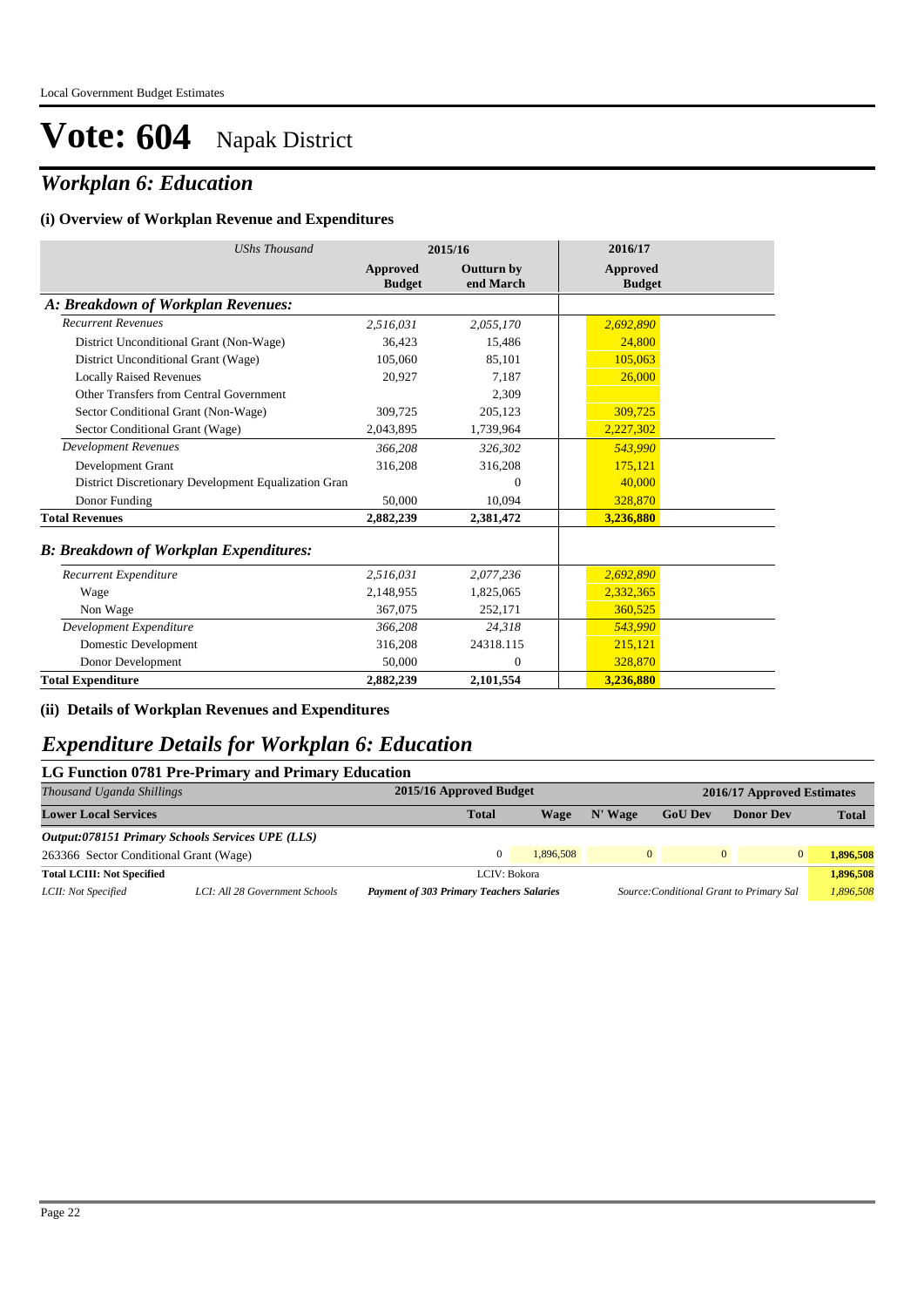## *Workplan 6: Education*

| Thousand Uganda Shillings                           |                    | 2015/16 Approved Budget                   |                  |              |                  |                                         |                       | 2016/17 Approved Estimates |                       |
|-----------------------------------------------------|--------------------|-------------------------------------------|------------------|--------------|------------------|-----------------------------------------|-----------------------|----------------------------|-----------------------|
| <b>Lower Local Services</b>                         |                    |                                           | <b>Total</b>     | <b>Wage</b>  | N' Wage          | <b>GoU Dev</b>                          |                       | <b>Donor Dev</b>           | <b>Total</b>          |
| 263367 Sector Conditional Grant (Non-Wage)          |                    |                                           | $\boldsymbol{0}$ | $\mathbf{0}$ | 138,147          |                                         | $\mathbf{0}$          | $\bf{0}$                   | 138,147               |
| <b>Total LCIII: Iriiri Sub county</b>               |                    |                                           | LCIV: Bokora     |              |                  |                                         |                       |                            | 33,328                |
| LCII: Iriiri Parish                                 | LCI: Not Specified | Kaurikiakine P/S                          |                  |              |                  | Source: Sector Conditional Grant (Non-W |                       |                            | 4,584                 |
| LCII: Iriiri Parish                                 | LCI: Not Specified | <b>Alekilek P/S</b>                       |                  |              |                  | Source: Sector Conditional Grant (Non-W |                       |                            | 2,780                 |
| LCII: Iriiri Parish                                 | LCI: Not Specified | <b>Kapuat P/S</b>                         |                  |              |                  | Source: Sector Conditional Grant (Non-W |                       |                            | 9,291                 |
| LCII: Iriiri Parish                                 | LCI: Not Specified | <b>Lomaratoit P/S</b>                     |                  |              |                  | Source: Sector Conditional Grant (Non-W |                       |                            | 3,219                 |
| LCII: Nabwal Parish                                 | LCI: Not Specified | <b>Nabwal P/S</b>                         |                  |              |                  | Source: Sector Conditional Grant (Non-W |                       |                            | 3,020                 |
| LCII: Tepeth Parish                                 | LCI: Not Specified | <b>Amedek P/S</b>                         |                  |              |                  | Source: Sector Conditional Grant (Non-W |                       |                            | 2,647                 |
| LCII: Tepeth Parish                                 | LCI: Not Specified | <b>Kodike P/S</b>                         |                  |              |                  | Source: Sector Conditional Grant (Non-W |                       |                            | 3,306                 |
| LCII: Tepeth Parish                                 | LCI: Not Specified | Pilas P/S                                 |                  |              |                  | Source: Sector Conditional Grant (Non-W |                       |                            | 4,481                 |
| <b>Total LCIII: Lokopo sub county</b>               |                    |                                           | LCIV: Bokora     |              |                  |                                         |                       |                            | 18,875                |
| LCII: Akalale                                       | LCI: Not Specified | Nakiceleet P/S                            |                  |              |                  | Source: Sector Conditional Grant (Non-W |                       |                            | 3,687                 |
| LCII: Apeitolim                                     | LCI: Not Specified | <b>Apeitolim P/S</b>                      |                  |              |                  | Source: Sector Conditional Grant (Non-W |                       |                            | 4,232                 |
| LCII: Longalom                                      | LCI: Not Specified | <b>Longalom P/S</b>                       |                  |              |                  | Source: Sector Conditional Grant (Non-W |                       |                            | 8,190                 |
| LCII: Lorikitae                                     | LCI: Not Specified | Lokopo P/S                                |                  |              |                  | Source: Sector Conditional Grant (Non-W |                       |                            | 2,766                 |
| <b>Total LCIII: Lopeei Sub County</b>               |                    |                                           | LCIV: Bokora     |              |                  |                                         |                       |                            | 4,942                 |
| LCII: Lopeei Parish                                 | LCI: Not Specified | Lopeei P/S                                |                  |              |                  | Source: Sector Conditional Grant (Non-W |                       |                            | 4,942                 |
| <b>Total LCIII: Lorengechora Sub County</b>         |                    |                                           | LCIV: Bokora     |              |                  |                                         |                       |                            | 1,956                 |
| LCII: Cholichol Parish                              | LCI: Not Specified | <b>Cholichol P/S</b>                      |                  |              |                  | Source: Sector Conditional Grant (Non-W |                       |                            | 1,956                 |
| <b>Total LCIII: Lorengechora Town council</b>       |                    |                                           | LCIV: Bokora     |              |                  |                                         |                       |                            | 6,443                 |
| LCII: Lorengechora Ward A                           | LCI: Not Specified | Lorengecora P/S                           |                  |              |                  | Source: Sector Conditional Grant (Non-W |                       |                            | 6,443                 |
| <b>Total LCIII: Lotome Sub County</b>               |                    |                                           | LCIV: Bokora     |              |                  |                                         |                       |                            | 17,984                |
| LCII: Kalokengel East Parish                        | LCI: Not Specified | <b>Kalokengel P/S</b>                     |                  |              |                  | Source: Sector Conditional Grant (Non-W |                       |                            | 3,683                 |
| LCII: Lomuno Parish                                 | LCI: Not Specified | Lomuno P/S                                |                  |              |                  | Source: Sector Conditional Grant (Non-W |                       |                            | 3,894                 |
| LCII: Moruongora Parish                             | LCI: Not Specified | <b>Lotome Girls P/S</b>                   |                  |              |                  | Source: Sector Conditional Grant (Non-W |                       |                            | 4,092                 |
| LCII: Moruongora Parish                             | LCI: Not Specified | <b>Lotome Boys P/S</b>                    |                  |              |                  | Source: Sector Conditional Grant (Non-W |                       |                            | 6,315                 |
| <b>Total LCIII: Matany Sub County</b>               |                    |                                           | LCIV: Bokora     |              |                  |                                         |                       |                            | 18,149                |
| LCII: Lokupoi Parish                                | LCI: Not Specified | Morulinga P/S                             |                  |              |                  | Source: Sector Conditional Grant (Non-W |                       |                            | 4,775                 |
| LCII: Lokupoi Parish                                | LCI: Not Specified | Lodooi P/S                                |                  |              |                  | Source: Sector Conditional Grant (Non-W |                       |                            | 4,108                 |
| LCII: Lokupoi Parish                                | LCI: Not Specified | Lokupoi P/S                               |                  |              |                  | Source: Sector Conditional Grant (Non-W |                       |                            | 5,243                 |
| LCII: Lokuwas Parish                                | LCI: Not Specified | <b>Matany P/S</b>                         |                  |              |                  | Source: Sector Conditional Grant (Non-W |                       |                            | 4,022                 |
| <b>Total LCIII: Ngoleriet Sub County</b>            |                    |                                           | LCIV: Bokora     |              |                  |                                         |                       |                            | 36,471                |
| LCII: Kautakou Parish                               | LCI: Not Specified | Kautakou P/S                              |                  |              |                  | Source: Sector Conditional Grant (Non-W |                       |                            | 3,711                 |
| LCII: Lokoreto Parish                               | LCI: Not Specified | <b>Kangole Girls P/S</b>                  |                  |              |                  | Source: Sector Conditional Grant (Non-W |                       |                            | 8,474                 |
| LCII: Lokoreto Parish                               | LCI: Not Specified | <b>Kangole Boys P/S</b>                   |                  |              |                  | Source: Sector Conditional Grant (Non-W |                       |                            | 9,239                 |
| LCII: Naitakwae Parish                              | LCI: Not Specified | Lokodiokodioi P/S                         |                  |              |                  | Source: Sector Conditional Grant (Non-W |                       |                            | 4,870                 |
| LCII: Nawaikorot Parish                             | LCI: Not Specified | <b>Kalotom P/S</b>                        |                  |              |                  | Source: Sector Conditional Grant (Non-W |                       |                            | 10,177                |
|                                                     |                    | Total Cost of Output 078151:              | 0                | 1,896,508    | 138,147          |                                         | $\boldsymbol{\theta}$ | 0                          | 2,034,655             |
|                                                     |                    | <b>Total Cost of Lower Local Services</b> | $\bf{0}$         | 1,896,508    | 138,147          |                                         | $\overline{0}$        | $\bf{0}$                   | 2,034,655             |
| <b>Higher LG Services</b>                           |                    |                                           | <b>Total</b>     | <b>Wage</b>  | N' Wage          | <b>GoU Dev</b>                          |                       | <b>Donor Dev</b>           | <b>Total</b>          |
| <b>Output:078101 Primary Teaching Services</b>      |                    |                                           |                  |              |                  |                                         |                       |                            |                       |
| 211101 General Staff Salaries                       |                    |                                           | 1,736,454        |              |                  |                                         |                       |                            | $\bf{0}$              |
|                                                     |                    | Total Cost of Output 078101:              | 1,736,454        |              |                  |                                         |                       |                            | $\boldsymbol{\theta}$ |
|                                                     |                    | <b>Total Cost of Higher LG Services</b>   | 1,736,454        |              |                  |                                         |                       |                            | $\boldsymbol{\theta}$ |
| <b>Capital Purchases</b>                            |                    |                                           | <b>Total</b>     | Wage         | N' Wage          | <b>GoU Dev</b>                          |                       | <b>Donor Dev</b>           | <b>Total</b>          |
| Output:078175 Non Standard Service Delivery Capital |                    |                                           |                  |              |                  |                                         |                       |                            |                       |
| 312211 Office Equipment                             |                    |                                           | $\boldsymbol{0}$ | $\mathbf{0}$ | $\mathbf{0}$     | 23,809                                  |                       | $\bf{0}$                   | 23,809                |
| <b>Total LCIII: Matany Sub County</b>               |                    |                                           | LCIV: Bokora     |              |                  |                                         |                       |                            | 23,809                |
| LCII: Lokuwas Parish                                | LCI: Not Specified | Purchase of a risograph Machine           |                  |              |                  | Source: Conditional Grant to SFG        |                       |                            | 23,809                |
|                                                     |                    | Total Cost of Output 078175:              | 0                | $\mathbf{0}$ | $\boldsymbol{0}$ | 23,809                                  |                       | $\pmb{\theta}$             | 23,809                |

*Output:078180 Classroom construction and rehabilitation*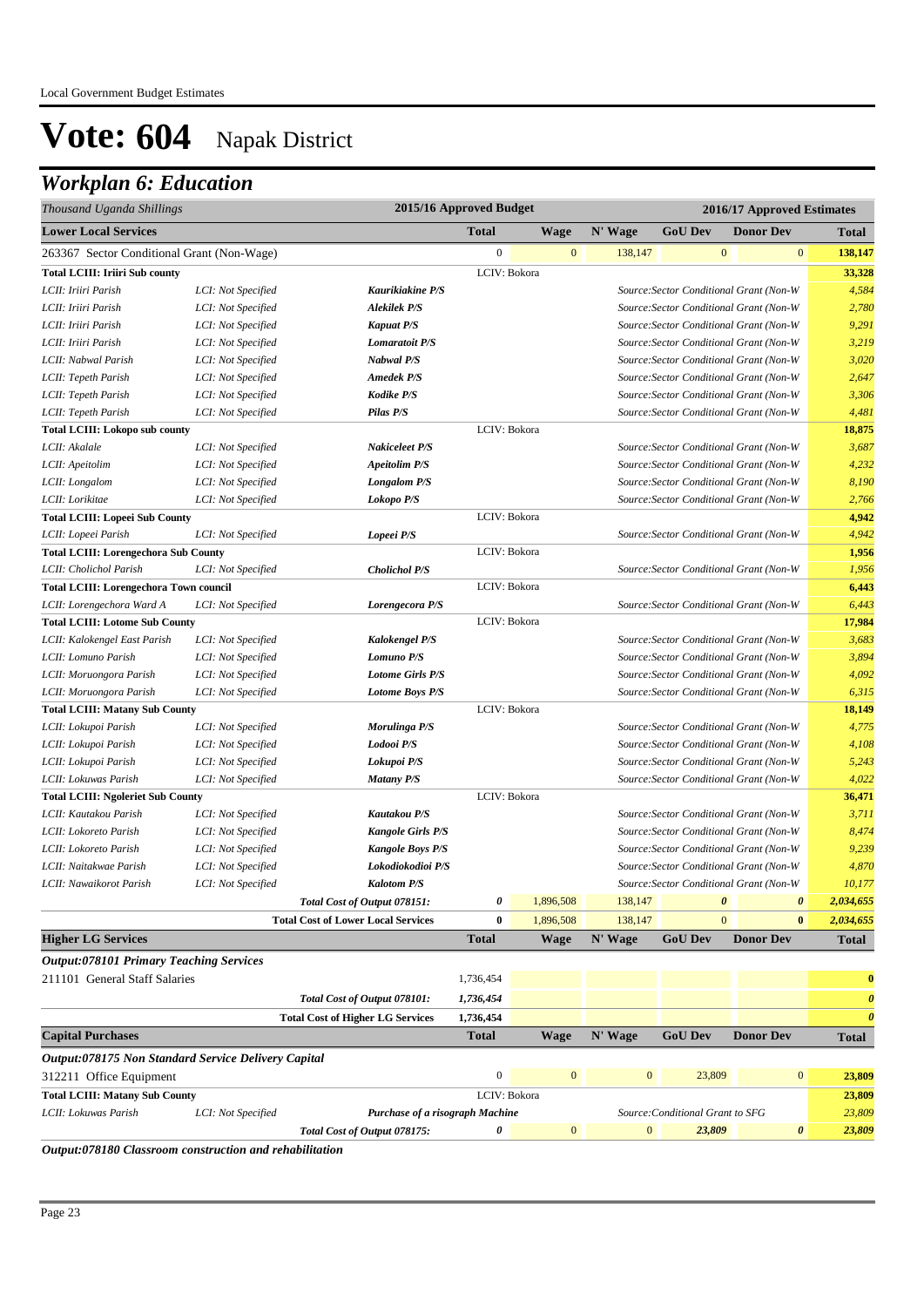### *Workplan 6: Education*

| Thousand Uganda Shillings                                               |                                                                    |                                                                                                    | 2015/16 Approved Budget |              | 2016/17 Approved Estimates |                                         |                                                |                       |
|-------------------------------------------------------------------------|--------------------------------------------------------------------|----------------------------------------------------------------------------------------------------|-------------------------|--------------|----------------------------|-----------------------------------------|------------------------------------------------|-----------------------|
| <b>Capital Purchases</b>                                                |                                                                    |                                                                                                    | <b>Total</b>            | <b>Wage</b>  | N' Wage                    | <b>GoU Dev</b>                          | <b>Donor Dev</b>                               | <b>Total</b>          |
| 312104 Other Structures                                                 |                                                                    |                                                                                                    | $\boldsymbol{0}$        | $\mathbf{0}$ | $\mathbf{0}$               | 13,800                                  | $\mathbf{0}$                                   | 13,800                |
| <b>Total LCIII: Not Specified</b>                                       |                                                                    |                                                                                                    | LCIV: Bokora            |              |                            |                                         |                                                | 13,800                |
| LCII: Not Specified                                                     | LCI: Kokipurat P/S                                                 | <b>Completion of payment of 2 Classrooms at Kokipurat</b> Source: District Discretionary Developme |                         |              |                            |                                         |                                                | 13,800                |
|                                                                         |                                                                    | Total Cost of Output 078180:                                                                       | 0                       | $\mathbf{0}$ | $\mathbf{0}$               | 13,800                                  | $\boldsymbol{\theta}$                          | 13,800                |
|                                                                         | <i>Output:078182 Teacher house construction and rehabilitation</i> |                                                                                                    |                         |              |                            |                                         |                                                |                       |
| 312104 Other Structures                                                 |                                                                    |                                                                                                    | $\boldsymbol{0}$        | $\mathbf{0}$ | $\mathbf{0}$               | 6,000                                   | $\bf{0}$                                       | 6,000                 |
| <b>Total LCIII: Not Specified</b>                                       |                                                                    |                                                                                                    | LCIV: Bokora            |              |                            |                                         |                                                | 6,000                 |
| LCII: Not Specified                                                     | LCI: Lokodiokodoi P/S                                              | Payment of Retention to Lokodiokodioi P/S FY 2015/1 Source: District Discretionary Developme       |                         |              |                            |                                         |                                                | 6,000                 |
|                                                                         |                                                                    | Total Cost of Output 078182:                                                                       | 0                       | $\mathbf{0}$ | $\mathbf{0}$               | 6,000                                   | 0                                              | 6,000                 |
|                                                                         |                                                                    | <b>Total Cost of Capital Purchases</b>                                                             | $\bf{0}$                | $\mathbf{0}$ | $\mathbf{0}$               | 43,609                                  | $\bf{0}$                                       | 43,609                |
|                                                                         | <b>Total Cost of function Pre-Primary and Primary Education</b>    |                                                                                                    | 1,736,454               | 1,896,508    | 138,147                    | 43,609                                  | $\bf{0}$                                       | 2,078,264             |
| <b>LG Function 0782 Secondary Education</b>                             |                                                                    |                                                                                                    | 2015/16 Approved Budget |              |                            |                                         |                                                |                       |
| Thousand Uganda Shillings                                               |                                                                    |                                                                                                    | <b>Total</b>            | <b>Wage</b>  | N' Wage                    | <b>GoU Dev</b>                          | 2016/17 Approved Estimates<br><b>Donor Dev</b> |                       |
| <b>Lower Local Services</b>                                             |                                                                    |                                                                                                    |                         |              |                            |                                         |                                                | <b>Total</b>          |
| Output:078251 Secondary Capitation(USE)(LLS)                            |                                                                    |                                                                                                    | $\mathbf{0}$            | 244,512      | $\mathbf{0}$               | $\mathbf{0}$                            | $\mathbf{0}$                                   | 244,512               |
| 263366 Sector Conditional Grant (Wage)                                  |                                                                    |                                                                                                    | LCIV: Bokora            |              |                            |                                         |                                                |                       |
| <b>Total LCIII: Not Specified</b><br>LCII: Not Specified                | LCI: Secondary Schools                                             | <b>Payment of Secondary Teacher's Salaries</b>                                                     |                         |              |                            | Source: Sector Conditional Grant (Wage) |                                                | 244,512<br>244,512    |
| 291001 Transfers to Government Institutions                             |                                                                    |                                                                                                    | $\mathbf{0}$            | $\mathbf{0}$ | 140,605                    | $\mathbf{0}$                            | $\mathbf{0}$                                   | 140,605               |
| <b>Total LCIII: Lotome Sub County</b>                                   |                                                                    |                                                                                                    | LCIV: Bokora            |              |                            |                                         |                                                | 10,812                |
| LCII: Moruongora Parish                                                 | LCI: Not Specified                                                 | <b>St. Andrews SS Lotome</b>                                                                       |                         |              |                            |                                         | Source: Sector Conditional Grant (Non-W        | 10,812                |
| <b>Total LCIII: Matany Sub County</b>                                   |                                                                    |                                                                                                    | LCIV: Bokora            |              |                            |                                         |                                                | 48,033                |
| LCII: Lokuwas Parish                                                    | LCI: Not Specified                                                 | <b>St Daniel Comboni SS</b>                                                                        |                         |              |                            |                                         | Source: Sector Conditional Grant (Non-W        | 48,033                |
| <b>Total LCIII: Ngoleriet Sub County</b>                                |                                                                    |                                                                                                    | LCIV: Bokora            |              |                            |                                         |                                                | 81,760                |
| LCII: Lokoreto Parish                                                   | LCI: Not Specified                                                 | Kangole Girls S.S.S                                                                                |                         |              |                            |                                         | Source: Sector Conditional Grant (Non-W        | 81,760                |
|                                                                         |                                                                    | Total Cost of Output 078251:                                                                       | 0                       | 244,512      | 140,605                    | $\boldsymbol{\theta}$                   | 0                                              | 385,117               |
|                                                                         |                                                                    | <b>Total Cost of Lower Local Services</b>                                                          | $\bf{0}$                | 244,512      | 140,605                    | $\mathbf{0}$                            | $\bf{0}$                                       | 385,117               |
| <b>Higher LG Services</b>                                               |                                                                    |                                                                                                    | <b>Total</b>            | <b>Wage</b>  | N' Wage                    | <b>GoU Dev</b>                          | <b>Donor Dev</b>                               | <b>Total</b>          |
| <b>Output:078201 Secondary Teaching Services</b>                        |                                                                    |                                                                                                    |                         |              |                            |                                         |                                                |                       |
| 211101 General Staff Salaries                                           |                                                                    |                                                                                                    | 230,446                 |              |                            |                                         |                                                | $\bf{0}$              |
|                                                                         |                                                                    | Total Cost of Output 078201:                                                                       | 230,446                 |              |                            |                                         |                                                | $\boldsymbol{\theta}$ |
|                                                                         |                                                                    | <b>Total Cost of Higher LG Services</b>                                                            | 230,446                 |              |                            |                                         |                                                | $\boldsymbol{\theta}$ |
|                                                                         | <b>Total Cost of function Secondary Education</b>                  |                                                                                                    | 230,446                 | 244,512      | 140,605                    | $\bf{0}$                                | $\bf{0}$                                       | 385,117               |
| <b>LG Function 0783 Skills Development</b><br>Thousand Uganda Shillings |                                                                    |                                                                                                    | 2015/16 Approved Budget |              |                            |                                         | 2016/17 Approved Estimates                     |                       |
| <b>Higher LG Services</b>                                               |                                                                    |                                                                                                    | <b>Total</b>            | <b>Wage</b>  | N' Wage                    | <b>GoU Dev</b>                          | <b>Donor Dev</b>                               | <b>Total</b>          |
| <b>Output:078301 Tertiary Education Services</b>                        |                                                                    |                                                                                                    |                         |              |                            |                                         |                                                |                       |
| 211101 General Staff Salaries                                           |                                                                    |                                                                                                    | 76,995                  | 86,282       |                            |                                         |                                                | 86,282                |
|                                                                         |                                                                    | Total Cost of Output 078301:                                                                       | 76,995                  | 86,282       |                            |                                         |                                                | 86,282                |
|                                                                         |                                                                    | <b>Total Cost of Higher LG Services</b>                                                            | 76,995                  | 86,282       |                            |                                         |                                                | 86,282                |
|                                                                         |                                                                    | <b>Total Cost of function Skills Development</b>                                                   | 76,995                  | 86,282       |                            |                                         |                                                | 86,282                |
|                                                                         | LG Function 0784 Education & Sports Management and Inspection      |                                                                                                    |                         |              |                            |                                         |                                                |                       |
| Thousand Uganda Shillings                                               |                                                                    |                                                                                                    | 2015/16 Approved Budget |              |                            |                                         | 2016/17 Approved Estimates                     |                       |
| <b>Higher LG Services</b>                                               |                                                                    |                                                                                                    | <b>Total</b>            | <b>Wage</b>  | N' Wage                    | <b>GoU Dev</b>                          | <b>Donor Dev</b>                               | <b>Total</b>          |
| <b>Output:078401 Education Management Services</b>                      |                                                                    |                                                                                                    |                         |              |                            |                                         |                                                |                       |
| 211101 General Staff Salaries                                           |                                                                    |                                                                                                    | 105,060                 | 105,063      |                            |                                         |                                                | 105,063               |
| 211103 Allowances                                                       |                                                                    |                                                                                                    | 21,650                  |              | 8,503                      |                                         |                                                | 8,503                 |
| 213001 Medical expenses (To employees)                                  |                                                                    |                                                                                                    | $\boldsymbol{0}$        |              | 670                        |                                         |                                                | 670                   |
|                                                                         | 213002 Incapacity, death benefits and funeral expenses             |                                                                                                    | 2,000                   |              | 1,607                      |                                         |                                                | 1,607                 |
|                                                                         |                                                                    |                                                                                                    |                         |              |                            |                                         |                                                |                       |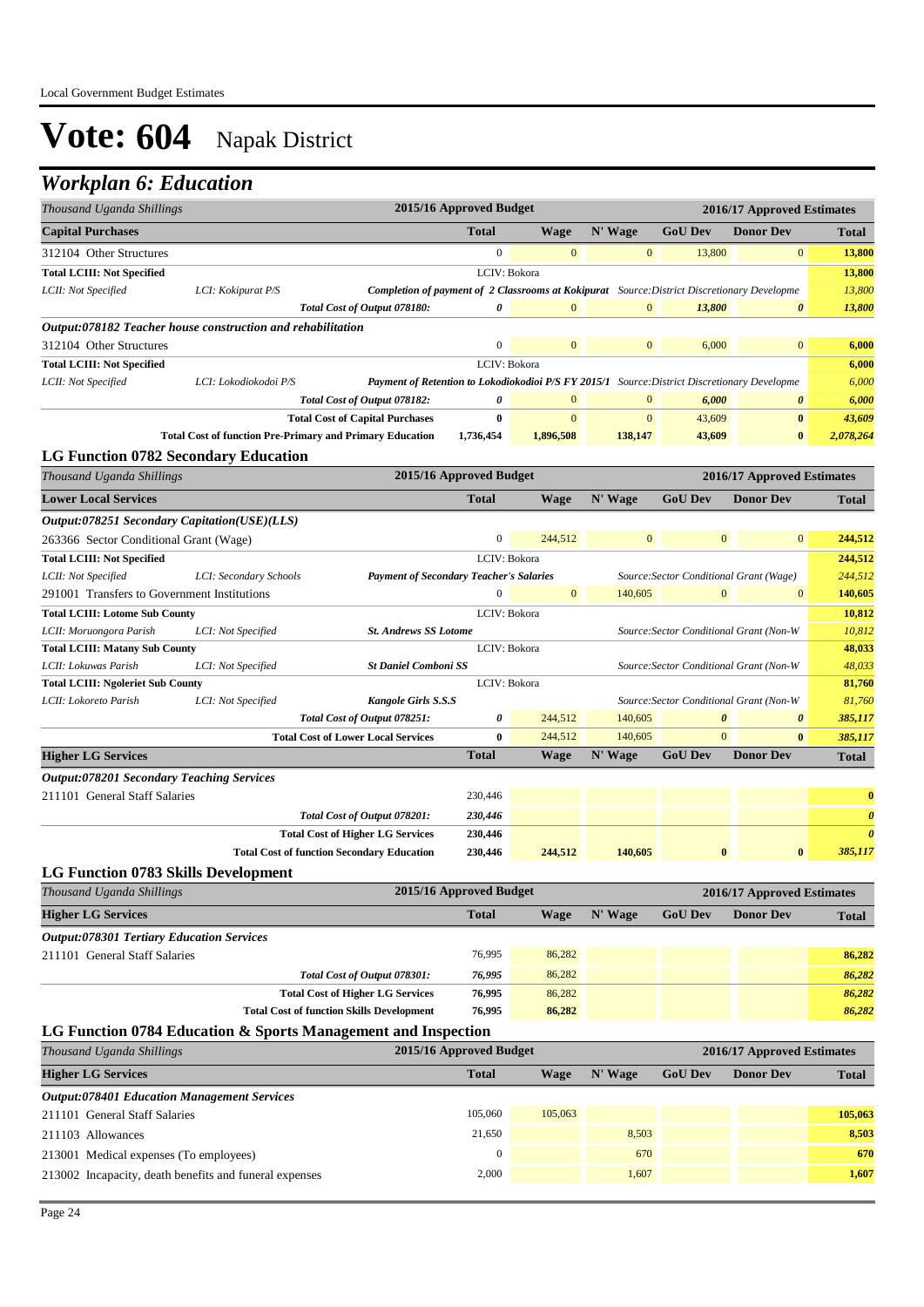### *Workplan 6: Education*

| Thousand Uganda Shillings                             |                                                                           | 2015/16 Approved Budget |                  |              |                                  | 2016/17 Approved Estimates |                    |
|-------------------------------------------------------|---------------------------------------------------------------------------|-------------------------|------------------|--------------|----------------------------------|----------------------------|--------------------|
| <b>Higher LG Services</b>                             |                                                                           | <b>Total</b>            | <b>Wage</b>      | N' Wage      | <b>GoU Dev</b>                   | <b>Donor Dev</b>           | <b>Total</b>       |
| 221002 Workshops and Seminars                         |                                                                           | $\boldsymbol{0}$        |                  | 1,339        |                                  |                            | 1,339              |
| 221003 Staff Training                                 |                                                                           | 50,000                  |                  | 5,357        |                                  | 328,870                    | 334,226            |
| 221009 Welfare and Entertainment                      |                                                                           | 3,500                   |                  | 1,674        |                                  |                            | 1,674              |
| 221011 Printing, Stationery, Photocopying and Binding |                                                                           | 3,850                   |                  | 1,339        |                                  |                            | 1,339              |
| 221012 Small Office Equipment                         |                                                                           | $\boldsymbol{0}$        |                  | 670          |                                  |                            | 670                |
| 222001 Telecommunications                             |                                                                           | $\boldsymbol{0}$        |                  | 268          |                                  |                            | 268                |
| 227001 Travel inland                                  |                                                                           | 5,000                   |                  | 2,678        |                                  |                            | 2,678              |
| 227004 Fuel, Lubricants and Oils                      |                                                                           | 8,000                   |                  |              |                                  |                            | $\mathbf{0}$       |
| 228002 Maintenance - Vehicles                         |                                                                           | 6,000                   |                  | 6,696        |                                  |                            | 6,696              |
|                                                       | Total Cost of Output 078401:                                              | 205,060                 | 105,063          | 30,800       |                                  | 328,870                    | 464,732            |
|                                                       | Output:078402 Monitoring and Supervision of Primary & secondary Education |                         |                  |              |                                  |                            |                    |
| 211103 Allowances                                     |                                                                           | 9,000                   |                  | 11,972       |                                  |                            | 11,972             |
| 221011 Printing, Stationery, Photocopying and Binding |                                                                           | 510                     |                  | 4,000        |                                  |                            | 4,000              |
| 227004 Fuel, Lubricants and Oils                      |                                                                           | 3,000                   |                  | 10,000       |                                  |                            | 10,000             |
| 228002 Maintenance - Vehicles                         |                                                                           | 1,000                   |                  | 5,000        |                                  |                            | 5,000              |
|                                                       | Total Cost of Output 078402:                                              | 13,510                  |                  | 30,972       |                                  |                            | 30,972             |
| Output:078403 Sports Development services             |                                                                           |                         |                  |              |                                  |                            |                    |
| 211103 Allowances                                     |                                                                           | 4,000                   |                  | 19,000       |                                  |                            | 19,000             |
| 221003 Staff Training                                 |                                                                           | 3,612                   |                  |              |                                  |                            | $\bf{0}$           |
| 227004 Fuel, Lubricants and Oils                      |                                                                           | 3,000                   |                  |              |                                  |                            | $\bf{0}$           |
|                                                       | Total Cost of Output 078403:                                              | 10,612                  |                  | 19,000       |                                  |                            | 19,000             |
| <b>Output:078404 Sector Capacity Development</b>      |                                                                           |                         |                  |              |                                  |                            |                    |
| 221003 Staff Training                                 |                                                                           | $\boldsymbol{0}$        |                  |              | 21,512                           |                            | 21,512             |
|                                                       | Total Cost of Output 078404:                                              | 0                       |                  |              | 21,512                           |                            | 21,512             |
|                                                       | <b>Total Cost of Higher LG Services</b>                                   | 229,182                 | 105,063          | 80,772       | 21,512                           | 328,870                    | 536,217            |
| <b>Capital Purchases</b>                              |                                                                           | <b>Total</b>            | <b>Wage</b>      | N' Wage      | <b>GoU Dev</b>                   | <b>Donor Dev</b>           | <b>Total</b>       |
| Output:078472 Administrative Capital                  |                                                                           |                         |                  |              |                                  |                            |                    |
| 312201 Transport Equipment                            |                                                                           | $\boldsymbol{0}$        | $\mathbf{0}$     | $\mathbf{0}$ | 150,000                          | $\mathbf{0}$               | 150,000            |
| <b>Total LCIII: Matany Sub County</b>                 |                                                                           | LCIV: Bokora            |                  |              |                                  |                            | 150,000            |
| LCII: Nakichumet Parish                               | LCI: Not Specified<br><b>Purchase of the Departmental Car</b>             | 0                       | $\boldsymbol{0}$ | $\mathbf{0}$ | Source: Conditional Grant to SFG | 0                          | 150,000            |
|                                                       | Total Cost of Output 078472:<br><b>Total Cost of Capital Purchases</b>    | $\bf{0}$                | $\mathbf{0}$     | $\mathbf{0}$ | 150,000<br>150,000               | $\bf{0}$                   | 150,000<br>150,000 |
|                                                       | Total Cost of function Education & Sports Management and Inspection       | 229,182                 | 105,063          | 80,772       | 171,512                          | 328,870                    | 686,217            |
| <b>LG Function 0785 Special Needs Education</b>       |                                                                           |                         |                  |              |                                  |                            |                    |
| Thousand Uganda Shillings                             |                                                                           | 2015/16 Approved Budget |                  |              |                                  | 2016/17 Approved Estimates |                    |
| <b>Higher LG Services</b>                             |                                                                           | <b>Total</b>            | <b>Wage</b>      | N' Wage      | <b>GoU Dev</b>                   | <b>Donor Dev</b>           | <b>Total</b>       |
| <b>Output:078501 Special Needs Education Services</b> |                                                                           |                         |                  |              |                                  |                            |                    |
| 211103 Allowances                                     |                                                                           | $\boldsymbol{0}$        |                  | 1,000        |                                  |                            | 1,000              |
|                                                       | Total Cost of Output 078501:                                              | 0                       |                  | 1,000        |                                  |                            | 1,000              |
|                                                       | <b>Total Cost of Higher LG Services</b>                                   | $\bf{0}$                |                  | 1,000        |                                  |                            | 1,000              |
|                                                       | <b>Total Cost of function Special Needs Education</b>                     | $\bf{0}$                |                  | 1,000        |                                  |                            | 1,000              |

**Total Cost of Education 2,273,077** 2,332,365 360,525 215,121 **328,870** *3,236,880*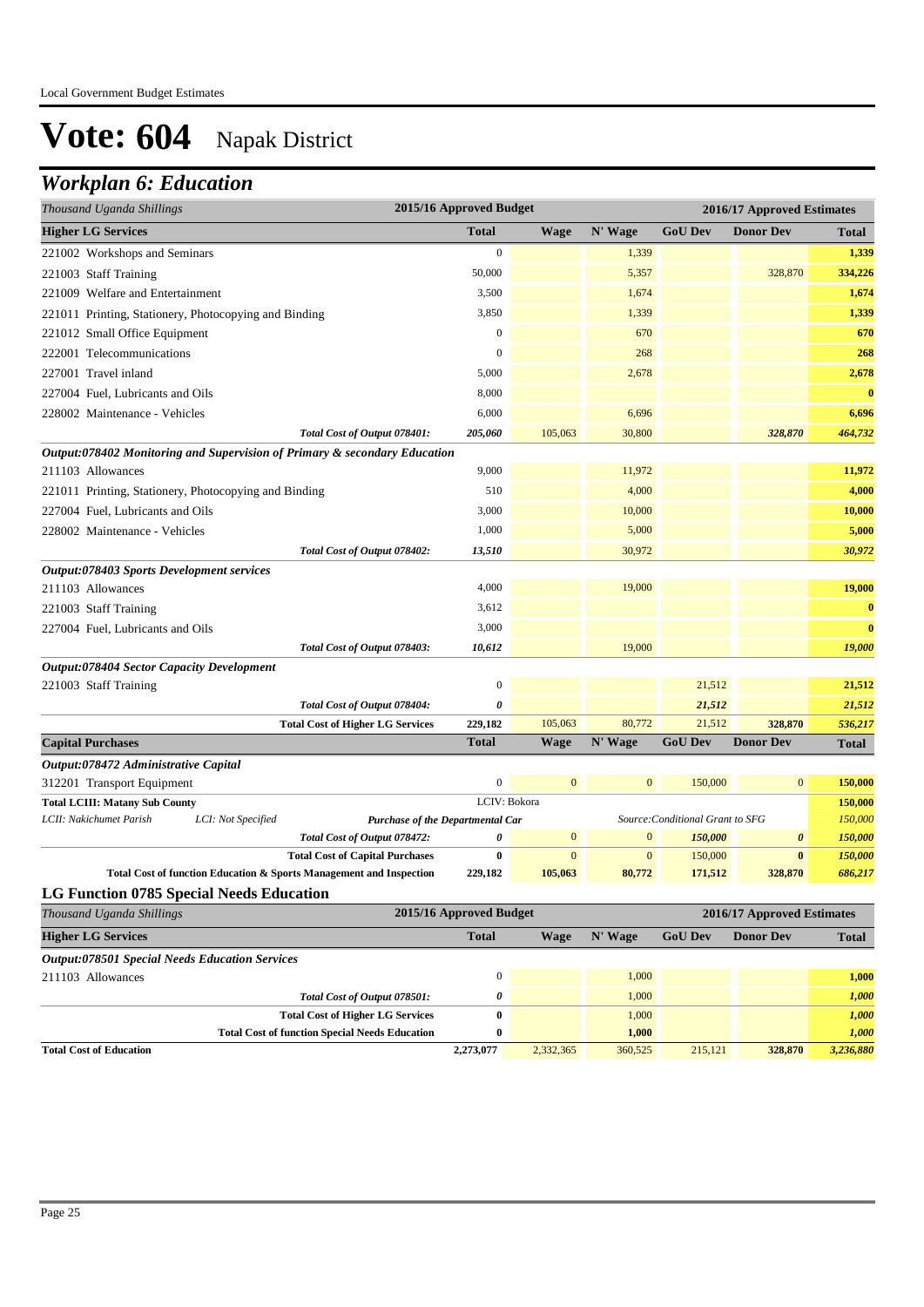### *Workplan 7a: Roads and Engineering*

#### **(i) Overview of Workplan Revenue and Expenditures**

| <b>UShs Thousand</b>                                 |                           | 2015/16                        | 2016/17                   |
|------------------------------------------------------|---------------------------|--------------------------------|---------------------------|
|                                                      | Approved<br><b>Budget</b> | <b>Outturn by</b><br>end March | Approved<br><b>Budget</b> |
| A: Breakdown of Workplan Revenues:                   |                           |                                |                           |
| <b>Recurrent Revenues</b>                            | 687,735                   | 369,675                        | 691,693                   |
| District Unconditional Grant (Non-Wage)              | 6,364                     | 500                            | 5,580                     |
| District Unconditional Grant (Wage)                  | 83,987                    | 60,090                         | 83,987                    |
| <b>Locally Raised Revenues</b>                       | 2,000                     | 1,300                          | 2,000                     |
| Other Transfers from Central Government              | 595,384                   | 307,786                        |                           |
| Sector Conditional Grant (Non-Wage)                  |                           | $\Omega$                       | 600,127                   |
| <b>Development Revenues</b>                          | 128,741                   | 123,393                        | 34,000                    |
| Development Grant                                    | 123,393                   | 123,393                        |                           |
| District Discretionary Development Equalization Gran | 5,348                     | $\overline{0}$                 | 34,000                    |
| <b>Total Revenues</b>                                | 816,476                   | 493,068                        | 725,693                   |
| <b>B: Breakdown of Workplan Expenditures:</b>        |                           |                                |                           |
| Recurrent Expenditure                                | 687,735                   | 290,159                        | 691,693                   |
| Wage                                                 | 83,987                    | 60,090                         | 83,987                    |
| Non Wage                                             | 603,748                   | 230,070                        | 607,707                   |
| Development Expenditure                              | 128,741                   | 3,171                          | 34,000                    |
| Domestic Development                                 | 128,741                   | 3171                           | 34,000                    |
| Donor Development                                    |                           | $\theta$                       |                           |
| <b>Total Expenditure</b>                             | 816,476                   | 293,330                        | 725,693                   |

**(ii) Details of Workplan Revenues and Expenditures**

#### *Expenditure Details for Workplan 7a: Roads and Engineering*

| LG Function 0481 District, Urban and Community Access Roads |                               |                              |                                                     |                         |                |         |                |                                          |                                 |
|-------------------------------------------------------------|-------------------------------|------------------------------|-----------------------------------------------------|-------------------------|----------------|---------|----------------|------------------------------------------|---------------------------------|
| Thousand Uganda Shillings                                   |                               |                              |                                                     | 2015/16 Approved Budget |                |         |                | 2016/17 Approved Estimates               |                                 |
| <b>Lower Local Services</b>                                 |                               |                              |                                                     | <b>Total</b>            | <b>Wage</b>    | N' Wage | <b>GoU Dev</b> | <b>Donor Dev</b>                         | <b>Total</b>                    |
| Output:048151 Community Access Road Maintenance (LLS)       |                               |                              |                                                     |                         |                |         |                |                                          |                                 |
| 263367 Sector Conditional Grant (Non-Wage)                  |                               |                              |                                                     | $\mathbf{0}$            | $\overline{0}$ | 54,553  |                | $\mathbf{0}$                             | 54,553<br>$\mathbf{0}$          |
| <b>Total LCIII: Iriiri Sub county</b>                       |                               |                              |                                                     | LCIV: Bokora            |                |         |                |                                          | 8,484                           |
| LCII: Iriiri Parish                                         | LCI: Not Specified            |                              | Iriiri- Pilas road                                  |                         |                |         |                | Source: Other Transfers from Central Gov | 8,484                           |
| <b>Total LCIII: Lokopo sub county</b>                       |                               |                              |                                                     | LCIV: Bokora            |                |         |                |                                          | 10,277                          |
| LCII: Kayepas                                               | LCI: Not Specified            |                              | Lokopo TC- Namugit road                             |                         |                |         |                | Source: Other Transfers from Central Gov | 10,277                          |
| <b>Total LCIII: Lopeei Sub County</b>                       |                               |                              |                                                     | LCIV: Bokora            |                |         |                |                                          | 7,075                           |
| LCII: Lokudumo Parish                                       | LCI: Not Specified            |                              | Lorunget-Loparipar road                             |                         |                |         |                | Source: Other Transfers from Central Gov | 7,075                           |
| <b>Total LCIII: Lorengechora Sub County</b>                 |                               |                              |                                                     | LCIV: Bokora            |                |         |                |                                          | 2,856                           |
| LCII: Cholichol Parish                                      | LCI: Not Specified            |                              | Lorengecora- Cholichol road                         |                         |                |         |                | Source: Other Transfers from Central Gov | 2,856                           |
| <b>Total LCIII: Lotome Sub County</b>                       |                               |                              |                                                     | LCIV: Bokora            |                |         |                |                                          | 10,336                          |
| LCII: Kalokengel East Parish                                | LCI: Not Specified            |                              | Lomuno- Nachuka road                                |                         |                |         |                | Source: Other Transfers from Central Gov | 10,336                          |
| <b>Total LCIII: Matany Sub County</b>                       |                               |                              |                                                     | LCIV: Bokora            |                |         |                |                                          | 9,107                           |
| LCII: Lokuwas Parish                                        | LCI: Not Specified            |                              | Locholi- Kokorio road                               |                         |                |         |                | Source: Other Transfers from Central Gov | 9,107                           |
| <b>Total LCIII: Ngoleriet Sub County</b>                    |                               |                              |                                                     | LCIV: Bokora            |                |         |                |                                          | 6,418                           |
| LCII: Naitakwae Parish                                      | LCI: Not Specified            |                              | Loputuk-Arengereng road                             |                         |                |         |                | Source: Other Transfers from Central Gov | 6,418                           |
|                                                             |                               | Total Cost of Output 048151: |                                                     | 0                       | $\mathbf{0}$   | 54,553  |                | $\boldsymbol{\theta}$                    | 54,553<br>$\boldsymbol{\theta}$ |
| Output:048154 Urban paved roads Maintenance (LLS)           |                               |                              |                                                     |                         |                |         |                |                                          |                                 |
| 263367 Sector Conditional Grant (Non-Wage)                  |                               |                              |                                                     | $\mathbf{0}$            | $\overline{0}$ | 97,532  |                | $\mathbf{0}$                             | $\overline{0}$<br>97,532        |
| <b>Total LCIII: Not Specified</b>                           |                               |                              |                                                     | LCIV: Bokora            |                |         |                |                                          | 97,532                          |
| LCII: Not Specified                                         | LCI: Lorengecora Town Council |                              | Routine maintanence of stretch of 10km and periodic |                         |                |         |                | Source: Sector Conditional Grant (Non-W  | 97,532                          |
|                                                             |                               | Total Cost of Output 048154: |                                                     | 0                       | $\mathbf{0}$   | 97,532  |                | $\boldsymbol{\theta}$                    | 97,532<br>0                     |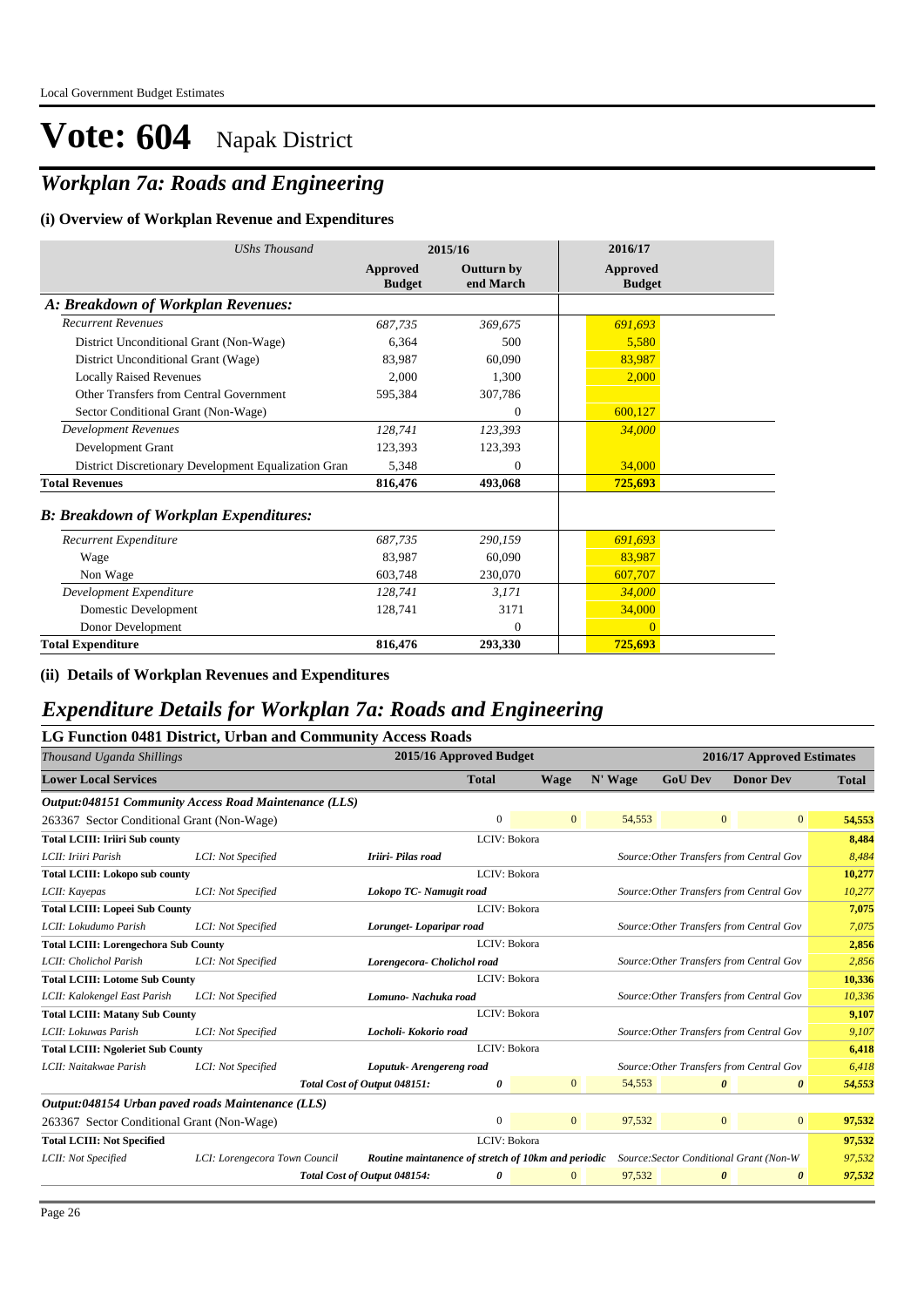### *Workplan 7a: Roads and Engineering*

| Thousand Uganda Shillings                                                                                              | 2015/16 Approved Budget<br>2016/17 Approved Estimates |                  |                   |                                         |                                                                                               |                    |
|------------------------------------------------------------------------------------------------------------------------|-------------------------------------------------------|------------------|-------------------|-----------------------------------------|-----------------------------------------------------------------------------------------------|--------------------|
| <b>Lower Local Services</b>                                                                                            | <b>Total</b>                                          | Wage             | N' Wage           | <b>GoU Dev</b>                          | <b>Donor Dev</b>                                                                              | <b>Total</b>       |
| Output:048158 District Roads Maintainence (URF)                                                                        |                                                       |                  |                   |                                         |                                                                                               |                    |
| 263367 Sector Conditional Grant (Non-Wage)                                                                             | $\boldsymbol{0}$                                      | $\mathbf{0}$     | 415,042           | $\mathbf{0}$                            | $\boldsymbol{0}$                                                                              | 415,042            |
| <b>Total LCIII: Iriiri Sub county</b>                                                                                  |                                                       | LCIV: Bokora     |                   |                                         |                                                                                               | 158,285            |
| LCII: Iriiri Parish<br>LCI: Lorengecora- Namendera<br>Lorengecora- Namendera road                                      |                                                       |                  |                   | Source: Sector Conditional Grant (Non-W |                                                                                               | 9,300              |
| LCII: Nabwal Parish<br>LCI: Iriiri- Napak road<br>Iriiri- Napak road                                                   |                                                       |                  |                   | Source: Sector Conditional Grant (Non-W |                                                                                               | 148,985            |
| <b>Total LCIII: Lotome Sub County</b>                                                                                  |                                                       | LCIV: Bokora     |                   |                                         |                                                                                               | 174,344            |
| LCI: Lokiteeded- Lomuno<br>Lokiteeded-Lomuno road<br>LCII: Lomuno Parish                                               |                                                       |                  |                   | Source: Sector Conditional Grant (Non-W |                                                                                               | 174,344            |
| <b>Total LCIII: Matany Sub County</b>                                                                                  |                                                       | LCIV: Bokora     |                   |                                         |                                                                                               | 82,413             |
| LCII: Lokuwas Parish<br>LCI: Kangole - Matany road<br>Kangole - Matany road                                            |                                                       |                  |                   | Source: Sector Conditional Grant (Non-W |                                                                                               | 9,305              |
| LCII: Nakichumet Parish<br>LCI: Not Specified<br>maint. of equipment                                                   |                                                       |                  |                   | 0                                       | Source: Sector Conditional Grant (Non-W                                                       | 73,107             |
| Total Cost of Output 048158:                                                                                           | 0                                                     | $\mathbf{0}$     | 415,042           |                                         | 0                                                                                             | 415,042            |
| Output:048160 PRDP-District and Community Access Road Maintenance                                                      | $\boldsymbol{0}$                                      | $\mathbf{0}$     | $\boldsymbol{0}$  |                                         | $\boldsymbol{0}$                                                                              |                    |
| 263203 District Discretionary Development Equalization Grants                                                          |                                                       |                  |                   | 34,000                                  |                                                                                               | 34,000             |
| <b>Total LCIII: Matany Sub County</b><br>LCII: Lokali Parish<br>LCI: Not Specified                                     | LCIV: Bokora                                          |                  |                   |                                         | Construction of box culvert line on Lokiteeded- Mata Source: Other Transfers from Central Gov | 34,000<br>34,000   |
| Total Cost of Output 048160:                                                                                           | 0                                                     | $\mathbf{0}$     | $\mathbf{0}$      | 34,000                                  | 0                                                                                             | 34,000             |
| <b>Total Cost of Lower Local Services</b>                                                                              | $\boldsymbol{0}$                                      | $\mathbf{0}$     | 567,127           | 34,000                                  | $\bf{0}$                                                                                      | 601,127            |
| <b>Higher LG Services</b>                                                                                              | <b>Total</b>                                          | <b>Wage</b>      | N' Wage           | <b>GoU Dev</b>                          | <b>Donor Dev</b>                                                                              | <b>Total</b>       |
| Output:048101 Operation of District Roads Office                                                                       |                                                       |                  |                   |                                         |                                                                                               |                    |
| 211101 General Staff Salaries                                                                                          | 83,987                                                | 83,987           |                   |                                         |                                                                                               | 83,987             |
| 211103 Allowances                                                                                                      | 9,352                                                 |                  |                   |                                         |                                                                                               | $\bf{0}$           |
| 213002 Incapacity, death benefits and funeral expenses                                                                 | $\boldsymbol{0}$                                      |                  | 1,000             |                                         |                                                                                               | 1,000              |
|                                                                                                                        | 1,000                                                 |                  | 2,000             |                                         |                                                                                               | 2,000              |
| 221002 Workshops and Seminars                                                                                          |                                                       |                  |                   |                                         |                                                                                               |                    |
| 221003 Staff Training                                                                                                  | 1,000                                                 |                  | 1,500             |                                         |                                                                                               | 1,500              |
| 221007 Books, Periodicals & Newspapers                                                                                 | 800                                                   |                  | 800               |                                         |                                                                                               | 800                |
| 221008 Computer supplies and Information Technology (IT)                                                               | $\mathbf{0}$                                          |                  | 3,500             |                                         |                                                                                               | 3,500              |
| 221009 Welfare and Entertainment                                                                                       | 1,200                                                 |                  | 2,000             |                                         |                                                                                               | 2,000              |
| 221011 Printing, Stationery, Photocopying and Binding                                                                  | 2,800                                                 |                  | 2,000             |                                         |                                                                                               | 2,000              |
| 221012 Small Office Equipment                                                                                          | 400                                                   |                  |                   |                                         |                                                                                               | $\bf{0}$           |
| 221014 Bank Charges and other Bank related costs                                                                       | 400                                                   |                  | 600               |                                         |                                                                                               | 600                |
| 221017 Subscriptions                                                                                                   | 600                                                   |                  |                   |                                         |                                                                                               | $\bf{0}$           |
| 222001 Telecommunications                                                                                              | 400                                                   |                  | 400               |                                         |                                                                                               | 400                |
| 224004 Cleaning and Sanitation                                                                                         | $\mathbf{0}$                                          |                  | 200               |                                         |                                                                                               | 200                |
| 227001 Travel inland                                                                                                   | 6,750                                                 |                  | 6,290             |                                         |                                                                                               | 6,290              |
| 227004 Fuel, Lubricants and Oils                                                                                       | 4,000                                                 |                  | 4,000             |                                         |                                                                                               | 4,000              |
| 228002 Maintenance - Vehicles                                                                                          | $\boldsymbol{0}$                                      |                  | 6,290             |                                         |                                                                                               | 6,290              |
| Total Cost of Output 048101:                                                                                           | 112,689                                               | 83,987           | 30,580            |                                         |                                                                                               | 114,567            |
| <b>Output:048102 Promotion of Community Based Management in Road Maintenance</b>                                       |                                                       |                  |                   |                                         |                                                                                               |                    |
| 211103 Allowances                                                                                                      | 5,259                                                 |                  | 4,000             |                                         |                                                                                               | 4,000              |
| 221010 Special Meals and Drinks                                                                                        | $\boldsymbol{0}$                                      |                  | 800               |                                         |                                                                                               | 800                |
| 221011 Printing, Stationery, Photocopying and Binding                                                                  | 2,000                                                 |                  |                   |                                         |                                                                                               | $\bf{0}$           |
|                                                                                                                        | 7,216                                                 |                  |                   |                                         |                                                                                               | $\bf{0}$           |
| 227004 Fuel, Lubricants and Oils                                                                                       |                                                       |                  |                   |                                         |                                                                                               |                    |
| 228002 Maintenance - Vehicles                                                                                          | $\boldsymbol{0}$                                      |                  | 5,200             |                                         |                                                                                               | 5,200              |
| Total Cost of Output 048102:                                                                                           | 14,475                                                |                  | 10,000            |                                         |                                                                                               | 10,000             |
| <b>Total Cost of Higher LG Services</b>                                                                                | 127,164<br>127,164                                    | 83,987<br>83,987 | 40,580<br>607,707 | 34,000                                  |                                                                                               | 124,567            |
| <b>Total Cost of function District, Urban and Community Access Roads</b><br><b>Total Cost of Roads and Engineering</b> | 127,164                                               | 83,987           | 607,707           | 34,000                                  | $\bf{0}$<br>$\bf{0}$                                                                          | 725,693<br>725,693 |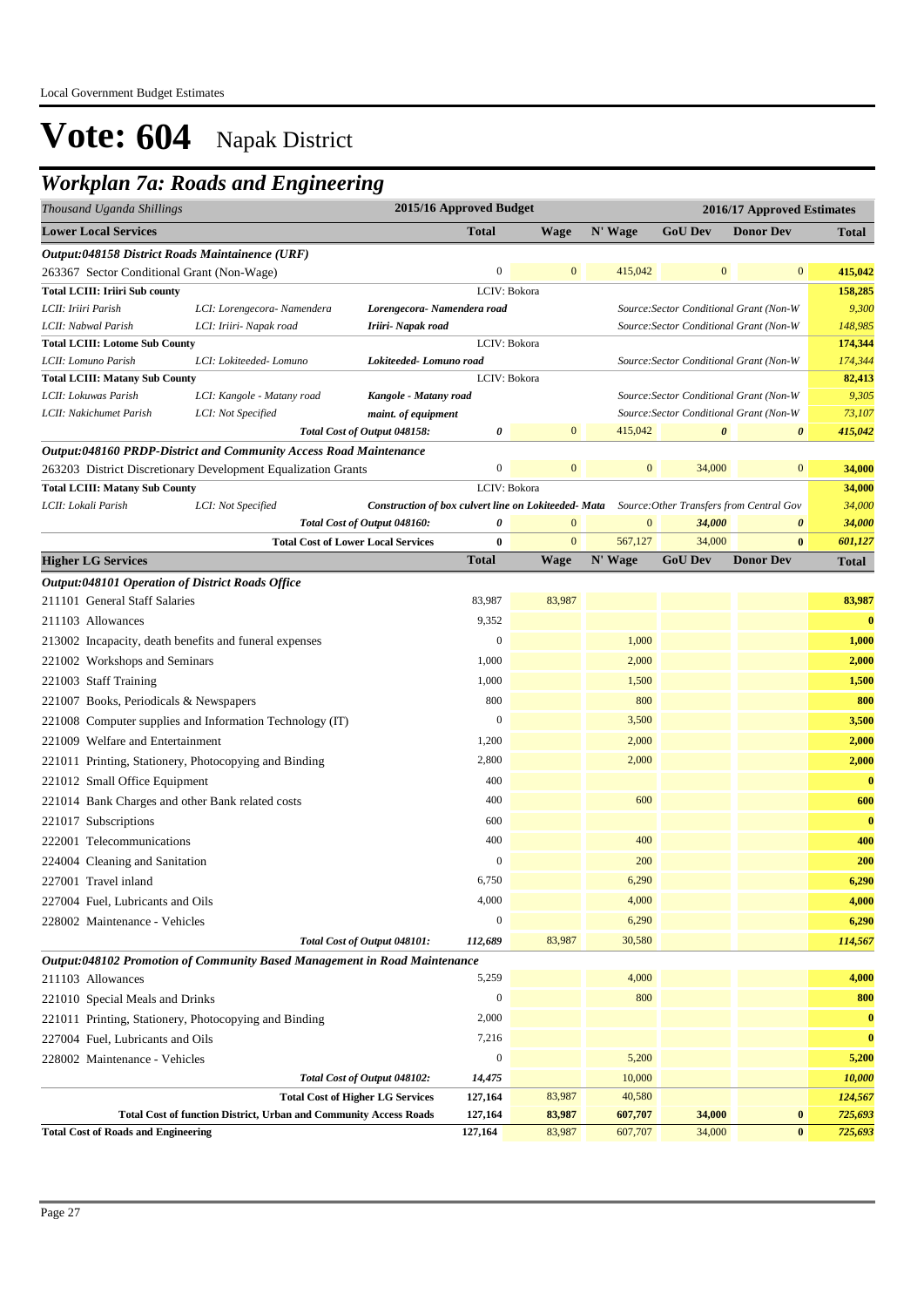### *Workplan 7b: Water*

#### **(i) Overview of Workplan Revenue and Expenditures**

| <b>UShs Thousand</b>                                 |                           | 2015/16                        | 2016/17                          |
|------------------------------------------------------|---------------------------|--------------------------------|----------------------------------|
|                                                      | Approved<br><b>Budget</b> | <b>Outturn by</b><br>end March | <b>Approved</b><br><b>Budget</b> |
| A: Breakdown of Workplan Revenues:                   |                           |                                |                                  |
| <b>Recurrent Revenues</b>                            | 27,880                    | 21,110                         | 78,072                           |
| District Unconditional Grant (Wage)                  | 27,880                    | 20,910                         | 27,880                           |
| <b>Locally Raised Revenues</b>                       |                           | 200                            | 1.000                            |
| Sector Conditional Grant (Non-Wage)                  | 0                         | $\mathbf{0}$                   | 49,192                           |
| <b>Development Revenues</b>                          | 696,845                   | 679,506                        | 1,317,180                        |
| Development Grant                                    | 613,845                   | 613,845                        | 343,005                          |
| District Discretionary Development Equalization Gran |                           | $\Omega$                       | 28,000                           |
| Donor Funding                                        | 60,000                    | 48,411                         | 753,600                          |
| <b>Transitional Development Grant</b>                | 23,000                    | 17,250                         | 23,000                           |
| Unspent balances - Conditional Grants                |                           | $\mathbf{0}$                   | 169,575                          |
| <b>Total Revenues</b>                                | 724,725                   | 700,616                        | 1,395,252                        |
| <b>B: Breakdown of Workplan Expenditures:</b>        |                           |                                |                                  |
| Recurrent Expenditure                                | 50,880                    | 15,066                         | 78,072                           |
| Wage                                                 | 27,880                    | 6.970                          | 27,880                           |
| Non Wage                                             | 23,000                    | 8,096                          | 50,192                           |
| Development Expenditure                              | 673,845                   | 163,930                        | 1,317,180                        |
| Domestic Development                                 | 613,845                   | 123896.19                      | 563,580                          |
| Donor Development                                    | 60,000                    | 40,033                         | 753,600                          |
| <b>Total Expenditure</b>                             | 724,725                   | 178,995                        | 1,395,252                        |

#### **(ii) Details of Workplan Revenues and Expenditures**

#### *Expenditure Details for Workplan 7b: Water*

#### **LG Function 0981 Rural Water Supply and Sanitation**

| rr v<br>Thousand Uganda Shillings                        | 2015/16 Approved Budget |        |         |                | 2016/17 Approved Estimates |              |
|----------------------------------------------------------|-------------------------|--------|---------|----------------|----------------------------|--------------|
| <b>Higher LG Services</b>                                | <b>Total</b>            | Wage   | N' Wage | <b>GoU Dev</b> | <b>Donor Dev</b>           | <b>Total</b> |
| Output:098101 Operation of the District Water Office     |                         |        |         |                |                            |              |
| 211101 General Staff Salaries                            | 27,880                  | 27,880 |         |                |                            | 27,880       |
| 211103 Allowances                                        | 13,490                  |        | 504     |                |                            | 504          |
| 221001 Advertising and Public Relations                  | $\mathbf{0}$            |        | 4,775   |                |                            | 4,775        |
| 221002 Workshops and Seminars                            | $\mathbf{0}$            |        | 5,872   |                |                            | 5,872        |
| 227001 Travel inland                                     | $\mathbf{0}$            |        | 9,432   |                |                            | 9,432        |
| 227004 Fuel, Lubricants and Oils                         | 5,120                   |        | 8,640   |                |                            | 8,640        |
| 228002 Maintenance - Vehicles                            | 17,100                  |        | 13,469  |                |                            | 13,469       |
| 228003 Maintenance - Machinery, Equipment & Furniture    | $\bf{0}$                |        | 7,500   |                |                            | 7,500        |
| Total Cost of Output 098101:                             | 63,590                  | 27,880 | 50,192  |                |                            | 78,072       |
| Output:098102 Supervision, monitoring and coordination   |                         |        |         |                |                            |              |
| 211103 Allowances                                        | 25,386                  |        |         |                |                            | $\bf{0}$     |
| 221008 Computer supplies and Information Technology (IT) | $\mathbf{0}$            |        |         |                | 39,600                     | 39,600       |
| 221014 Bank Charges and other Bank related costs         | 724                     |        |         | 913            |                            | 913          |
| 225001 Consultancy Services- Short term                  | 5,850                   |        |         | 5,442          |                            | 5,442        |
| 227001 Travel inland                                     | 8,253                   |        |         | 6,607          |                            | 6,607        |
| 227004 Fuel, Lubricants and Oils                         | 10,500                  |        |         | 3,500          |                            | 3,500        |
| Total Cost of Output 098102:                             | 50,713                  |        |         | 16,462         | 39,600                     | 56,062       |

*Output:098103 Support for O&M of district water and sanitation*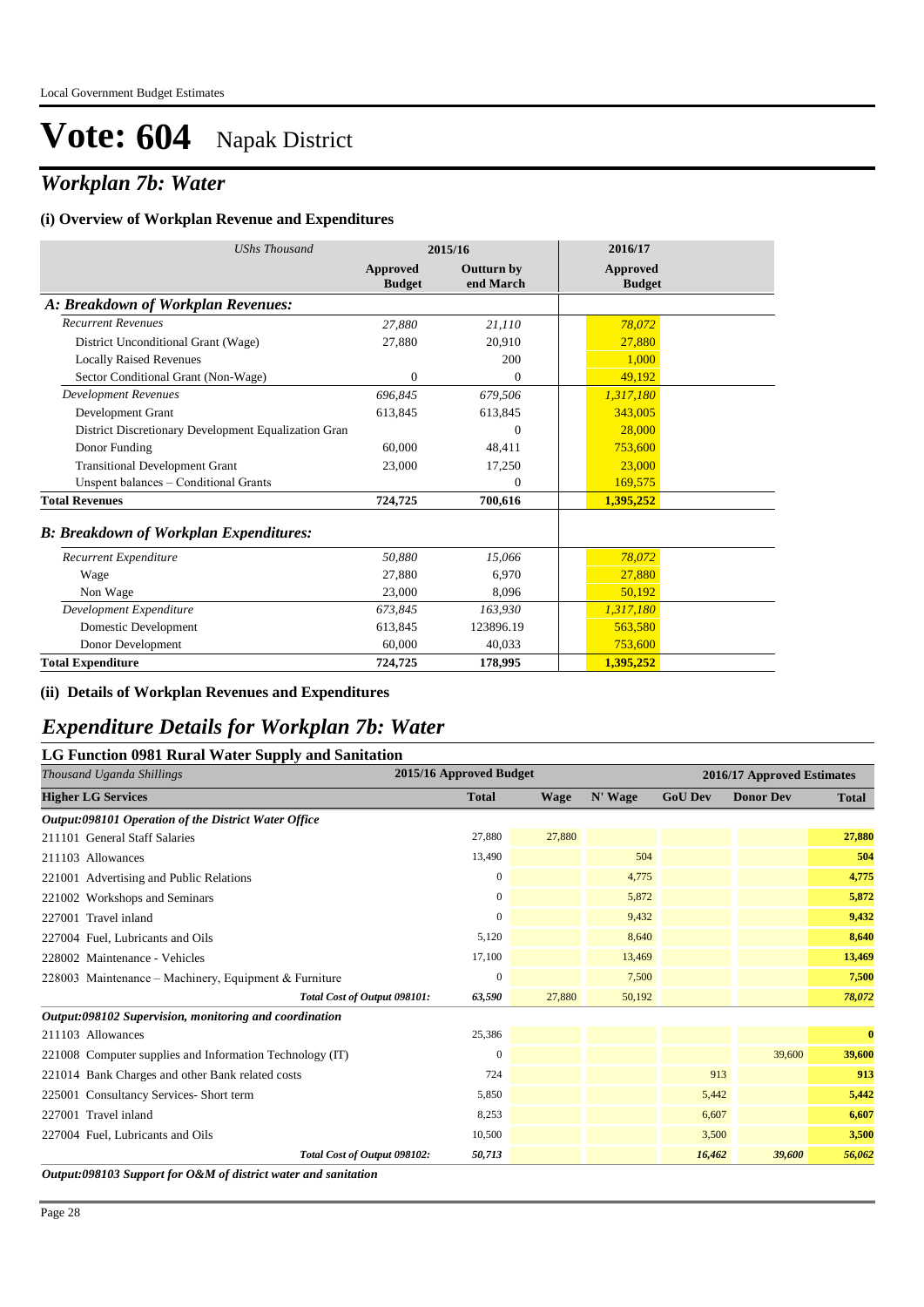### *Workplan 7b: Water*

| <b>Higher LG Services</b><br><b>Total</b><br>N' Wage<br><b>GoU Dev</b><br><b>Donor Dev</b><br><b>Wage</b><br>Total<br>$\boldsymbol{0}$<br>14,690<br>22,690<br>211102 Contract Staff Salaries (Incl. Casuals, Temporary)<br>8,000<br>$\boldsymbol{0}$<br>6,500<br>6,500<br>227004 Fuel, Lubricants and Oils<br>$\boldsymbol{0}$<br>8,000<br>8,000<br>228001 Maintenance - Civil<br>$\boldsymbol{0}$<br>2,242<br>7,500<br>9,742<br>228004 Maintenance – Other<br>0<br>16,932<br>30,000<br>46,932<br>Total Cost of Output 098103:<br><b>Output:098104 Promotion of Community Based Management</b><br>$\boldsymbol{0}$<br>25,040<br>25,040<br>211102 Contract Staff Salaries (Incl. Casuals, Temporary)<br>73,183<br>$\bf{0}$<br>211103 Allowances<br>$\boldsymbol{0}$<br>9,888<br>31,710<br>41,598<br>221002 Workshops and Seminars<br>8,513<br>4,000<br>12,513<br>221003 Staff Training<br>$\boldsymbol{0}$<br>$\boldsymbol{0}$<br>5,517<br>10,500<br>16,017<br>221009 Welfare and Entertainment<br>$\boldsymbol{0}$<br>4,500<br>3,750<br>3,750<br>221011 Printing, Stationery, Photocopying and Binding<br>500<br>500<br>221014 Bank Charges and other Bank related costs<br>$\mathbf{0}$<br>$\mathbf{0}$<br>500<br>500<br>222001 Telecommunications<br>$\boldsymbol{0}$<br>9,000<br>227002 Travel abroad<br>9,000<br>4,422<br>9,000<br>12,458<br>13,422<br>227004 Fuel, Lubricants and Oils<br>$\boldsymbol{0}$<br>32,000<br>32,000<br>273101 Medical expenses (To general Public)<br>28,340<br>126,000<br>154,340<br>90,141<br>Total Cost of Output 098104:<br>Output:098105 Promotion of Sanitation and Hygiene<br>15,207<br>211103 Allowances<br>$\bf{0}$<br>2,000<br>$\bf{0}$<br>221011 Printing, Stationery, Photocopying and Binding<br>223004 Guard and Security services<br>$\mathbf{0}$<br>3,564<br>5,500<br>9,064<br>$\mathbf{0}$<br>2,724<br>5,000<br>7,724<br>224004 Cleaning and Sanitation<br>227001 Travel inland<br>12,212<br>$\mathbf{0}$<br>22,000<br>34,212<br>4,500<br>7,500<br>5,793<br>12,000<br>227004 Fuel, Lubricants and Oils<br>23,000<br>40,000<br>63,000<br>Total Cost of Output 098105:<br>23,000<br>227,443<br>27,880<br>50,192<br>84,734<br>235,600<br>398,406<br><b>Total Cost of Higher LG Services</b><br><b>Capital Purchases</b><br>N' Wage<br><b>GoU Dev</b><br>Total<br>Wage<br><b>Donor Dev</b><br>Total<br>Output:098172 Administrative Capital<br>$\boldsymbol{0}$<br>$\mathbf{0}$<br>$\boldsymbol{0}$<br>190,761<br>$\bf{0}$<br>190,761<br>312104 Other Structures<br>LCIV: Bokora<br><b>Total LCIII: Matany Sub County</b><br>190,761<br>99,000<br>LCII: Nakichumet Parish<br>LCI: District Headquarters<br><b>Construction of District water Office Block Phase II a</b> Source: Development Grant<br>91,761<br>LCII: Nakichumet Parish<br>LCI: Not Specified<br><b>Committed /unspent balance for Phase I construction</b> Source: Development Grant<br>$\pmb{\theta}$<br>$\mathbf{0}$<br>$\boldsymbol{0}$<br>190,761<br>$\boldsymbol{\theta}$<br>190,761<br>Total Cost of Output 098172:<br>Output:098179 Other Capital<br>27,737<br>312104 Other Structures<br>$\bf{0}$<br>Total Cost of Output 098179:<br>27,737<br>0<br>Output:098180 Construction of public latrines in RGCs<br>$\boldsymbol{0}$<br>66,000<br>66,572<br>312101 Non-Residential Buildings<br>$\mathbf{0}$<br>$\boldsymbol{0}$<br>572<br>LCIV: Bokora<br><b>Total LCIII: Lorengechora Sub County</b><br>572<br>LCII: Kokipurat Parish<br>572<br>LCI: Lobok Community School<br><b>Payment of Retention for Latrine at Lobok Communi</b> Source: Development Grant<br>LCIV: Not Specified<br>66,000<br><b>Total LCIII: Not Specified</b><br>66,000<br>LCII: Not Specified<br>LCI: Not Specified<br><b>Construction of 3 Latrine Blocks in Schools</b><br>Source: Donor Funding<br>1,303<br>312104 Other Structures<br>$\bf{0}$<br>$\mathbf{0}$<br>$\boldsymbol{0}$<br>1,303<br>572<br>66,000<br>Total Cost of Output 098180:<br>66,572<br>Output:098180p PRDP-Construction of public latrines in RGCs<br>7,546<br>312104 Other Structures<br>$\bf{0}$<br>7,546<br>Total Cost of Output 098180p:<br>0<br>Output:098183 Borehole drilling and rehabilitation | Thousand Uganda Shillings | 2015/16 Approved Budget |  | 2016/17 Approved Estimates |  |  |
|----------------------------------------------------------------------------------------------------------------------------------------------------------------------------------------------------------------------------------------------------------------------------------------------------------------------------------------------------------------------------------------------------------------------------------------------------------------------------------------------------------------------------------------------------------------------------------------------------------------------------------------------------------------------------------------------------------------------------------------------------------------------------------------------------------------------------------------------------------------------------------------------------------------------------------------------------------------------------------------------------------------------------------------------------------------------------------------------------------------------------------------------------------------------------------------------------------------------------------------------------------------------------------------------------------------------------------------------------------------------------------------------------------------------------------------------------------------------------------------------------------------------------------------------------------------------------------------------------------------------------------------------------------------------------------------------------------------------------------------------------------------------------------------------------------------------------------------------------------------------------------------------------------------------------------------------------------------------------------------------------------------------------------------------------------------------------------------------------------------------------------------------------------------------------------------------------------------------------------------------------------------------------------------------------------------------------------------------------------------------------------------------------------------------------------------------------------------------------------------------------------------------------------------------------------------------------------------------------------------------------------------------------------------------------------------------------------------------------------------------------------------------------------------------------------------------------------------------------------------------------------------------------------------------------------------------------------------------------------------------------------------------------------------------------------------------------------------------------------------------------------------------------------------------------------------------------------------------------------------------------------------------------------------------------------------------------------------------------------------------------------------------------------------------------------------------------------------------------------------------------------------------------------------------------------------------------------------------------------------------------------------------------------------------------------------------------------------------------------------------------------------------------------------------------------------------------------------------------------------------------------------------------------------------------------------------------------------------------------------------------------------------------------------------------------------------------------------------------------------------------------------------------------------------------|---------------------------|-------------------------|--|----------------------------|--|--|
|                                                                                                                                                                                                                                                                                                                                                                                                                                                                                                                                                                                                                                                                                                                                                                                                                                                                                                                                                                                                                                                                                                                                                                                                                                                                                                                                                                                                                                                                                                                                                                                                                                                                                                                                                                                                                                                                                                                                                                                                                                                                                                                                                                                                                                                                                                                                                                                                                                                                                                                                                                                                                                                                                                                                                                                                                                                                                                                                                                                                                                                                                                                                                                                                                                                                                                                                                                                                                                                                                                                                                                                                                                                                                                                                                                                                                                                                                                                                                                                                                                                                                                                                                                            |                           |                         |  |                            |  |  |
|                                                                                                                                                                                                                                                                                                                                                                                                                                                                                                                                                                                                                                                                                                                                                                                                                                                                                                                                                                                                                                                                                                                                                                                                                                                                                                                                                                                                                                                                                                                                                                                                                                                                                                                                                                                                                                                                                                                                                                                                                                                                                                                                                                                                                                                                                                                                                                                                                                                                                                                                                                                                                                                                                                                                                                                                                                                                                                                                                                                                                                                                                                                                                                                                                                                                                                                                                                                                                                                                                                                                                                                                                                                                                                                                                                                                                                                                                                                                                                                                                                                                                                                                                                            |                           |                         |  |                            |  |  |
|                                                                                                                                                                                                                                                                                                                                                                                                                                                                                                                                                                                                                                                                                                                                                                                                                                                                                                                                                                                                                                                                                                                                                                                                                                                                                                                                                                                                                                                                                                                                                                                                                                                                                                                                                                                                                                                                                                                                                                                                                                                                                                                                                                                                                                                                                                                                                                                                                                                                                                                                                                                                                                                                                                                                                                                                                                                                                                                                                                                                                                                                                                                                                                                                                                                                                                                                                                                                                                                                                                                                                                                                                                                                                                                                                                                                                                                                                                                                                                                                                                                                                                                                                                            |                           |                         |  |                            |  |  |
|                                                                                                                                                                                                                                                                                                                                                                                                                                                                                                                                                                                                                                                                                                                                                                                                                                                                                                                                                                                                                                                                                                                                                                                                                                                                                                                                                                                                                                                                                                                                                                                                                                                                                                                                                                                                                                                                                                                                                                                                                                                                                                                                                                                                                                                                                                                                                                                                                                                                                                                                                                                                                                                                                                                                                                                                                                                                                                                                                                                                                                                                                                                                                                                                                                                                                                                                                                                                                                                                                                                                                                                                                                                                                                                                                                                                                                                                                                                                                                                                                                                                                                                                                                            |                           |                         |  |                            |  |  |
|                                                                                                                                                                                                                                                                                                                                                                                                                                                                                                                                                                                                                                                                                                                                                                                                                                                                                                                                                                                                                                                                                                                                                                                                                                                                                                                                                                                                                                                                                                                                                                                                                                                                                                                                                                                                                                                                                                                                                                                                                                                                                                                                                                                                                                                                                                                                                                                                                                                                                                                                                                                                                                                                                                                                                                                                                                                                                                                                                                                                                                                                                                                                                                                                                                                                                                                                                                                                                                                                                                                                                                                                                                                                                                                                                                                                                                                                                                                                                                                                                                                                                                                                                                            |                           |                         |  |                            |  |  |
|                                                                                                                                                                                                                                                                                                                                                                                                                                                                                                                                                                                                                                                                                                                                                                                                                                                                                                                                                                                                                                                                                                                                                                                                                                                                                                                                                                                                                                                                                                                                                                                                                                                                                                                                                                                                                                                                                                                                                                                                                                                                                                                                                                                                                                                                                                                                                                                                                                                                                                                                                                                                                                                                                                                                                                                                                                                                                                                                                                                                                                                                                                                                                                                                                                                                                                                                                                                                                                                                                                                                                                                                                                                                                                                                                                                                                                                                                                                                                                                                                                                                                                                                                                            |                           |                         |  |                            |  |  |
|                                                                                                                                                                                                                                                                                                                                                                                                                                                                                                                                                                                                                                                                                                                                                                                                                                                                                                                                                                                                                                                                                                                                                                                                                                                                                                                                                                                                                                                                                                                                                                                                                                                                                                                                                                                                                                                                                                                                                                                                                                                                                                                                                                                                                                                                                                                                                                                                                                                                                                                                                                                                                                                                                                                                                                                                                                                                                                                                                                                                                                                                                                                                                                                                                                                                                                                                                                                                                                                                                                                                                                                                                                                                                                                                                                                                                                                                                                                                                                                                                                                                                                                                                                            |                           |                         |  |                            |  |  |
|                                                                                                                                                                                                                                                                                                                                                                                                                                                                                                                                                                                                                                                                                                                                                                                                                                                                                                                                                                                                                                                                                                                                                                                                                                                                                                                                                                                                                                                                                                                                                                                                                                                                                                                                                                                                                                                                                                                                                                                                                                                                                                                                                                                                                                                                                                                                                                                                                                                                                                                                                                                                                                                                                                                                                                                                                                                                                                                                                                                                                                                                                                                                                                                                                                                                                                                                                                                                                                                                                                                                                                                                                                                                                                                                                                                                                                                                                                                                                                                                                                                                                                                                                                            |                           |                         |  |                            |  |  |
|                                                                                                                                                                                                                                                                                                                                                                                                                                                                                                                                                                                                                                                                                                                                                                                                                                                                                                                                                                                                                                                                                                                                                                                                                                                                                                                                                                                                                                                                                                                                                                                                                                                                                                                                                                                                                                                                                                                                                                                                                                                                                                                                                                                                                                                                                                                                                                                                                                                                                                                                                                                                                                                                                                                                                                                                                                                                                                                                                                                                                                                                                                                                                                                                                                                                                                                                                                                                                                                                                                                                                                                                                                                                                                                                                                                                                                                                                                                                                                                                                                                                                                                                                                            |                           |                         |  |                            |  |  |
|                                                                                                                                                                                                                                                                                                                                                                                                                                                                                                                                                                                                                                                                                                                                                                                                                                                                                                                                                                                                                                                                                                                                                                                                                                                                                                                                                                                                                                                                                                                                                                                                                                                                                                                                                                                                                                                                                                                                                                                                                                                                                                                                                                                                                                                                                                                                                                                                                                                                                                                                                                                                                                                                                                                                                                                                                                                                                                                                                                                                                                                                                                                                                                                                                                                                                                                                                                                                                                                                                                                                                                                                                                                                                                                                                                                                                                                                                                                                                                                                                                                                                                                                                                            |                           |                         |  |                            |  |  |
|                                                                                                                                                                                                                                                                                                                                                                                                                                                                                                                                                                                                                                                                                                                                                                                                                                                                                                                                                                                                                                                                                                                                                                                                                                                                                                                                                                                                                                                                                                                                                                                                                                                                                                                                                                                                                                                                                                                                                                                                                                                                                                                                                                                                                                                                                                                                                                                                                                                                                                                                                                                                                                                                                                                                                                                                                                                                                                                                                                                                                                                                                                                                                                                                                                                                                                                                                                                                                                                                                                                                                                                                                                                                                                                                                                                                                                                                                                                                                                                                                                                                                                                                                                            |                           |                         |  |                            |  |  |
|                                                                                                                                                                                                                                                                                                                                                                                                                                                                                                                                                                                                                                                                                                                                                                                                                                                                                                                                                                                                                                                                                                                                                                                                                                                                                                                                                                                                                                                                                                                                                                                                                                                                                                                                                                                                                                                                                                                                                                                                                                                                                                                                                                                                                                                                                                                                                                                                                                                                                                                                                                                                                                                                                                                                                                                                                                                                                                                                                                                                                                                                                                                                                                                                                                                                                                                                                                                                                                                                                                                                                                                                                                                                                                                                                                                                                                                                                                                                                                                                                                                                                                                                                                            |                           |                         |  |                            |  |  |
|                                                                                                                                                                                                                                                                                                                                                                                                                                                                                                                                                                                                                                                                                                                                                                                                                                                                                                                                                                                                                                                                                                                                                                                                                                                                                                                                                                                                                                                                                                                                                                                                                                                                                                                                                                                                                                                                                                                                                                                                                                                                                                                                                                                                                                                                                                                                                                                                                                                                                                                                                                                                                                                                                                                                                                                                                                                                                                                                                                                                                                                                                                                                                                                                                                                                                                                                                                                                                                                                                                                                                                                                                                                                                                                                                                                                                                                                                                                                                                                                                                                                                                                                                                            |                           |                         |  |                            |  |  |
|                                                                                                                                                                                                                                                                                                                                                                                                                                                                                                                                                                                                                                                                                                                                                                                                                                                                                                                                                                                                                                                                                                                                                                                                                                                                                                                                                                                                                                                                                                                                                                                                                                                                                                                                                                                                                                                                                                                                                                                                                                                                                                                                                                                                                                                                                                                                                                                                                                                                                                                                                                                                                                                                                                                                                                                                                                                                                                                                                                                                                                                                                                                                                                                                                                                                                                                                                                                                                                                                                                                                                                                                                                                                                                                                                                                                                                                                                                                                                                                                                                                                                                                                                                            |                           |                         |  |                            |  |  |
|                                                                                                                                                                                                                                                                                                                                                                                                                                                                                                                                                                                                                                                                                                                                                                                                                                                                                                                                                                                                                                                                                                                                                                                                                                                                                                                                                                                                                                                                                                                                                                                                                                                                                                                                                                                                                                                                                                                                                                                                                                                                                                                                                                                                                                                                                                                                                                                                                                                                                                                                                                                                                                                                                                                                                                                                                                                                                                                                                                                                                                                                                                                                                                                                                                                                                                                                                                                                                                                                                                                                                                                                                                                                                                                                                                                                                                                                                                                                                                                                                                                                                                                                                                            |                           |                         |  |                            |  |  |
|                                                                                                                                                                                                                                                                                                                                                                                                                                                                                                                                                                                                                                                                                                                                                                                                                                                                                                                                                                                                                                                                                                                                                                                                                                                                                                                                                                                                                                                                                                                                                                                                                                                                                                                                                                                                                                                                                                                                                                                                                                                                                                                                                                                                                                                                                                                                                                                                                                                                                                                                                                                                                                                                                                                                                                                                                                                                                                                                                                                                                                                                                                                                                                                                                                                                                                                                                                                                                                                                                                                                                                                                                                                                                                                                                                                                                                                                                                                                                                                                                                                                                                                                                                            |                           |                         |  |                            |  |  |
|                                                                                                                                                                                                                                                                                                                                                                                                                                                                                                                                                                                                                                                                                                                                                                                                                                                                                                                                                                                                                                                                                                                                                                                                                                                                                                                                                                                                                                                                                                                                                                                                                                                                                                                                                                                                                                                                                                                                                                                                                                                                                                                                                                                                                                                                                                                                                                                                                                                                                                                                                                                                                                                                                                                                                                                                                                                                                                                                                                                                                                                                                                                                                                                                                                                                                                                                                                                                                                                                                                                                                                                                                                                                                                                                                                                                                                                                                                                                                                                                                                                                                                                                                                            |                           |                         |  |                            |  |  |
|                                                                                                                                                                                                                                                                                                                                                                                                                                                                                                                                                                                                                                                                                                                                                                                                                                                                                                                                                                                                                                                                                                                                                                                                                                                                                                                                                                                                                                                                                                                                                                                                                                                                                                                                                                                                                                                                                                                                                                                                                                                                                                                                                                                                                                                                                                                                                                                                                                                                                                                                                                                                                                                                                                                                                                                                                                                                                                                                                                                                                                                                                                                                                                                                                                                                                                                                                                                                                                                                                                                                                                                                                                                                                                                                                                                                                                                                                                                                                                                                                                                                                                                                                                            |                           |                         |  |                            |  |  |
|                                                                                                                                                                                                                                                                                                                                                                                                                                                                                                                                                                                                                                                                                                                                                                                                                                                                                                                                                                                                                                                                                                                                                                                                                                                                                                                                                                                                                                                                                                                                                                                                                                                                                                                                                                                                                                                                                                                                                                                                                                                                                                                                                                                                                                                                                                                                                                                                                                                                                                                                                                                                                                                                                                                                                                                                                                                                                                                                                                                                                                                                                                                                                                                                                                                                                                                                                                                                                                                                                                                                                                                                                                                                                                                                                                                                                                                                                                                                                                                                                                                                                                                                                                            |                           |                         |  |                            |  |  |
|                                                                                                                                                                                                                                                                                                                                                                                                                                                                                                                                                                                                                                                                                                                                                                                                                                                                                                                                                                                                                                                                                                                                                                                                                                                                                                                                                                                                                                                                                                                                                                                                                                                                                                                                                                                                                                                                                                                                                                                                                                                                                                                                                                                                                                                                                                                                                                                                                                                                                                                                                                                                                                                                                                                                                                                                                                                                                                                                                                                                                                                                                                                                                                                                                                                                                                                                                                                                                                                                                                                                                                                                                                                                                                                                                                                                                                                                                                                                                                                                                                                                                                                                                                            |                           |                         |  |                            |  |  |
|                                                                                                                                                                                                                                                                                                                                                                                                                                                                                                                                                                                                                                                                                                                                                                                                                                                                                                                                                                                                                                                                                                                                                                                                                                                                                                                                                                                                                                                                                                                                                                                                                                                                                                                                                                                                                                                                                                                                                                                                                                                                                                                                                                                                                                                                                                                                                                                                                                                                                                                                                                                                                                                                                                                                                                                                                                                                                                                                                                                                                                                                                                                                                                                                                                                                                                                                                                                                                                                                                                                                                                                                                                                                                                                                                                                                                                                                                                                                                                                                                                                                                                                                                                            |                           |                         |  |                            |  |  |
|                                                                                                                                                                                                                                                                                                                                                                                                                                                                                                                                                                                                                                                                                                                                                                                                                                                                                                                                                                                                                                                                                                                                                                                                                                                                                                                                                                                                                                                                                                                                                                                                                                                                                                                                                                                                                                                                                                                                                                                                                                                                                                                                                                                                                                                                                                                                                                                                                                                                                                                                                                                                                                                                                                                                                                                                                                                                                                                                                                                                                                                                                                                                                                                                                                                                                                                                                                                                                                                                                                                                                                                                                                                                                                                                                                                                                                                                                                                                                                                                                                                                                                                                                                            |                           |                         |  |                            |  |  |
|                                                                                                                                                                                                                                                                                                                                                                                                                                                                                                                                                                                                                                                                                                                                                                                                                                                                                                                                                                                                                                                                                                                                                                                                                                                                                                                                                                                                                                                                                                                                                                                                                                                                                                                                                                                                                                                                                                                                                                                                                                                                                                                                                                                                                                                                                                                                                                                                                                                                                                                                                                                                                                                                                                                                                                                                                                                                                                                                                                                                                                                                                                                                                                                                                                                                                                                                                                                                                                                                                                                                                                                                                                                                                                                                                                                                                                                                                                                                                                                                                                                                                                                                                                            |                           |                         |  |                            |  |  |
|                                                                                                                                                                                                                                                                                                                                                                                                                                                                                                                                                                                                                                                                                                                                                                                                                                                                                                                                                                                                                                                                                                                                                                                                                                                                                                                                                                                                                                                                                                                                                                                                                                                                                                                                                                                                                                                                                                                                                                                                                                                                                                                                                                                                                                                                                                                                                                                                                                                                                                                                                                                                                                                                                                                                                                                                                                                                                                                                                                                                                                                                                                                                                                                                                                                                                                                                                                                                                                                                                                                                                                                                                                                                                                                                                                                                                                                                                                                                                                                                                                                                                                                                                                            |                           |                         |  |                            |  |  |
|                                                                                                                                                                                                                                                                                                                                                                                                                                                                                                                                                                                                                                                                                                                                                                                                                                                                                                                                                                                                                                                                                                                                                                                                                                                                                                                                                                                                                                                                                                                                                                                                                                                                                                                                                                                                                                                                                                                                                                                                                                                                                                                                                                                                                                                                                                                                                                                                                                                                                                                                                                                                                                                                                                                                                                                                                                                                                                                                                                                                                                                                                                                                                                                                                                                                                                                                                                                                                                                                                                                                                                                                                                                                                                                                                                                                                                                                                                                                                                                                                                                                                                                                                                            |                           |                         |  |                            |  |  |
|                                                                                                                                                                                                                                                                                                                                                                                                                                                                                                                                                                                                                                                                                                                                                                                                                                                                                                                                                                                                                                                                                                                                                                                                                                                                                                                                                                                                                                                                                                                                                                                                                                                                                                                                                                                                                                                                                                                                                                                                                                                                                                                                                                                                                                                                                                                                                                                                                                                                                                                                                                                                                                                                                                                                                                                                                                                                                                                                                                                                                                                                                                                                                                                                                                                                                                                                                                                                                                                                                                                                                                                                                                                                                                                                                                                                                                                                                                                                                                                                                                                                                                                                                                            |                           |                         |  |                            |  |  |
|                                                                                                                                                                                                                                                                                                                                                                                                                                                                                                                                                                                                                                                                                                                                                                                                                                                                                                                                                                                                                                                                                                                                                                                                                                                                                                                                                                                                                                                                                                                                                                                                                                                                                                                                                                                                                                                                                                                                                                                                                                                                                                                                                                                                                                                                                                                                                                                                                                                                                                                                                                                                                                                                                                                                                                                                                                                                                                                                                                                                                                                                                                                                                                                                                                                                                                                                                                                                                                                                                                                                                                                                                                                                                                                                                                                                                                                                                                                                                                                                                                                                                                                                                                            |                           |                         |  |                            |  |  |
|                                                                                                                                                                                                                                                                                                                                                                                                                                                                                                                                                                                                                                                                                                                                                                                                                                                                                                                                                                                                                                                                                                                                                                                                                                                                                                                                                                                                                                                                                                                                                                                                                                                                                                                                                                                                                                                                                                                                                                                                                                                                                                                                                                                                                                                                                                                                                                                                                                                                                                                                                                                                                                                                                                                                                                                                                                                                                                                                                                                                                                                                                                                                                                                                                                                                                                                                                                                                                                                                                                                                                                                                                                                                                                                                                                                                                                                                                                                                                                                                                                                                                                                                                                            |                           |                         |  |                            |  |  |
|                                                                                                                                                                                                                                                                                                                                                                                                                                                                                                                                                                                                                                                                                                                                                                                                                                                                                                                                                                                                                                                                                                                                                                                                                                                                                                                                                                                                                                                                                                                                                                                                                                                                                                                                                                                                                                                                                                                                                                                                                                                                                                                                                                                                                                                                                                                                                                                                                                                                                                                                                                                                                                                                                                                                                                                                                                                                                                                                                                                                                                                                                                                                                                                                                                                                                                                                                                                                                                                                                                                                                                                                                                                                                                                                                                                                                                                                                                                                                                                                                                                                                                                                                                            |                           |                         |  |                            |  |  |
|                                                                                                                                                                                                                                                                                                                                                                                                                                                                                                                                                                                                                                                                                                                                                                                                                                                                                                                                                                                                                                                                                                                                                                                                                                                                                                                                                                                                                                                                                                                                                                                                                                                                                                                                                                                                                                                                                                                                                                                                                                                                                                                                                                                                                                                                                                                                                                                                                                                                                                                                                                                                                                                                                                                                                                                                                                                                                                                                                                                                                                                                                                                                                                                                                                                                                                                                                                                                                                                                                                                                                                                                                                                                                                                                                                                                                                                                                                                                                                                                                                                                                                                                                                            |                           |                         |  |                            |  |  |
|                                                                                                                                                                                                                                                                                                                                                                                                                                                                                                                                                                                                                                                                                                                                                                                                                                                                                                                                                                                                                                                                                                                                                                                                                                                                                                                                                                                                                                                                                                                                                                                                                                                                                                                                                                                                                                                                                                                                                                                                                                                                                                                                                                                                                                                                                                                                                                                                                                                                                                                                                                                                                                                                                                                                                                                                                                                                                                                                                                                                                                                                                                                                                                                                                                                                                                                                                                                                                                                                                                                                                                                                                                                                                                                                                                                                                                                                                                                                                                                                                                                                                                                                                                            |                           |                         |  |                            |  |  |
|                                                                                                                                                                                                                                                                                                                                                                                                                                                                                                                                                                                                                                                                                                                                                                                                                                                                                                                                                                                                                                                                                                                                                                                                                                                                                                                                                                                                                                                                                                                                                                                                                                                                                                                                                                                                                                                                                                                                                                                                                                                                                                                                                                                                                                                                                                                                                                                                                                                                                                                                                                                                                                                                                                                                                                                                                                                                                                                                                                                                                                                                                                                                                                                                                                                                                                                                                                                                                                                                                                                                                                                                                                                                                                                                                                                                                                                                                                                                                                                                                                                                                                                                                                            |                           |                         |  |                            |  |  |
|                                                                                                                                                                                                                                                                                                                                                                                                                                                                                                                                                                                                                                                                                                                                                                                                                                                                                                                                                                                                                                                                                                                                                                                                                                                                                                                                                                                                                                                                                                                                                                                                                                                                                                                                                                                                                                                                                                                                                                                                                                                                                                                                                                                                                                                                                                                                                                                                                                                                                                                                                                                                                                                                                                                                                                                                                                                                                                                                                                                                                                                                                                                                                                                                                                                                                                                                                                                                                                                                                                                                                                                                                                                                                                                                                                                                                                                                                                                                                                                                                                                                                                                                                                            |                           |                         |  |                            |  |  |
|                                                                                                                                                                                                                                                                                                                                                                                                                                                                                                                                                                                                                                                                                                                                                                                                                                                                                                                                                                                                                                                                                                                                                                                                                                                                                                                                                                                                                                                                                                                                                                                                                                                                                                                                                                                                                                                                                                                                                                                                                                                                                                                                                                                                                                                                                                                                                                                                                                                                                                                                                                                                                                                                                                                                                                                                                                                                                                                                                                                                                                                                                                                                                                                                                                                                                                                                                                                                                                                                                                                                                                                                                                                                                                                                                                                                                                                                                                                                                                                                                                                                                                                                                                            |                           |                         |  |                            |  |  |
|                                                                                                                                                                                                                                                                                                                                                                                                                                                                                                                                                                                                                                                                                                                                                                                                                                                                                                                                                                                                                                                                                                                                                                                                                                                                                                                                                                                                                                                                                                                                                                                                                                                                                                                                                                                                                                                                                                                                                                                                                                                                                                                                                                                                                                                                                                                                                                                                                                                                                                                                                                                                                                                                                                                                                                                                                                                                                                                                                                                                                                                                                                                                                                                                                                                                                                                                                                                                                                                                                                                                                                                                                                                                                                                                                                                                                                                                                                                                                                                                                                                                                                                                                                            |                           |                         |  |                            |  |  |
|                                                                                                                                                                                                                                                                                                                                                                                                                                                                                                                                                                                                                                                                                                                                                                                                                                                                                                                                                                                                                                                                                                                                                                                                                                                                                                                                                                                                                                                                                                                                                                                                                                                                                                                                                                                                                                                                                                                                                                                                                                                                                                                                                                                                                                                                                                                                                                                                                                                                                                                                                                                                                                                                                                                                                                                                                                                                                                                                                                                                                                                                                                                                                                                                                                                                                                                                                                                                                                                                                                                                                                                                                                                                                                                                                                                                                                                                                                                                                                                                                                                                                                                                                                            |                           |                         |  |                            |  |  |
|                                                                                                                                                                                                                                                                                                                                                                                                                                                                                                                                                                                                                                                                                                                                                                                                                                                                                                                                                                                                                                                                                                                                                                                                                                                                                                                                                                                                                                                                                                                                                                                                                                                                                                                                                                                                                                                                                                                                                                                                                                                                                                                                                                                                                                                                                                                                                                                                                                                                                                                                                                                                                                                                                                                                                                                                                                                                                                                                                                                                                                                                                                                                                                                                                                                                                                                                                                                                                                                                                                                                                                                                                                                                                                                                                                                                                                                                                                                                                                                                                                                                                                                                                                            |                           |                         |  |                            |  |  |
|                                                                                                                                                                                                                                                                                                                                                                                                                                                                                                                                                                                                                                                                                                                                                                                                                                                                                                                                                                                                                                                                                                                                                                                                                                                                                                                                                                                                                                                                                                                                                                                                                                                                                                                                                                                                                                                                                                                                                                                                                                                                                                                                                                                                                                                                                                                                                                                                                                                                                                                                                                                                                                                                                                                                                                                                                                                                                                                                                                                                                                                                                                                                                                                                                                                                                                                                                                                                                                                                                                                                                                                                                                                                                                                                                                                                                                                                                                                                                                                                                                                                                                                                                                            |                           |                         |  |                            |  |  |
|                                                                                                                                                                                                                                                                                                                                                                                                                                                                                                                                                                                                                                                                                                                                                                                                                                                                                                                                                                                                                                                                                                                                                                                                                                                                                                                                                                                                                                                                                                                                                                                                                                                                                                                                                                                                                                                                                                                                                                                                                                                                                                                                                                                                                                                                                                                                                                                                                                                                                                                                                                                                                                                                                                                                                                                                                                                                                                                                                                                                                                                                                                                                                                                                                                                                                                                                                                                                                                                                                                                                                                                                                                                                                                                                                                                                                                                                                                                                                                                                                                                                                                                                                                            |                           |                         |  |                            |  |  |
|                                                                                                                                                                                                                                                                                                                                                                                                                                                                                                                                                                                                                                                                                                                                                                                                                                                                                                                                                                                                                                                                                                                                                                                                                                                                                                                                                                                                                                                                                                                                                                                                                                                                                                                                                                                                                                                                                                                                                                                                                                                                                                                                                                                                                                                                                                                                                                                                                                                                                                                                                                                                                                                                                                                                                                                                                                                                                                                                                                                                                                                                                                                                                                                                                                                                                                                                                                                                                                                                                                                                                                                                                                                                                                                                                                                                                                                                                                                                                                                                                                                                                                                                                                            |                           |                         |  |                            |  |  |
|                                                                                                                                                                                                                                                                                                                                                                                                                                                                                                                                                                                                                                                                                                                                                                                                                                                                                                                                                                                                                                                                                                                                                                                                                                                                                                                                                                                                                                                                                                                                                                                                                                                                                                                                                                                                                                                                                                                                                                                                                                                                                                                                                                                                                                                                                                                                                                                                                                                                                                                                                                                                                                                                                                                                                                                                                                                                                                                                                                                                                                                                                                                                                                                                                                                                                                                                                                                                                                                                                                                                                                                                                                                                                                                                                                                                                                                                                                                                                                                                                                                                                                                                                                            |                           |                         |  |                            |  |  |
|                                                                                                                                                                                                                                                                                                                                                                                                                                                                                                                                                                                                                                                                                                                                                                                                                                                                                                                                                                                                                                                                                                                                                                                                                                                                                                                                                                                                                                                                                                                                                                                                                                                                                                                                                                                                                                                                                                                                                                                                                                                                                                                                                                                                                                                                                                                                                                                                                                                                                                                                                                                                                                                                                                                                                                                                                                                                                                                                                                                                                                                                                                                                                                                                                                                                                                                                                                                                                                                                                                                                                                                                                                                                                                                                                                                                                                                                                                                                                                                                                                                                                                                                                                            |                           |                         |  |                            |  |  |
|                                                                                                                                                                                                                                                                                                                                                                                                                                                                                                                                                                                                                                                                                                                                                                                                                                                                                                                                                                                                                                                                                                                                                                                                                                                                                                                                                                                                                                                                                                                                                                                                                                                                                                                                                                                                                                                                                                                                                                                                                                                                                                                                                                                                                                                                                                                                                                                                                                                                                                                                                                                                                                                                                                                                                                                                                                                                                                                                                                                                                                                                                                                                                                                                                                                                                                                                                                                                                                                                                                                                                                                                                                                                                                                                                                                                                                                                                                                                                                                                                                                                                                                                                                            |                           |                         |  |                            |  |  |
|                                                                                                                                                                                                                                                                                                                                                                                                                                                                                                                                                                                                                                                                                                                                                                                                                                                                                                                                                                                                                                                                                                                                                                                                                                                                                                                                                                                                                                                                                                                                                                                                                                                                                                                                                                                                                                                                                                                                                                                                                                                                                                                                                                                                                                                                                                                                                                                                                                                                                                                                                                                                                                                                                                                                                                                                                                                                                                                                                                                                                                                                                                                                                                                                                                                                                                                                                                                                                                                                                                                                                                                                                                                                                                                                                                                                                                                                                                                                                                                                                                                                                                                                                                            |                           |                         |  |                            |  |  |
|                                                                                                                                                                                                                                                                                                                                                                                                                                                                                                                                                                                                                                                                                                                                                                                                                                                                                                                                                                                                                                                                                                                                                                                                                                                                                                                                                                                                                                                                                                                                                                                                                                                                                                                                                                                                                                                                                                                                                                                                                                                                                                                                                                                                                                                                                                                                                                                                                                                                                                                                                                                                                                                                                                                                                                                                                                                                                                                                                                                                                                                                                                                                                                                                                                                                                                                                                                                                                                                                                                                                                                                                                                                                                                                                                                                                                                                                                                                                                                                                                                                                                                                                                                            |                           |                         |  |                            |  |  |
|                                                                                                                                                                                                                                                                                                                                                                                                                                                                                                                                                                                                                                                                                                                                                                                                                                                                                                                                                                                                                                                                                                                                                                                                                                                                                                                                                                                                                                                                                                                                                                                                                                                                                                                                                                                                                                                                                                                                                                                                                                                                                                                                                                                                                                                                                                                                                                                                                                                                                                                                                                                                                                                                                                                                                                                                                                                                                                                                                                                                                                                                                                                                                                                                                                                                                                                                                                                                                                                                                                                                                                                                                                                                                                                                                                                                                                                                                                                                                                                                                                                                                                                                                                            |                           |                         |  |                            |  |  |
|                                                                                                                                                                                                                                                                                                                                                                                                                                                                                                                                                                                                                                                                                                                                                                                                                                                                                                                                                                                                                                                                                                                                                                                                                                                                                                                                                                                                                                                                                                                                                                                                                                                                                                                                                                                                                                                                                                                                                                                                                                                                                                                                                                                                                                                                                                                                                                                                                                                                                                                                                                                                                                                                                                                                                                                                                                                                                                                                                                                                                                                                                                                                                                                                                                                                                                                                                                                                                                                                                                                                                                                                                                                                                                                                                                                                                                                                                                                                                                                                                                                                                                                                                                            |                           |                         |  |                            |  |  |
|                                                                                                                                                                                                                                                                                                                                                                                                                                                                                                                                                                                                                                                                                                                                                                                                                                                                                                                                                                                                                                                                                                                                                                                                                                                                                                                                                                                                                                                                                                                                                                                                                                                                                                                                                                                                                                                                                                                                                                                                                                                                                                                                                                                                                                                                                                                                                                                                                                                                                                                                                                                                                                                                                                                                                                                                                                                                                                                                                                                                                                                                                                                                                                                                                                                                                                                                                                                                                                                                                                                                                                                                                                                                                                                                                                                                                                                                                                                                                                                                                                                                                                                                                                            |                           |                         |  |                            |  |  |
|                                                                                                                                                                                                                                                                                                                                                                                                                                                                                                                                                                                                                                                                                                                                                                                                                                                                                                                                                                                                                                                                                                                                                                                                                                                                                                                                                                                                                                                                                                                                                                                                                                                                                                                                                                                                                                                                                                                                                                                                                                                                                                                                                                                                                                                                                                                                                                                                                                                                                                                                                                                                                                                                                                                                                                                                                                                                                                                                                                                                                                                                                                                                                                                                                                                                                                                                                                                                                                                                                                                                                                                                                                                                                                                                                                                                                                                                                                                                                                                                                                                                                                                                                                            |                           |                         |  |                            |  |  |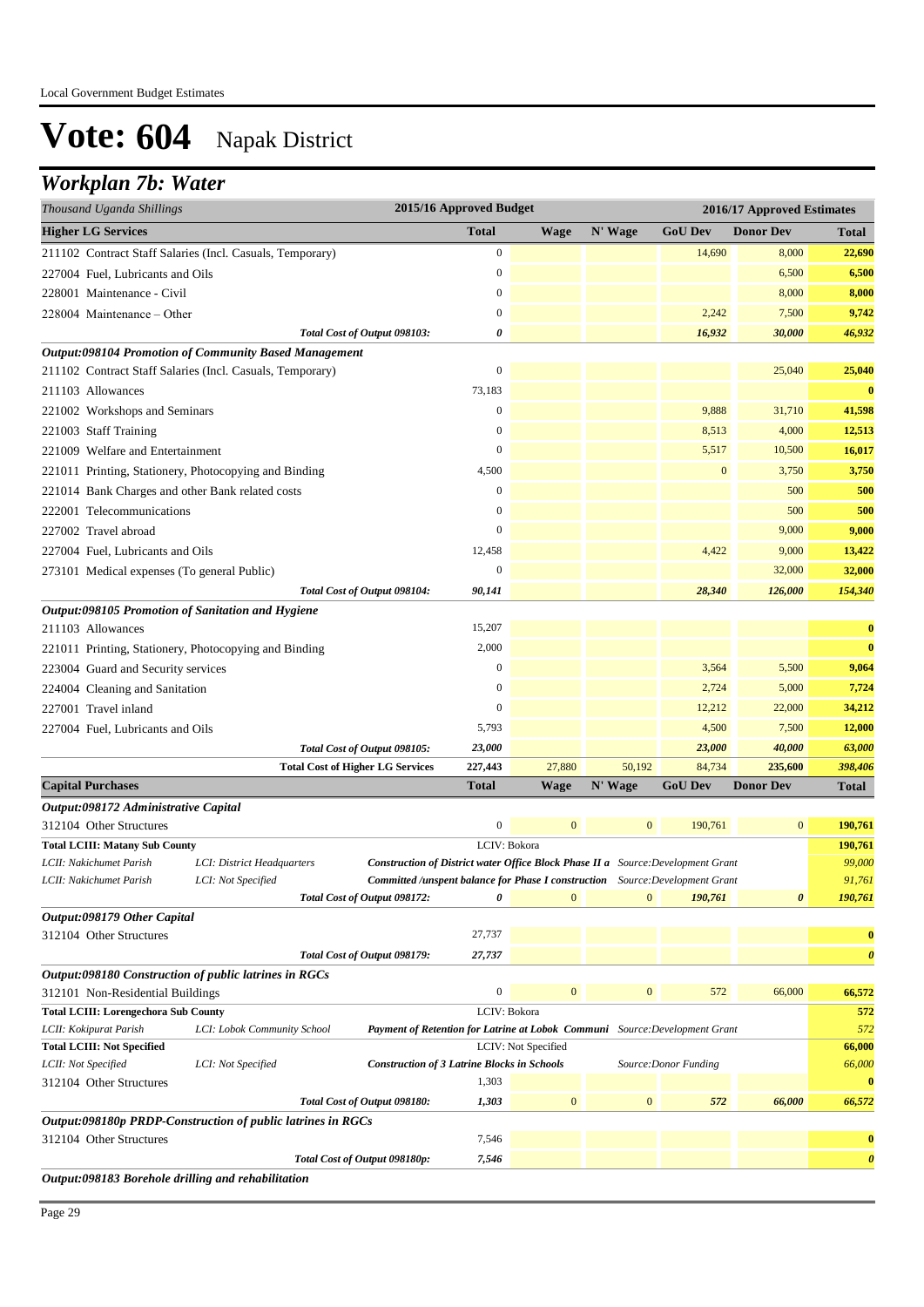### *Workplan 7b: Water*

| Thousand Uganda Shillings                |                                                                            |                                                 | 2015/16 Approved Budget |                     |              |                       | 2016/17 Approved Estimates               |                       |
|------------------------------------------|----------------------------------------------------------------------------|-------------------------------------------------|-------------------------|---------------------|--------------|-----------------------|------------------------------------------|-----------------------|
| <b>Capital Purchases</b>                 |                                                                            |                                                 | <b>Total</b>            | <b>Wage</b>         | N' Wage      | <b>GoU Dev</b>        | <b>Donor Dev</b>                         | <b>Total</b>          |
| 312104 Other Structures                  |                                                                            |                                                 | 122,810                 | $\overline{0}$      | $\mathbf{0}$ | 287,513               | 452,000                                  | 739,513               |
| <b>Total LCIII: Not Specified</b>        |                                                                            |                                                 | LCIV: Bokora            |                     |              |                       |                                          | 612,271               |
| LCII: Not Specified                      | LCI: Various Sub Counties and vario Rehabilitation of Boreholes            |                                                 |                         |                     |              |                       | Source: Other Transfers from Central Gov | 480,781               |
| LCII: Not Specified                      | LCI: Various Sub Counties and vario epair of Windmills                     |                                                 |                         |                     |              |                       | Source: Other Transfers from Central Gov | 5,436                 |
| LCII: Not Specified                      | LCI: Various Sub Counties and vario Drilling and construction of Boreholes |                                                 |                         |                     |              |                       | Source: Other Transfers from Central Gov | 126,054               |
| <b>Total LCIII: Not Specified</b>        |                                                                            |                                                 |                         | LCIV: Not Specified |              |                       |                                          | 127,241               |
| LCII: Not Specified                      | LCI: Not Specified                                                         | feasibility study for design of water system    |                         |                     |              | Source: Not Specified |                                          | 50,000                |
| LCII: Not Specified                      | LCI: Not Specified                                                         | <b>Balance for Boreholes drilled in 2015/16</b> |                         |                     |              | Source:Not Specified  |                                          | 77,241                |
|                                          |                                                                            | Total Cost of Output 098183:                    | 122,810                 | $\mathbf{0}$        | $\mathbf{0}$ | 287,513               | 452,000                                  | 739,513               |
|                                          | Output:098183p PRDP-Borehole drilling and rehabilitation                   |                                                 |                         |                     |              |                       |                                          |                       |
| 312104 Other Structures                  |                                                                            |                                                 | 174,282                 |                     |              |                       |                                          | $\bf{0}$              |
|                                          |                                                                            | Total Cost of Output 098183p:                   | 174,282                 |                     |              |                       |                                          | $\boldsymbol{\theta}$ |
| Output:098185p PRDP-Construction of dams |                                                                            |                                                 |                         |                     |              |                       |                                          |                       |
| 312104 Other Structures                  |                                                                            |                                                 | 5,400                   |                     |              |                       |                                          | $\bf{0}$              |
|                                          |                                                                            | Total Cost of Output 098185p:                   | 5,400                   |                     |              |                       |                                          | $\theta$              |
|                                          |                                                                            | <b>Total Cost of Capital Purchases</b>          | 339,079                 | $\mathbf{0}$        | $\mathbf{0}$ | 478,846               | 518,000                                  | 996,846               |
|                                          | <b>Total Cost of function Rural Water Supply and Sanitation</b>            |                                                 | 566,522                 | 27,880              | 50,192       | 563,580               | 753,600                                  | 1,395,252             |
| <b>Total Cost of Water</b>               |                                                                            |                                                 | 566,522                 | 27,880              | 50,192       | 563,580               | 753,600                                  | 1,395,252             |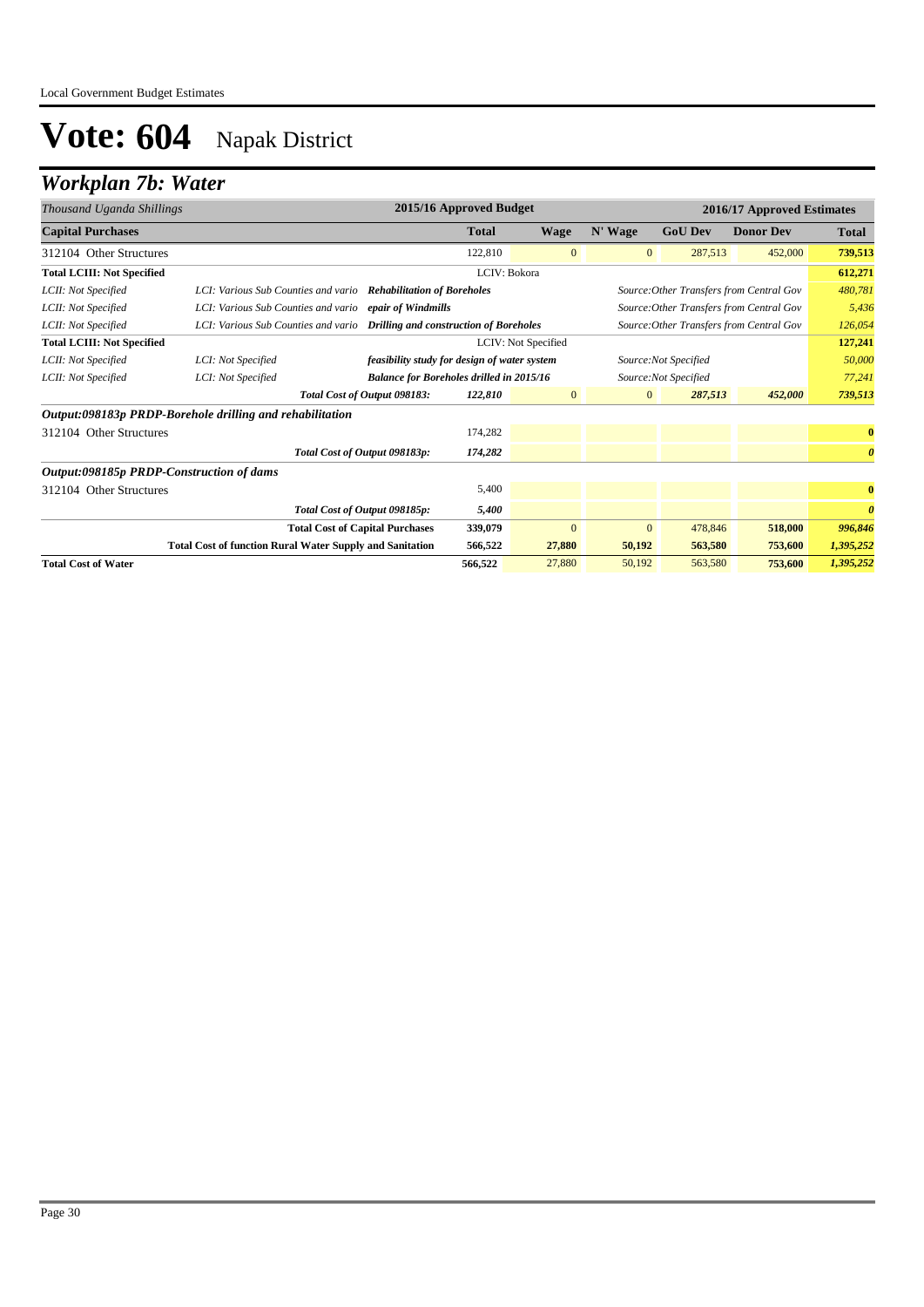## *Workplan 8: Natural Resources*

#### **(i) Overview of Workplan Revenue and Expenditures**

| <b>UShs Thousand</b>                                 | 2015/16                   |                                | 2016/17                   |
|------------------------------------------------------|---------------------------|--------------------------------|---------------------------|
|                                                      | Approved<br><b>Budget</b> | <b>Outturn by</b><br>end March | Approved<br><b>Budget</b> |
| A: Breakdown of Workplan Revenues:                   |                           |                                |                           |
| <b>Recurrent Revenues</b>                            | 125,942                   | 82,593                         | 66,510                    |
| District Unconditional Grant (Non-Wage)              | 11,697                    | 5,947                          | 11,160                    |
| District Unconditional Grant (Wage)                  | 44,748                    | 23,173                         | 44,748                    |
| <b>Locally Raised Revenues</b>                       | 1,000                     | 2,100                          | 5,000                     |
| Sector Conditional Grant (Non-Wage)                  | 68,497                    | 51,373                         | 5,601                     |
| <b>Development Revenues</b>                          |                           | 0                              | 26,000                    |
| District Discretionary Development Equalization Gran |                           | $\theta$                       | 26,000                    |
| <b>Total Revenues</b>                                | 125,942                   | 82,593                         | 92,510                    |
| <b>B: Breakdown of Workplan Expenditures:</b>        |                           |                                |                           |
| Recurrent Expenditure                                | 125,942                   | 63,614                         | 66,510                    |
| Wage                                                 | 44,748                    | 23,208                         | 44,748                    |
| Non Wage                                             | 81,194                    | 40,407                         | 21,761                    |
| Development Expenditure                              | $\theta$                  | 0                              | 26,000                    |
| Domestic Development                                 |                           | $\Omega$                       | 26,000                    |
| Donor Development                                    |                           | 0                              | $\mathbf{0}$              |
| <b>Total Expenditure</b>                             | 125,942                   | 63,614                         | 92,510                    |

#### **(ii) Details of Workplan Revenues and Expenditures**

#### *Expenditure Details for Workplan 8: Natural Resources*

| <b>LG Function 0983 Natural Resources Management</b>  |                         |             |                |                |                            |              |
|-------------------------------------------------------|-------------------------|-------------|----------------|----------------|----------------------------|--------------|
| Thousand Uganda Shillings                             | 2015/16 Approved Budget |             |                |                | 2016/17 Approved Estimates |              |
| <b>Higher LG Services</b>                             | <b>Total</b>            | <b>Wage</b> | N' Wage        | <b>GoU Dev</b> | <b>Donor Dev</b>           | <b>Total</b> |
| Output:098301 District Natural Resource Management    |                         |             |                |                |                            |              |
| 211101 General Staff Salaries                         | 44,748                  | 44,748      |                |                |                            | 44,748       |
| 211103 Allowances                                     | 4,303                   |             |                |                |                            | $\bf{0}$     |
| 221002 Workshops and Seminars                         | 0                       |             | 400            |                |                            | 400          |
| 221009 Welfare and Entertainment                      | 0                       |             | 800            |                |                            | 800          |
| 221014 Bank Charges and other Bank related costs      | $\Omega$                |             | 215            |                |                            | 215          |
| 227001 Travel inland                                  | 8,197                   |             | 1.601          |                |                            | 1,601        |
| 227004 Fuel, Lubricants and Oils                      | $\mathbf{0}$            |             | 400            |                |                            | 400          |
| 228003 Maintenance - Machinery, Equipment & Furniture | $\mathbf{0}$            |             | 400            |                |                            | 400          |
| Total Cost of Output 098301:                          | 57,248                  | 44,748      | 3,816          |                |                            | 48,564       |
| <b>Output:098302 Sector Capacity Development</b>      |                         |             |                |                |                            |              |
| 221003 Staff Training                                 | $\mathbf{0}$            |             | $\overline{0}$ | 3,600          |                            | 3,600        |
| Total Cost of Output 098302:                          | 0                       |             | $\mathbf{0}$   | 3,600          |                            | 3,600        |
| Output:098303 Tree Planting and Afforestation         |                         |             |                |                |                            |              |
| 211103 Allowances                                     | 15,000                  |             | 4,308          |                |                            | 4,308        |
| 221011 Printing, Stationery, Photocopying and Binding | $\overline{0}$          |             | 300            |                |                            | 300          |
| 221014 Bank Charges and other Bank related costs      | 0                       |             | 86             |                |                            | 86           |
| 224006 Agricultural Supplies                          | 5,000                   |             | 1,600          |                |                            | 1,600        |
| 227004 Fuel, Lubricants and Oils                      | $\mathbf{0}$            |             | 760            |                |                            | 760          |
| 228003 Maintenance – Machinery, Equipment & Furniture | $\mathbf{0}$            |             | 240            |                |                            | 240          |
| Total Cost of Output 098303:                          | 20,000                  |             | 7,294          |                |                            | 7,294        |

*Output:098304 Training in forestry management (Fuel Saving Technology, Water Shed Management)*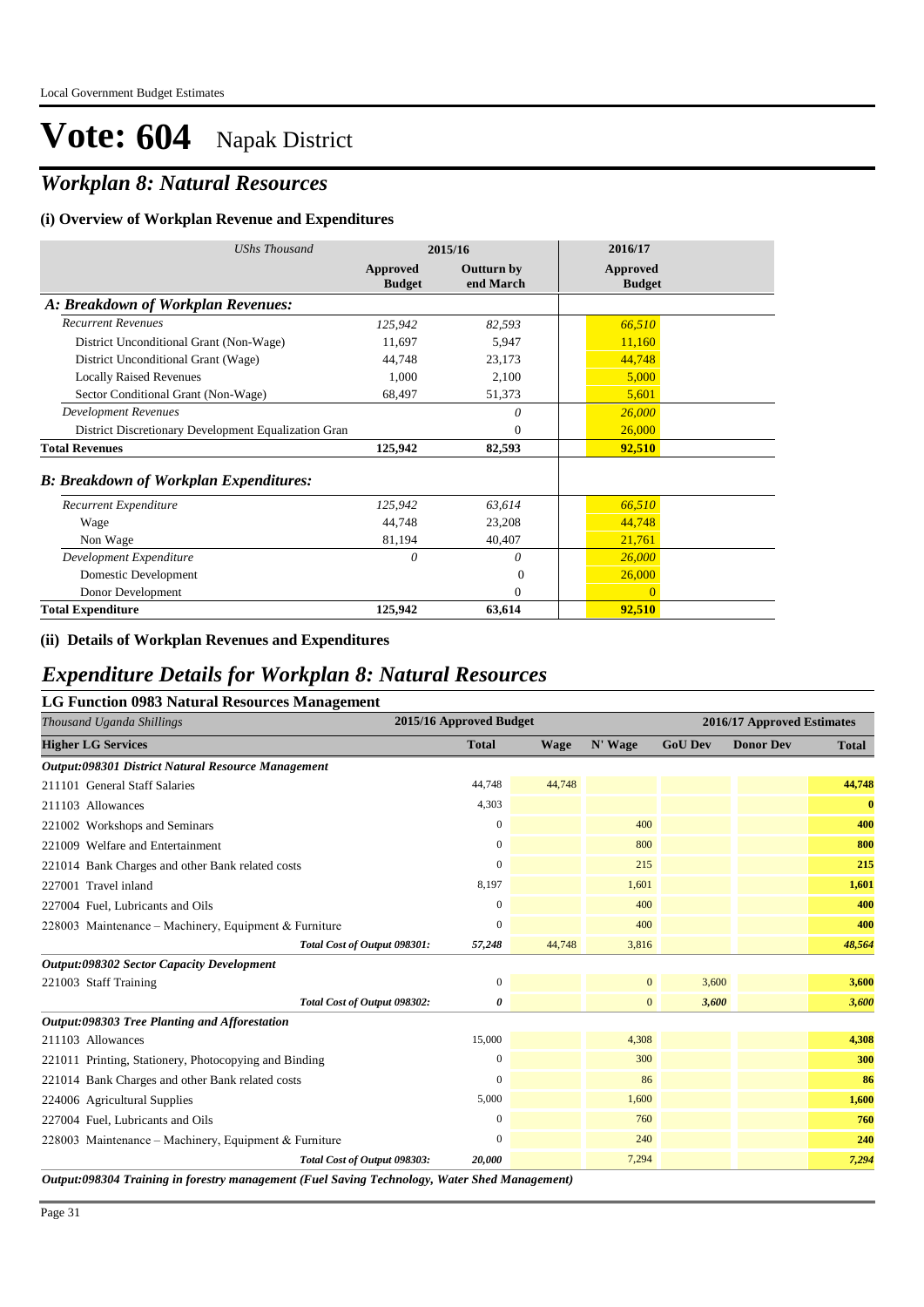## *Workplan 8: Natural Resources*

| Thousand Uganda Shillings                                                | 2015/16 Approved Budget |             |         |                | 2016/17 Approved Estimates |                       |
|--------------------------------------------------------------------------|-------------------------|-------------|---------|----------------|----------------------------|-----------------------|
| <b>Higher LG Services</b>                                                | <b>Total</b>            | <b>Wage</b> | N' Wage | <b>GoU Dev</b> | <b>Donor Dev</b>           | <b>Total</b>          |
| 211103 Allowances                                                        | $\boldsymbol{0}$        |             | 1,563   |                |                            | 1,563                 |
| 221003 Staff Training                                                    | 3,000                   |             |         |                |                            | $\bf{0}$              |
| 221009 Welfare and Entertainment                                         | $\boldsymbol{0}$        |             | 400     |                |                            | 400                   |
| 221011 Printing, Stationery, Photocopying and Binding                    | $\boldsymbol{0}$        |             | 400     |                |                            | 400                   |
| 221014 Bank Charges and other Bank related costs                         | $\boldsymbol{0}$        |             | 50      |                |                            | 50                    |
| 224006 Agricultural Supplies                                             | $\mathbf{0}$            |             | 326     |                |                            | 326                   |
| 227004 Fuel, Lubricants and Oils                                         | $\overline{0}$          |             | 304     |                |                            | 304                   |
| Total Cost of Output 098304:                                             | 3,000                   |             | 3,043   |                |                            | 3,043                 |
| Output:098305 Forestry Regulation and Inspection                         |                         |             |         |                |                            |                       |
| 211103 Allowances                                                        | 2,000                   |             | 622     |                |                            | 622                   |
| 221009 Welfare and Entertainment                                         | $\boldsymbol{0}$        |             | 140     |                |                            | 140                   |
| 227004 Fuel, Lubricants and Oils                                         | $\overline{0}$          |             | 760     |                |                            | 760                   |
| Total Cost of Output 098305:                                             | 2,000                   |             | 1,522   |                |                            | 1,522                 |
| Output:098306 Community Training in Wetland management                   |                         |             |         |                |                            |                       |
| 211103 Allowances                                                        | 2,484                   |             | 1,093   |                |                            | 1,093                 |
| 221009 Welfare and Entertainment                                         | $\boldsymbol{0}$        |             | 480     |                |                            | 480                   |
| 221011 Printing, Stationery, Photocopying and Binding                    | $\boldsymbol{0}$        |             | 480     |                |                            | 480                   |
| 221014 Bank Charges and other Bank related costs                         | $\boldsymbol{0}$        |             | 60      |                |                            | 60                    |
| 222001 Telecommunications                                                | $\boldsymbol{0}$        |             | 150     |                |                            | 150                   |
| 227001 Travel inland                                                     | $\boldsymbol{0}$        |             | 400     |                |                            | 400                   |
| 227004 Fuel, Lubricants and Oils                                         | 800                     |             | 380     |                |                            | 380                   |
| Total Cost of Output 098306:                                             | 3,284                   |             | 3,043   |                |                            | 3,043                 |
| Output:098307 River Bank and Wetland Restoration                         |                         |             |         |                |                            |                       |
| 211103 Allowances                                                        | 3,012                   |             | 1,243   |                |                            | 1,243                 |
| 221011 Printing, Stationery, Photocopying and Binding                    | 500                     |             | 400     |                |                            | 400                   |
| 221014 Bank Charges and other Bank related costs                         | $\mathbf{0}$            |             | 20      |                |                            | 20                    |
| 224006 Agricultural Supplies                                             | $\boldsymbol{0}$        |             | 1,000   |                |                            | 1,000                 |
| 227001 Travel inland                                                     | 500                     |             |         |                |                            | $\bf{0}$              |
| 227004 Fuel, Lubricants and Oils                                         | $\boldsymbol{0}$        |             | 380     |                |                            | 380                   |
| Total Cost of Output 098307:                                             | 4,012                   |             | 3,043   |                |                            | 3,043                 |
| Output:098308 Stakeholder Environmental Training and Sensitisation       |                         |             |         |                |                            |                       |
| 221005 Hire of Venue (chairs, projector, etc)                            | $\boldsymbol{0}$        |             |         | 500            |                            | 500                   |
| 221009 Welfare and Entertainment                                         | $\mathbf{0}$            |             |         | 9,076          |                            | 9,076                 |
| 221011 Printing, Stationery, Photocopying and Binding                    | $\boldsymbol{0}$        |             |         | 1,200          |                            | 1,200                 |
| 221014 Bank Charges and other Bank related costs                         | $\boldsymbol{0}$        |             |         | 24             |                            | 24                    |
| 222001 Telecommunications                                                | $\boldsymbol{0}$        |             |         | 200            |                            | 200                   |
| 224006 Agricultural Supplies                                             | $\boldsymbol{0}$        |             |         | 200            |                            | 200                   |
| 227004 Fuel, Lubricants and Oils                                         | $\boldsymbol{0}$        |             |         | 1,200          |                            | 1,200                 |
| Total Cost of Output 098308:                                             | 0                       |             |         | 12,400         |                            | 12,400                |
| Output:098308p PRDP-Stakeholder Environmental Training and Sensitisation |                         |             |         |                |                            |                       |
| 211103 Allowances                                                        | 24,898                  |             |         |                |                            | $\bf{0}$              |
| 224006 Agricultural Supplies                                             | 4,000                   |             |         |                |                            | $\bf{0}$              |
| Total Cost of Output 098308p:                                            | 28,898                  |             |         |                |                            | $\boldsymbol{\theta}$ |
| Output:098309 Monitoring and Evaluation of Environmental Compliance      |                         |             |         |                |                            |                       |
| 211104 Statutory salaries                                                | 5,000                   |             |         |                |                            | $\bf{0}$              |
| 221009 Welfare and Entertainment                                         | $\boldsymbol{0}$        |             |         | 2,000          |                            | 2,000                 |
| 221011 Printing, Stationery, Photocopying and Binding                    | $\boldsymbol{0}$        |             |         | 480            |                            | 480                   |
| 221014 Bank Charges and other Bank related costs                         | $\boldsymbol{0}$        |             |         | 24             |                            | 24                    |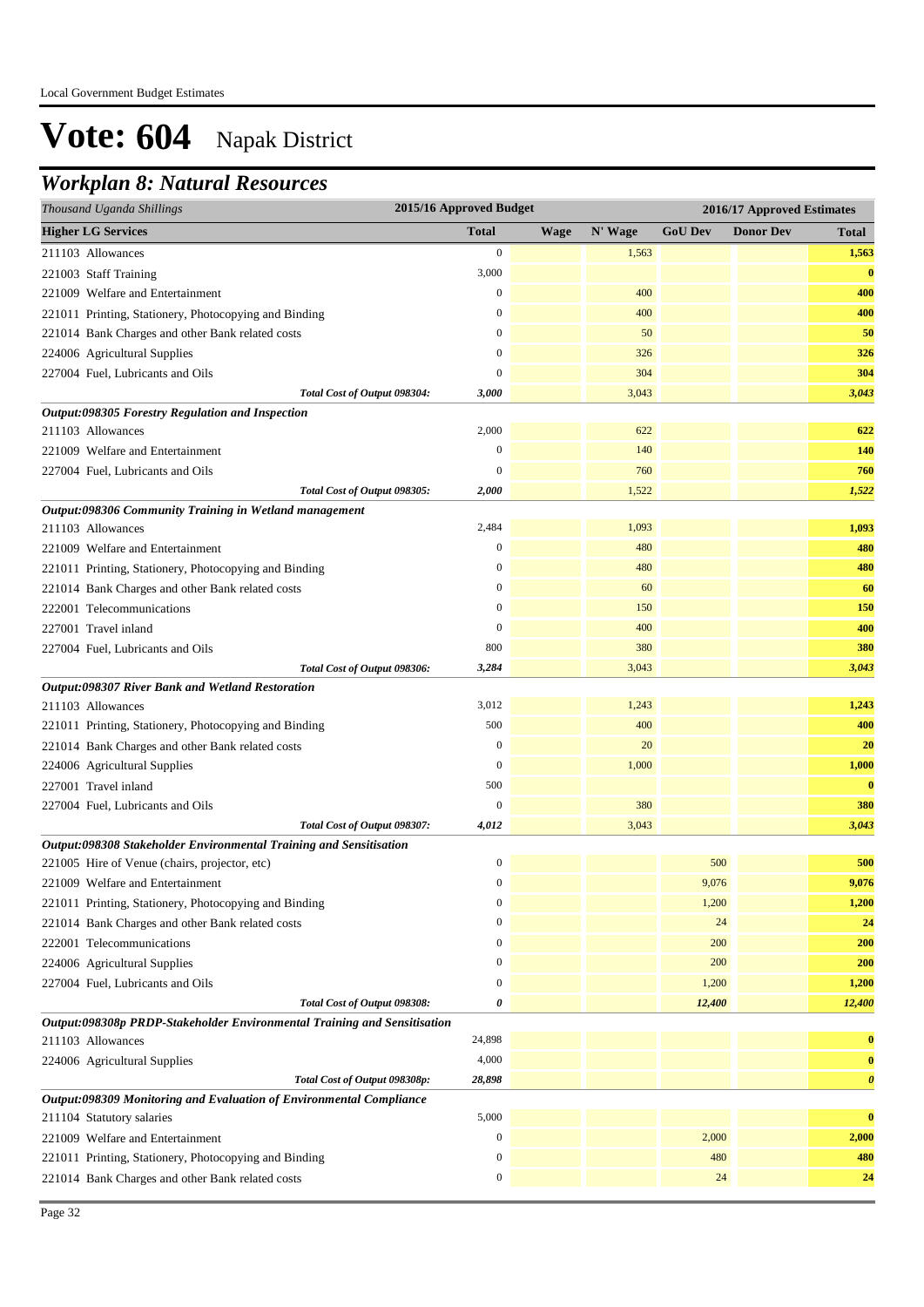## *Workplan 8: Natural Resources*

| Thousand Uganda Shillings                                  | 2015/16 Approved Budget |             |         | 2016/17 Approved Estimates |                  |                       |  |
|------------------------------------------------------------|-------------------------|-------------|---------|----------------------------|------------------|-----------------------|--|
| <b>Higher LG Services</b>                                  | <b>Total</b>            | <b>Wage</b> | N' Wage | <b>GoU Dev</b>             | <b>Donor Dev</b> | <b>Total</b>          |  |
| 222001 Telecommunications                                  | $\mathbf{0}$            |             |         | 284                        |                  | 284                   |  |
| 222003 Information and communications technology (ICT)     | $\boldsymbol{0}$        |             |         | 300                        |                  | 300                   |  |
| 227004 Fuel, Lubricants and Oils                           | $\mathbf{0}$            |             |         | 912                        |                  | 912                   |  |
| Total Cost of Output 098309:                               | 5,000                   |             |         | 4,000                      |                  | 4,000                 |  |
| Output:098309p PRDP-Environmental Enforcement              |                         |             |         |                            |                  |                       |  |
| 211103 Allowances                                          | 2,500                   |             |         |                            |                  | $\bf{0}$              |  |
| Total Cost of Output 098309p:                              | 2,500                   |             |         |                            |                  | $\boldsymbol{\theta}$ |  |
| Output:098311 Infrastruture Planning                       |                         |             |         |                            |                  |                       |  |
| 221012 Small Office Equipment                              | $\mathbf{0}$            |             |         | 6,000                      |                  | 6,000                 |  |
| Total Cost of Output 098311:                               | 0                       |             |         | 6,000                      |                  | 6,000                 |  |
| <b>Total Cost of Higher LG Services</b>                    | 125,942                 | 44,748      | 21,761  | 26,000                     |                  | 92,510                |  |
| <b>Total Cost of function Natural Resources Management</b> | 125,942                 | 44,748      | 21,761  | 26,000                     |                  | 92,510                |  |
| <b>Total Cost of Natural Resources</b>                     | 125,942                 | 44,748      | 21,761  | 26,000                     |                  | 92,510                |  |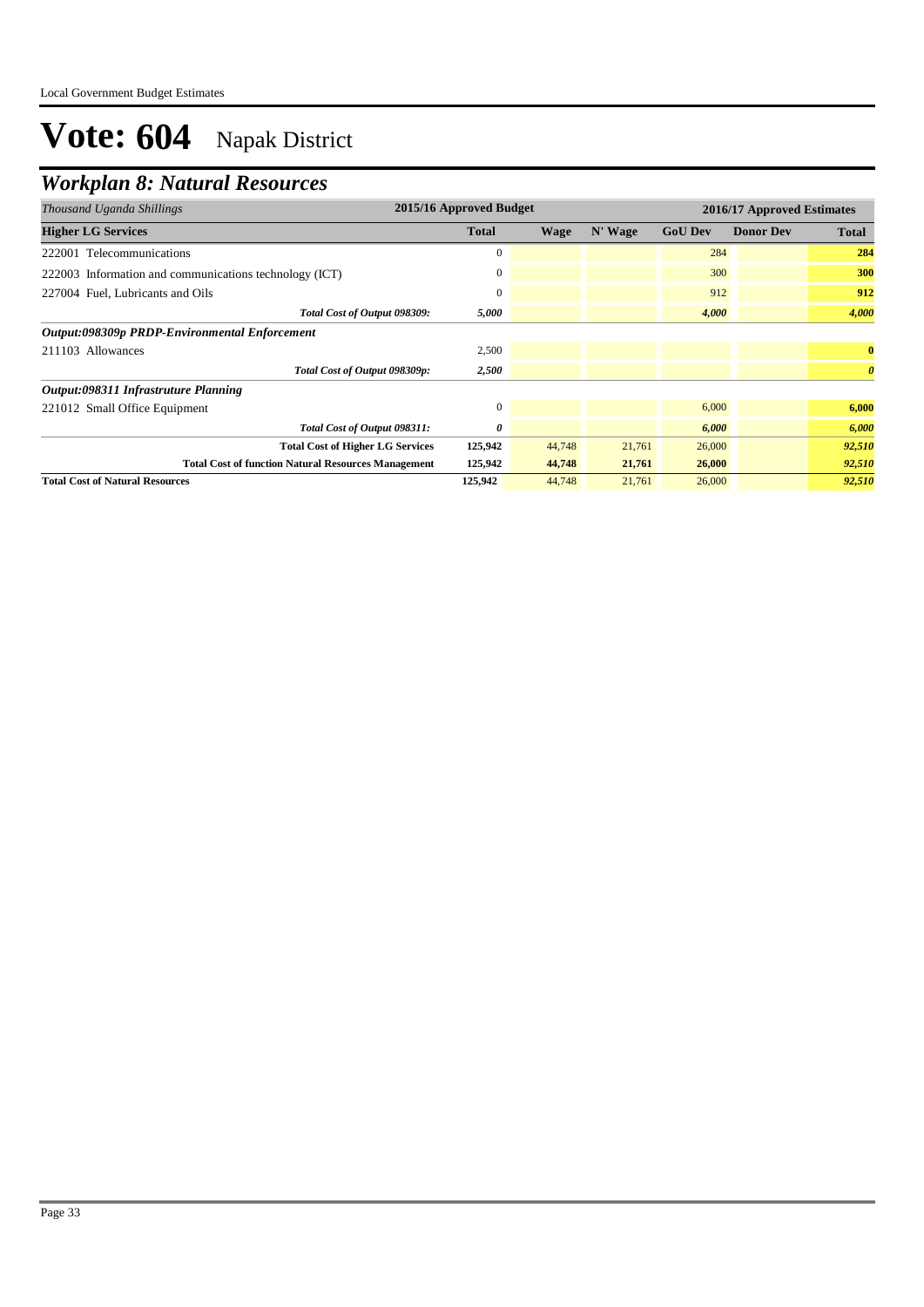## *Workplan 9: Community Based Services*

#### **(i) Overview of Workplan Revenue and Expenditures**

| <b>UShs Thousand</b>                                 | 2015/16                   |                                | 2016/17                   |
|------------------------------------------------------|---------------------------|--------------------------------|---------------------------|
|                                                      | Approved<br><b>Budget</b> | <b>Outturn by</b><br>end March | Approved<br><b>Budget</b> |
| A: Breakdown of Workplan Revenues:                   |                           |                                |                           |
| <b>Recurrent Revenues</b>                            | 260,903                   | 169,121                        | 262,305                   |
| District Unconditional Grant (Non-Wage)              | 41,556                    | 5.600                          | 27,280                    |
| District Unconditional Grant (Wage)                  | 174,606                   | 129,415                        | 184,505                   |
| <b>Locally Raised Revenues</b>                       | 3.000                     | 2.800                          | 10,000                    |
| Sector Conditional Grant (Non-Wage)                  | 41,741                    | 31,306                         | 40,520                    |
| <b>Development Revenues</b>                          | 528,170                   | 113,538                        | 187,142                   |
| District Discretionary Development Equalization Gran | 130,969                   | 82,645                         |                           |
| Donor Funding                                        | 60,000                    | 21,700                         | 182,794                   |
| Other Transfers from Central Government              | 337,200                   | 9,193                          |                           |
| <b>Transitional Development Grant</b>                |                           | $\theta$                       | 4.348                     |
| <b>Total Revenues</b>                                | 789,073                   | 282,659                        | 449,447                   |
| <b>B: Breakdown of Workplan Expenditures:</b>        |                           |                                |                           |
| Recurrent Expenditure                                | 260,903                   | 166,166                        | 262,305                   |
| Wage                                                 | 174,606                   | 129,415                        | 184,505                   |
| Non Wage                                             | 86,298                    | 36,751                         | 77,800                    |
| Development Expenditure                              | 528,169                   | 70.493                         | 187,142                   |
| Domestic Development                                 | 468,169                   | 70493.153                      | 4,348                     |
| Donor Development                                    | 60,000                    | $\theta$                       | 182,794                   |
| <b>Total Expenditure</b>                             | 789,072                   | 236,659                        | 449,447                   |

**(ii) Details of Workplan Revenues and Expenditures**

#### *Expenditure Details for Workplan 9: Community Based Services*

#### **LG Function 1081 Community Mobilisation and Empowerment**

| Thousand Uganda Shillings                                         | 2015/16 Approved Budget |             |         |                | 2016/17 Approved Estimates |              |
|-------------------------------------------------------------------|-------------------------|-------------|---------|----------------|----------------------------|--------------|
| <b>Higher LG Services</b>                                         | <b>Total</b>            | <b>Wage</b> | N' Wage | <b>GoU Dev</b> | <b>Donor Dev</b>           | <b>Total</b> |
| Output:108101 Operation of the Community Based Sevices Department |                         |             |         |                |                            |              |
| 211101 General Staff Salaries                                     | 174,606                 | 184,505     |         |                |                            | 184,505      |
| 211103 Allowances                                                 | 23,016                  |             | 8,218   |                |                            | 8,218        |
| 213001 Medical expenses (To employees)                            | 800                     |             | 1,000   |                |                            | 1,000        |
| 213002 Incapacity, death benefits and funeral expenses            | 1,000                   |             |         |                |                            | $\bf{0}$     |
| 221002 Workshops and Seminars                                     | 1,200                   |             |         |                |                            | $\bf{0}$     |
| 221009 Welfare and Entertainment                                  | 600                     |             | 2,425   |                |                            | 2,425        |
| 221011 Printing, Stationery, Photocopying and Binding             | 1,500                   |             | 2,425   |                |                            | 2,425        |
| 221012 Small Office Equipment                                     | $\mathbf{0}$            |             | 3,638   |                |                            | 3,638        |
| 221014 Bank Charges and other Bank related costs                  | 600                     |             |         |                |                            | $\bf{0}$     |
| 222001 Telecommunications                                         | $\mathbf{0}$            |             | 400     |                |                            | 400          |
| 227001 Travel inland                                              | 16,000                  |             | 4,097   |                |                            | 4,097        |
| 227004 Fuel, Lubricants and Oils                                  | 800                     |             |         |                |                            | $\bf{0}$     |
| 273102 Incapacity, death benefits and funeral expenses            | $\mathbf{0}$            |             | 2,049   |                |                            | 2,049        |
| Total Cost of Output 108101:                                      | 220,121                 | 184,505     | 24,251  |                |                            | 208,756      |
| Output:108102 Probation and Welfare Support                       |                         |             |         |                |                            |              |
| 211102 Contract Staff Salaries (Incl. Casuals, Temporary)         | $\mathbf{0}$            |             |         |                | 30,000                     | 30,000       |
| 211103 Allowances                                                 | 45,500                  |             | 1,000   |                |                            | 1,000        |
| 221002 Workshops and Seminars                                     | 300                     |             |         |                |                            | $\bf{0}$     |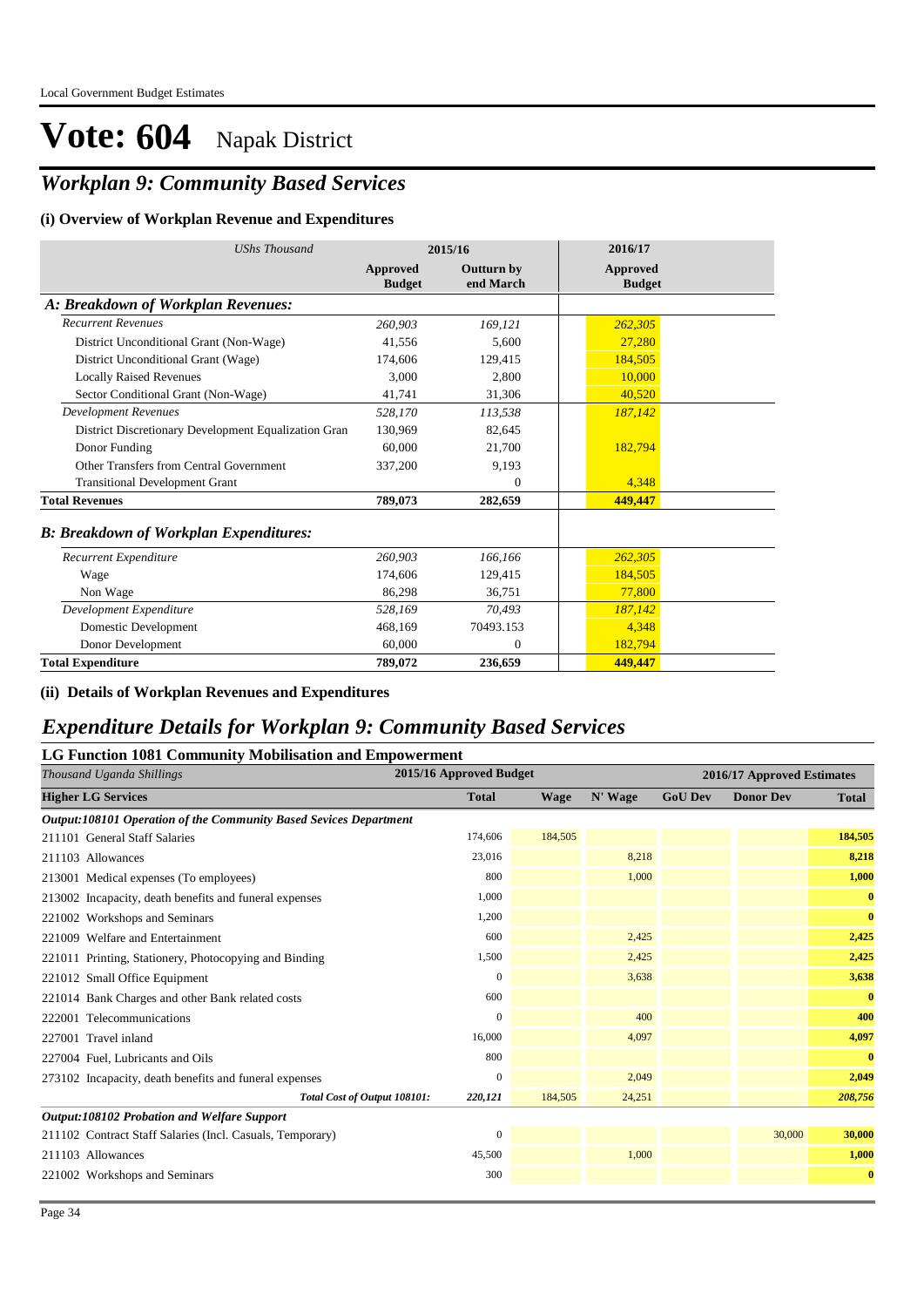### *Workplan 9: Community Based Services*

| Thousand Uganda Shillings                                                         | 2015/16 Approved Budget |             |                |                | 2016/17 Approved Estimates |              |
|-----------------------------------------------------------------------------------|-------------------------|-------------|----------------|----------------|----------------------------|--------------|
| <b>Higher LG Services</b>                                                         | <b>Total</b>            | <b>Wage</b> | N' Wage        | <b>GoU Dev</b> | <b>Donor Dev</b>           | <b>Total</b> |
| 221011 Printing, Stationery, Photocopying and Binding                             | 600                     |             | 250            |                |                            | 250          |
| 221012 Small Office Equipment                                                     | 324                     |             |                |                |                            | $\bf{0}$     |
| 227001 Travel inland                                                              | 600                     |             | 500            |                |                            | 500          |
| 227004 Fuel, Lubricants and Oils                                                  | $\mathbf{0}$            |             | 250            |                |                            | 250          |
| Total Cost of Output 108102:                                                      | 47,324                  |             | 2,000          |                | 30,000                     | 32,000       |
| <b>Output:108103 Social Rehabilitation Services</b>                               |                         |             |                |                |                            |              |
| 221002 Workshops and Seminars                                                     | $\boldsymbol{0}$        |             |                |                | 152,794                    | 152,794      |
| 227001 Travel inland                                                              | 600                     |             |                |                |                            | $\bf{0}$     |
| Total Cost of Output 108103:                                                      | 600                     |             |                |                | 152,794                    | 152,794      |
| <b>Output:108104 Community Development Services (HLG)</b>                         |                         |             |                |                |                            |              |
| 211103 Allowances                                                                 | $\boldsymbol{0}$        |             | 2,606          |                |                            | 2,606        |
| 221002 Workshops and Seminars                                                     | $\mathbf{0}$            |             |                | 4,348          |                            | 4,348        |
| Total Cost of Output 108104:                                                      | 0                       |             | 2,606          | 4,348          |                            | 6,954        |
| Output:108105 Adult Learning                                                      |                         |             |                |                |                            |              |
| 211103 Allowances                                                                 | 6,099                   |             | 6,840          |                |                            | 6,840        |
| 221002 Workshops and Seminars                                                     | 3,500                   |             |                |                |                            | $\bf{0}$     |
| 221009 Welfare and Entertainment                                                  | $\boldsymbol{0}$        |             | 1,390          |                |                            | 1,390        |
| 221011 Printing, Stationery, Photocopying and Binding                             | $\boldsymbol{0}$        |             | 520            |                |                            | 520          |
| 221014 Bank Charges and other Bank related costs                                  | $\boldsymbol{0}$        |             | 127            |                |                            | 127          |
| 227001 Travel inland                                                              | 657                     |             |                |                |                            | $\bf{0}$     |
| 227004 Fuel, Lubricants and Oils                                                  | $\mathbf{0}$            |             | 1,379          |                |                            | 1,379        |
| Total Cost of Output 108105:                                                      | 10,256                  |             | 10,256         |                |                            | 10,256       |
| <b>Output:108107 Gender Mainstreaming</b>                                         |                         |             |                |                |                            |              |
| 211103 Allowances                                                                 | $\boldsymbol{0}$        |             | 1,300          |                |                            | 1,300        |
| 221011 Printing, Stationery, Photocopying and Binding                             | $\mathbf{0}$            |             | 500            |                |                            | 500          |
| 222001 Telecommunications                                                         | $\boldsymbol{0}$        |             | 200            |                |                            | 200          |
| 223007 Other Utilities- (fuel, gas, firewood, charcoal)                           | $\boldsymbol{0}$        |             | 1,000          |                |                            | 1,000        |
| 227001 Travel inland                                                              | $\boldsymbol{0}$        |             | 1,000          |                |                            | 1,000        |
| 227004 Fuel, Lubricants and Oils                                                  | $\boldsymbol{0}$        |             | 1,000          |                |                            | 1,000        |
| Total Cost of Output 108107:                                                      | 0                       |             | 5,000          |                |                            | 5,000        |
| Output:108108 Children and Youth Services                                         |                         |             |                |                |                            |              |
| 211103 Allowances                                                                 | $\mathbf{0}$            |             | 1,500          |                |                            | 1,500        |
| 227001 Travel inland                                                              | $\boldsymbol{0}$        |             | 1,000          |                |                            | 1,000        |
| 227004 Fuel, Lubricants and Oils                                                  | $\boldsymbol{0}$        |             | 500            |                |                            | 500          |
| Total Cost of Output 108108:                                                      | 0                       |             | 3,000          |                |                            | 3,000        |
| <b>Output:108109 Support to Youth Councils</b>                                    | 340,942                 |             |                |                |                            | 3,742        |
| 211103 Allowances                                                                 | 340,942                 |             | 3,742<br>3,742 |                |                            |              |
| Total Cost of Output 108109:<br>Output:108110 Support to Disabled and the Elderly |                         |             |                |                |                            | 3,742        |
| 211103 Allowances                                                                 | 21,403                  |             | 3,727          |                |                            | 3,727        |
| 221014 Bank Charges and other Bank related costs                                  | $\boldsymbol{0}$        |             | 97             |                |                            | 97           |
| 221015 Financial and related costs (e.g. shortages, pilferages, etc.)             | $\mathbf{0}$            |             | 17,579         |                |                            | 17,579       |
| Total Cost of Output 108110:                                                      | 21,403                  |             | 21,403         |                |                            | 21,403       |
| Output:108113 Labour dispute settlement                                           |                         |             |                |                |                            |              |
| 211103 Allowances                                                                 | 13,715                  |             | 1,400          |                |                            | 1,400        |
| 227001 Travel inland                                                              | $\boldsymbol{0}$        |             | 200            |                |                            | 200          |
| 227004 Fuel, Lubricants and Oils                                                  | $\boldsymbol{0}$        |             | 200            |                |                            | 200          |
| Total Cost of Output 108113:                                                      | 13,715                  |             | 1,800          |                |                            | 1,800        |
| <b>Output:108114 Representation on Women's Councils</b>                           |                         |             |                |                |                            |              |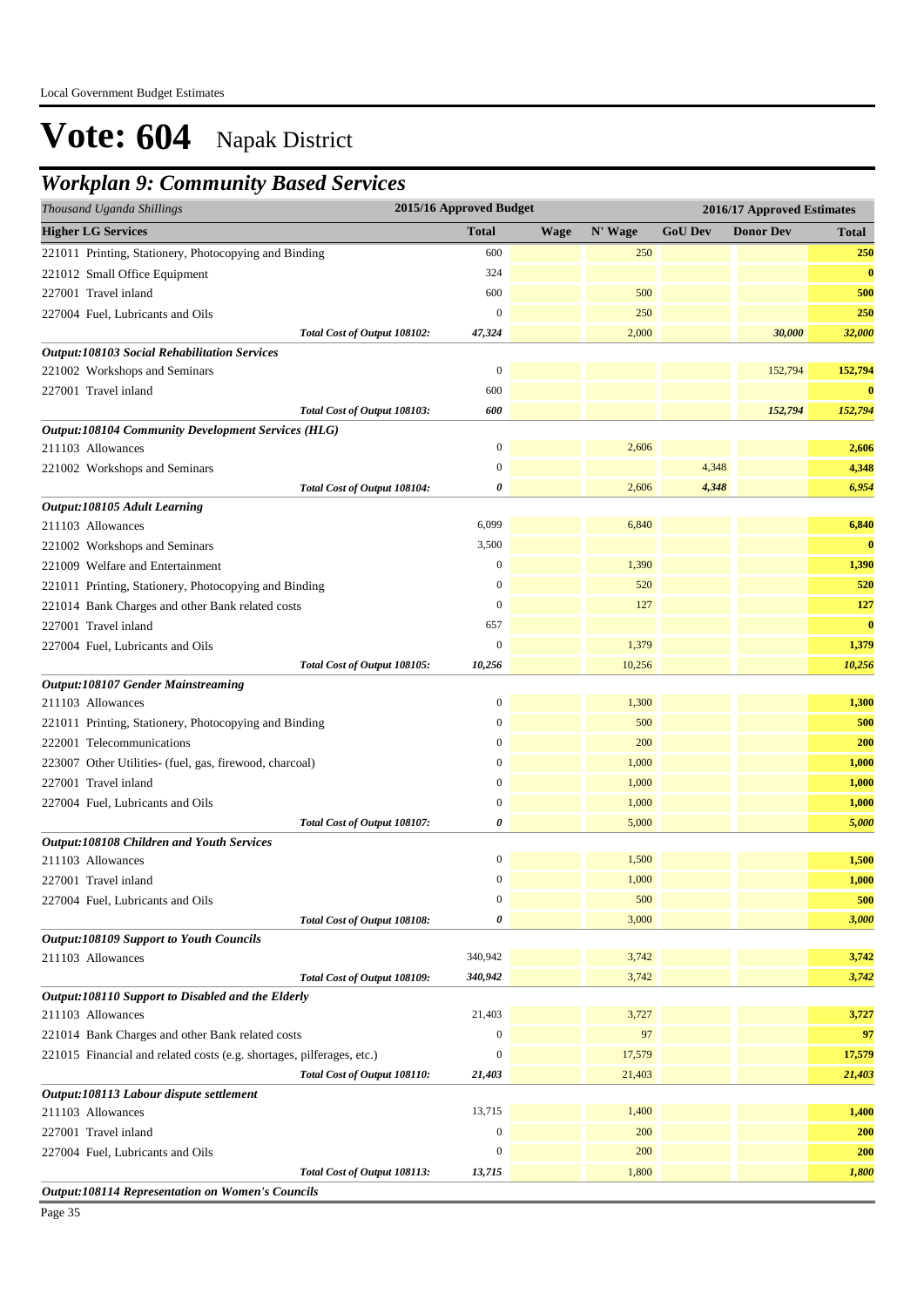## *Workplan 9: Community Based Services*

| Thousand Uganda Shillings                                            | 2015/16 Approved Budget |         |         |                | 2016/17 Approved Estimates |              |
|----------------------------------------------------------------------|-------------------------|---------|---------|----------------|----------------------------|--------------|
| <b>Higher LG Services</b>                                            | <b>Total</b>            | Wage    | N' Wage | <b>GoU Dev</b> | <b>Donor Dev</b>           | <b>Total</b> |
| 211103 Allowances                                                    | 3,742                   |         | 3,742   |                |                            | 3,742        |
| Total Cost of Output 108114:                                         | 3,742                   |         | 3.742   |                |                            | 3,742        |
| <b>Total Cost of Higher LG Services</b>                              | 658,103                 | 184,505 | 77,800  | 4,348          | 182,794                    | 449,447      |
| <b>Total Cost of function Community Mobilisation and Empowerment</b> | 658,103                 | 184,505 | 77,800  | 4,348          | 182,794                    | 449,447      |
| <b>Total Cost of Community Based Services</b>                        | 658,103                 | 184,505 | 77,800  | 4.348          | 182,794                    | 449,447      |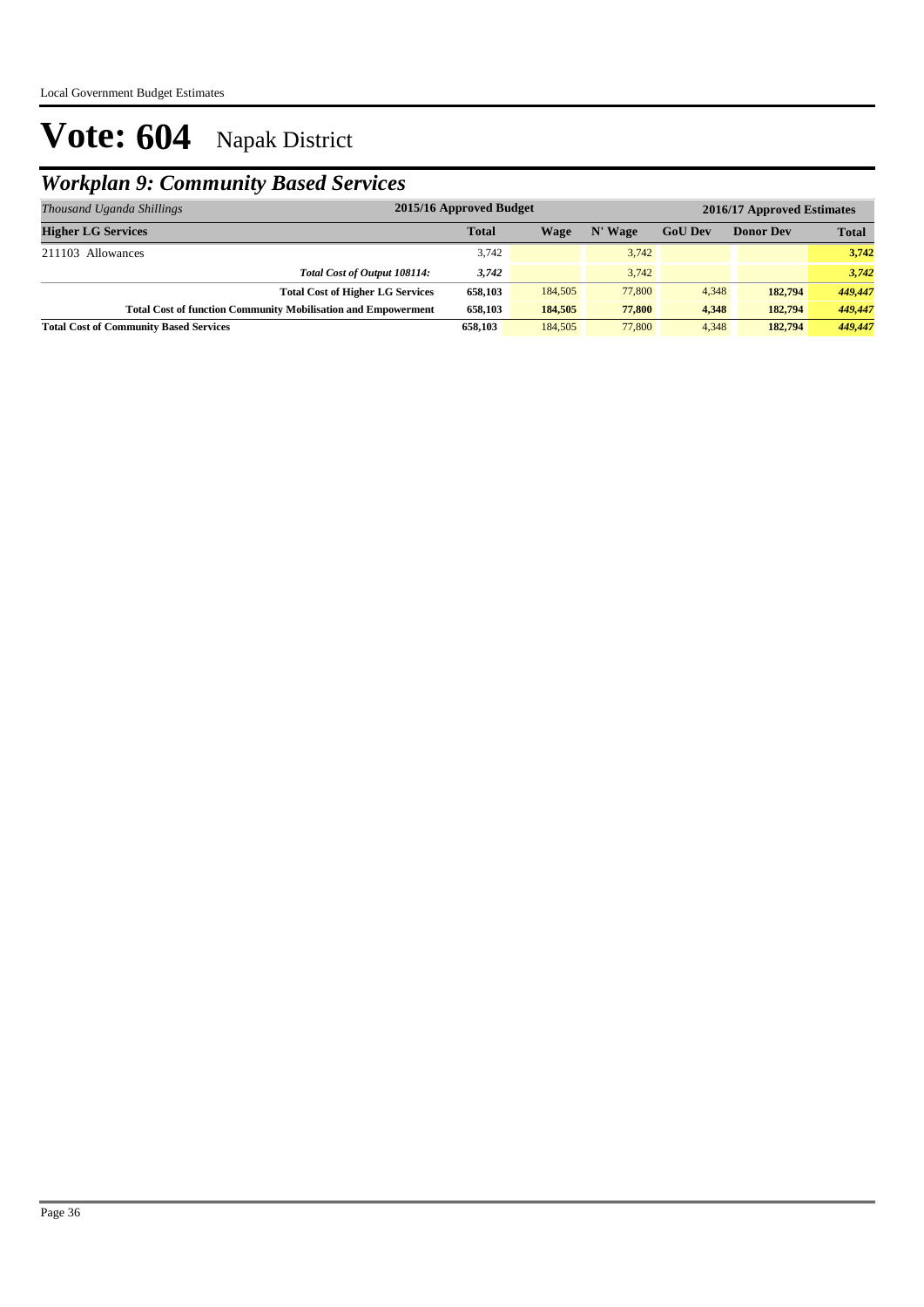## *Workplan 10: Planning*

#### **(i) Overview of Workplan Revenue and Expenditures**

| <b>UShs Thousand</b>                          |                           | 2015/16                        | 2016/17                   |
|-----------------------------------------------|---------------------------|--------------------------------|---------------------------|
|                                               | Approved<br><b>Budget</b> | <b>Outturn by</b><br>end March | Approved<br><b>Budget</b> |
| A: Breakdown of Workplan Revenues:            |                           |                                |                           |
| <b>Recurrent Revenues</b>                     | 98,195                    | 54,021                         | 90,649                    |
| District Unconditional Grant (Non-Wage)       | 39,826                    | 12,132                         | 27,280                    |
| District Unconditional Grant (Wage)           | 53,369                    | 38,789                         | 53,369                    |
| <b>Locally Raised Revenues</b>                | 5,000                     | 3,100                          | 10,000                    |
| <b>Development Revenues</b>                   | 33,350                    | 0                              | 20,810                    |
| Donor Funding                                 | 33,350                    | $\theta$                       | 20,810                    |
| <b>Total Revenues</b>                         | 131,545                   | 54,021                         | 111,459                   |
| <b>B: Breakdown of Workplan Expenditures:</b> |                           |                                |                           |
| Recurrent Expenditure                         | 98,195                    | 54,021                         | 90,649                    |
| Wage                                          | 53,369                    | 38,789                         | 53,369                    |
| Non Wage                                      | 44,826                    | 15,232                         | 37,280                    |
| Development Expenditure                       | 33,350                    | $\theta$                       | 20,810                    |
| Domestic Development                          |                           | $\theta$                       | $\overline{0}$            |
| Donor Development                             | 33,350                    | $\overline{0}$                 | 20,810                    |
| <b>Total Expenditure</b>                      | 131,545                   | 54,021                         | 111,459                   |

#### **(ii) Details of Workplan Revenues and Expenditures**

#### *Expenditure Details for Workplan 10: Planning*

#### **LG Function 1383 Local Government Planning Services**

| Thousand Uganda Shillings                                | 2015/16 Approved Budget |             |              |                | 2016/17 Approved Estimates |              |
|----------------------------------------------------------|-------------------------|-------------|--------------|----------------|----------------------------|--------------|
| <b>Higher LG Services</b>                                | <b>Total</b>            | <b>Wage</b> | N' Wage      | <b>GoU Dev</b> | <b>Donor Dev</b>           | <b>Total</b> |
| Output:138301 Management of the District Planning Office |                         |             |              |                |                            |              |
| 211101 General Staff Salaries                            | 53,369                  | 53,369      |              |                |                            | 53,369       |
| 211103 Allowances                                        | 29,239                  |             | 2,500        |                |                            | 2,500        |
| 213001 Medical expenses (To employees)                   | 2,000                   |             | 568          |                |                            | 568          |
| 213002 Incapacity, death benefits and funeral expenses   | 1,500                   |             | 568          |                |                            | 568          |
| 221003 Staff Training                                    | 1,500                   |             | 2,500        |                |                            | 2,500        |
| 221007 Books, Periodicals & Newspapers                   | 979                     |             | 310          |                |                            | 310          |
| 221009 Welfare and Entertainment                         | 2,000                   |             | 1,500        |                |                            | 1,500        |
| 221011 Printing, Stationery, Photocopying and Binding    | 5,000                   |             | 2,000        |                |                            | 2,000        |
| 221014 Bank Charges and other Bank related costs         | 600                     |             | 46           |                |                            | 46           |
| 227001 Travel inland                                     | 4,000                   |             | 3,000        |                |                            | 3,000        |
| 227004 Fuel, Lubricants and Oils                         | 2,500                   |             | 2,000        |                |                            | 2,000        |
| 228002 Maintenance - Vehicles                            | 2,000                   |             | 1,000        |                |                            | 1,000        |
| Total Cost of Output 138301:                             | 104,687                 | 53,369      | 15,992       |                |                            | 69,361       |
| Output:138302 District Planning                          |                         |             |              |                |                            |              |
| 211103 Allowances                                        | 1,050                   |             | 213          |                |                            | 213          |
| 221002 Workshops and Seminars                            | 500                     |             | 1,000        |                |                            | 1,000        |
| 221009 Welfare and Entertainment                         | 300                     |             | 2,000        |                | 20,810                     | 22,810       |
| 221011 Printing, Stationery, Photocopying and Binding    | 450                     |             | 2,000        |                |                            | 2,000        |
| 227001 Travel inland                                     | 700                     |             | 1,000        |                |                            | 1,000        |
| Total Cost of Output 138302:                             | 3,000                   |             | 6,213        |                | 20,810                     | 27,023       |
| Output:138303 Statistical data collection                |                         |             |              |                |                            |              |
| 211103 Allowances                                        | 6,858                   |             | $\mathbf{0}$ |                |                            | $\bf{0}$     |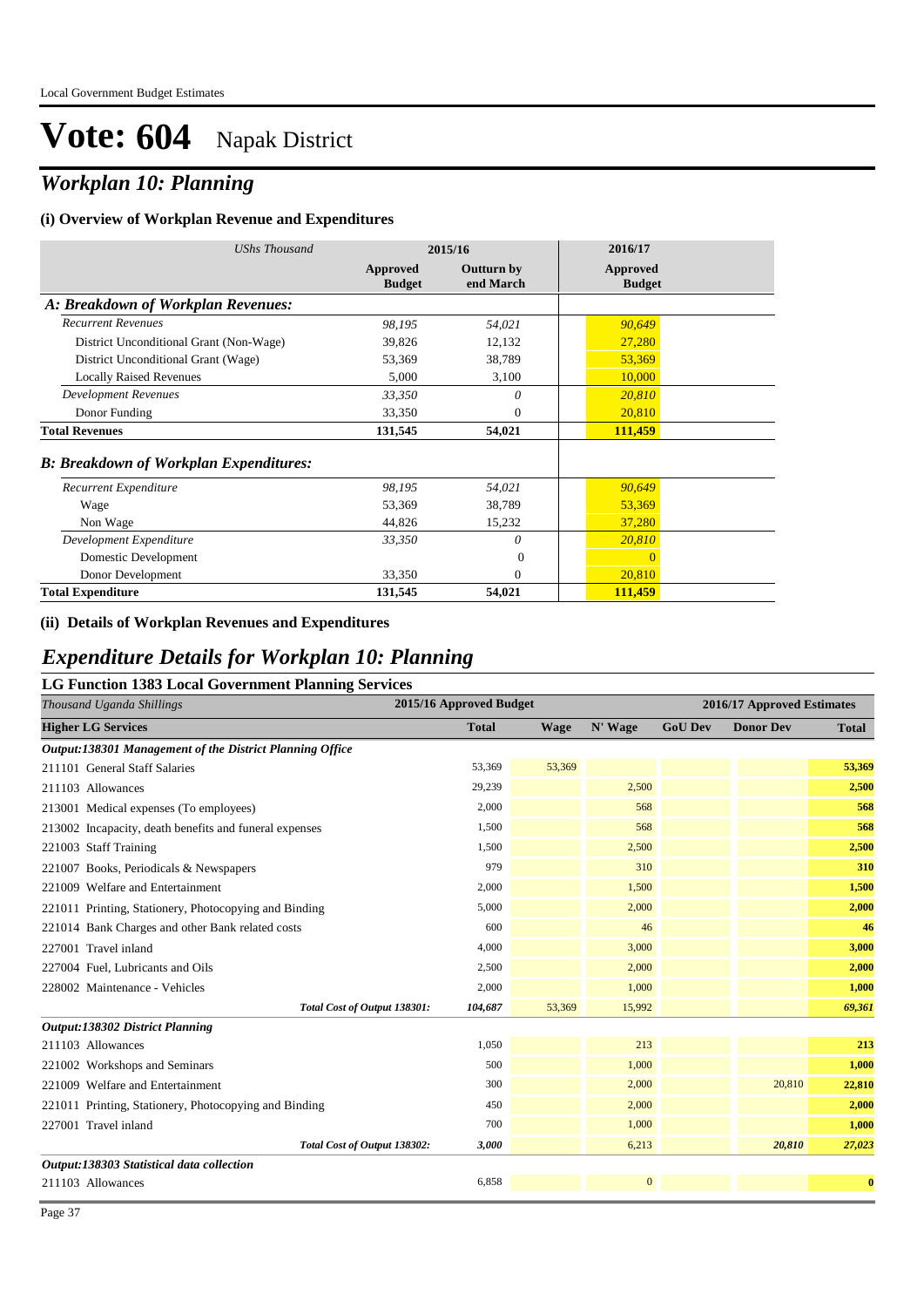### *Workplan 10: Planning*

| Thousand Uganda Shillings                                        | 2015/16 Approved Budget |             |         | 2016/17 Approved Estimates |                  |              |  |
|------------------------------------------------------------------|-------------------------|-------------|---------|----------------------------|------------------|--------------|--|
| <b>Higher LG Services</b>                                        | <b>Total</b>            | <b>Wage</b> | N' Wage | <b>GoU Dev</b>             | <b>Donor Dev</b> | <b>Total</b> |  |
| 221003 Staff Training                                            | $\boldsymbol{0}$        |             | 772     |                            |                  | 772          |  |
| 221011 Printing, Stationery, Photocopying and Binding            | $\theta$                |             | 1,000   |                            |                  | 1,000        |  |
| 227001 Travel inland                                             | $\mathbf{0}$            |             | 880     |                            |                  | 880          |  |
| 227004 Fuel, Lubricants and Oils                                 | $\boldsymbol{0}$        |             | 800     |                            |                  | 800          |  |
| Total Cost of Output 138303:                                     | 6,858                   |             | 3,452   |                            |                  | 3,452        |  |
| Output:138304 Demographic data collection                        |                         |             |         |                            |                  |              |  |
| 211103 Allowances                                                | 3,000                   |             | 552     |                            |                  | 552          |  |
| 221011 Printing, Stationery, Photocopying and Binding            | 1,600                   |             | 1,000   |                            |                  | 1,000        |  |
| 227001 Travel inland                                             | 1,000                   |             | 1,000   |                            |                  | 1,000        |  |
| 227004 Fuel, Lubricants and Oils                                 | 900                     |             | 900     |                            |                  | 900          |  |
| Total Cost of Output 138304:                                     | 6,500                   |             | 3,452   |                            |                  | 3,452        |  |
| Output:138305 Project Formulation                                |                         |             |         |                            |                  |              |  |
| 211103 Allowances                                                | 1,000                   |             | 381     |                            |                  | 381          |  |
| 221011 Printing, Stationery, Photocopying and Binding            | 1,000                   |             | 600     |                            |                  | 600          |  |
| 227001 Travel inland                                             | 500                     |             | 400     |                            |                  | 400          |  |
| Total Cost of Output 138305:                                     | 2,500                   |             | 1,381   |                            |                  | 1,381        |  |
| Output:138306 Development Planning                               |                         |             |         |                            |                  |              |  |
| 211103 Allowances                                                | 1,500                   |             | 181     |                            |                  | 181          |  |
| 221011 Printing, Stationery, Photocopying and Binding            | 1,000                   |             | 600     |                            |                  | 600          |  |
| 227001 Travel inland                                             | 1,000                   |             |         |                            |                  | $\bf{0}$     |  |
| 227004 Fuel, Lubricants and Oils                                 | 1,000                   |             | 600     |                            |                  | 600          |  |
| Total Cost of Output 138306:                                     | 4,500                   |             | 1,381   |                            |                  | 1,381        |  |
| <b>Output:138307 Management Information Systems</b>              |                         |             |         |                            |                  |              |  |
| 211103 Allowances                                                | 2,000                   |             | 281     |                            |                  | 281          |  |
| 221011 Printing, Stationery, Photocopying and Binding            | 500                     |             | 500     |                            |                  | 500          |  |
| 227001 Travel inland                                             | 1,000                   |             | 600     |                            |                  | 600          |  |
| Total Cost of Output 138307:                                     | 3,500                   |             | 1,381   |                            |                  | 1,381        |  |
| Output:138309 Monitoring and Evaluation of Sector plans          |                         |             |         |                            |                  |              |  |
| 211103 Allowances                                                | $\boldsymbol{0}$        |             | 1,828   |                            |                  | 1,828        |  |
| 221011 Printing, Stationery, Photocopying and Binding            | $\mathbf{0}$            |             | 1,200   |                            |                  | 1,200        |  |
| 227004 Fuel, Lubricants and Oils                                 | $\Omega$                |             | 1,000   |                            |                  | 1,000        |  |
| Total Cost of Output 138309:                                     | 0                       |             | 4,028   |                            |                  | 4,028        |  |
| <b>Total Cost of Higher LG Services</b>                          | 131,545                 | 53,369      | 37,280  |                            | 20,810           | 111,459      |  |
| <b>Total Cost of function Local Government Planning Services</b> | 131,545                 | 53,369      | 37,280  |                            | 20,810           | 111,459      |  |
| <b>Total Cost of Planning</b>                                    | 131,545                 | 53,369      | 37,280  |                            | 20,810           | 111,459      |  |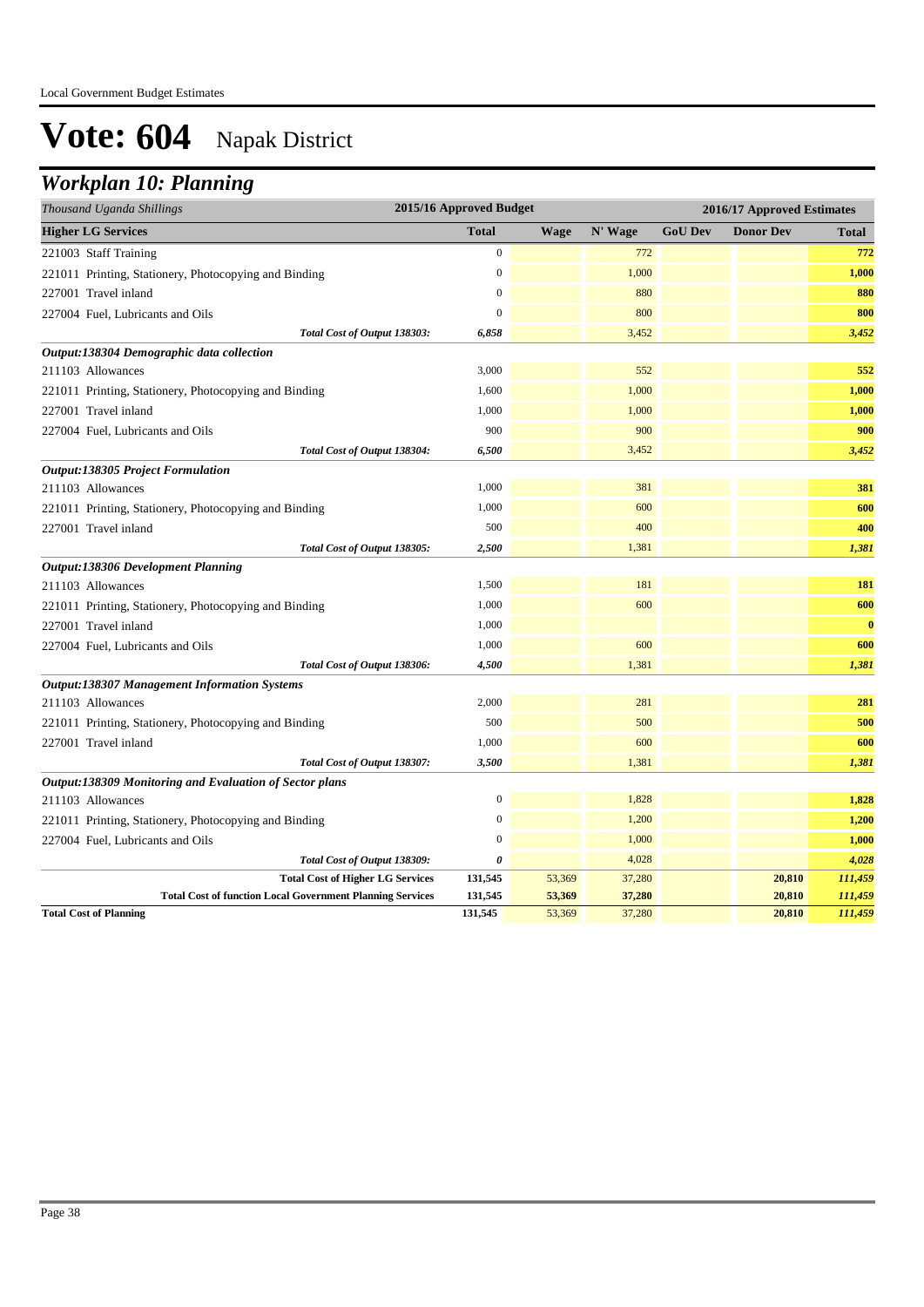## *Workplan 11: Internal Audit*

#### **(i) Overview of Workplan Revenue and Expenditures**

| UShs Thousand                                 | 2015/16                   |                                | 2016/17                   |  |
|-----------------------------------------------|---------------------------|--------------------------------|---------------------------|--|
|                                               | Approved<br><b>Budget</b> | <b>Outturn by</b><br>end March | Approved<br><b>Budget</b> |  |
| A: Breakdown of Workplan Revenues:            |                           |                                |                           |  |
| <b>Recurrent Revenues</b>                     | 62,337                    | 32,518                         | 65,708                    |  |
| District Unconditional Grant (Non-Wage)       | 23,668                    | 5,798                          | 16,890                    |  |
| District Unconditional Grant (Wage)           | 30,337                    | 22,622                         | 38,818                    |  |
| <b>Locally Raised Revenues</b>                | 8.332                     | 4,098                          | 10,000                    |  |
| <b>Total Revenues</b>                         | 62,337                    | 32,518                         | 65,708                    |  |
| <b>B: Breakdown of Workplan Expenditures:</b> |                           |                                |                           |  |
| Recurrent Expenditure                         | 62,337                    | 32,518                         | 65,708                    |  |
| Wage                                          | 38,818                    | 22,622                         | 38,818                    |  |
| Non Wage                                      | 23,519                    | 9,896                          | 26,890                    |  |
| Development Expenditure                       | $\theta$                  | 0                              | $\theta$                  |  |
| Domestic Development                          |                           | $\overline{0}$                 | $\overline{0}$            |  |
| Donor Development                             |                           | $\Omega$                       | $\Omega$                  |  |
| <b>Total Expenditure</b>                      | 62,337                    | 32,518                         | 65,708                    |  |

#### **(ii) Details of Workplan Revenues and Expenditures**

#### *Expenditure Details for Workplan 11: Internal Audit*

#### **LG Function 1482 Internal Audit Services**

| 20 1 anchon 1402 micrimi Adam Sci<br>Thousand Uganda Shillings | 2015/16 Approved Budget |             |         |                | 2016/17 Approved Estimates |              |
|----------------------------------------------------------------|-------------------------|-------------|---------|----------------|----------------------------|--------------|
| <b>Higher LG Services</b>                                      | <b>Total</b>            | <b>Wage</b> | N' Wage | <b>GoU Dev</b> | <b>Donor Dev</b>           | <b>Total</b> |
| Output:148201 Management of Internal Audit Office              |                         |             |         |                |                            |              |
| 211101 General Staff Salaries                                  | 38,818                  | 38,818      |         |                |                            | 38,818       |
| 211103 Allowances                                              | 11,519                  |             | 200     |                |                            | 200          |
| 213002 Incapacity, death benefits and funeral expenses         | $\boldsymbol{0}$        |             | 500     |                |                            | 500          |
| 221003 Staff Training                                          | 1,200                   |             |         |                |                            | $\bf{0}$     |
| 221007 Books, Periodicals & Newspapers                         | $\overline{0}$          |             | 550     |                |                            | 550          |
| 221009 Welfare and Entertainment                               | $\overline{0}$          |             | 1,000   |                |                            | 1,000        |
| 221011 Printing, Stationery, Photocopying and Binding          | 1,500                   |             | 1,120   |                |                            | 1,120        |
| 221012 Small Office Equipment                                  | $\overline{0}$          |             | 400     |                |                            | 400          |
| 221017 Subscriptions                                           | $\boldsymbol{0}$        |             | 500     |                |                            | 500          |
| 222001 Telecommunications                                      | $\mathbf{0}$            |             | 100     |                |                            | 100          |
| 222003 Information and communications technology (ICT)         | $\boldsymbol{0}$        |             | 400     |                |                            | 400          |
| 223006 Water                                                   | $\theta$                |             | 200     |                |                            | 200          |
| 227001 Travel inland                                           | 3,000                   |             |         |                |                            | $\bf{0}$     |
| 227004 Fuel, Lubricants and Oils                               | 6,300                   |             | 566     |                |                            | 566          |
| 228002 Maintenance - Vehicles                                  | $\mathbf{0}$            |             | 1,200   |                |                            | 1,200        |
| 228003 Maintenance - Machinery, Equipment & Furniture          | $\Omega$                |             | 200     |                |                            | 200          |
| Total Cost of Output 148201:                                   | 62,337                  | 38,818      | 6,936   |                |                            | 45,755       |
| Output:148202 Internal Audit                                   |                         |             |         |                |                            |              |
| 211103 Allowances                                              | $\mathbf{0}$            |             | 200     |                |                            | 200          |
| 221011 Printing, Stationery, Photocopying and Binding          | $\boldsymbol{0}$        |             | 2,500   |                |                            | 2,500        |
| 222003 Information and communications technology (ICT)         | $\boldsymbol{0}$        |             | 400     |                |                            | 400          |
| 223006 Water                                                   | $\mathbf{0}$            |             | 200     |                |                            | 200          |
| 227001 Travel inland                                           | $\boldsymbol{0}$        |             | 1,500   |                |                            | 1,500        |
| 227002 Travel abroad                                           | $\boldsymbol{0}$        |             | 1,500   |                |                            | 1,500        |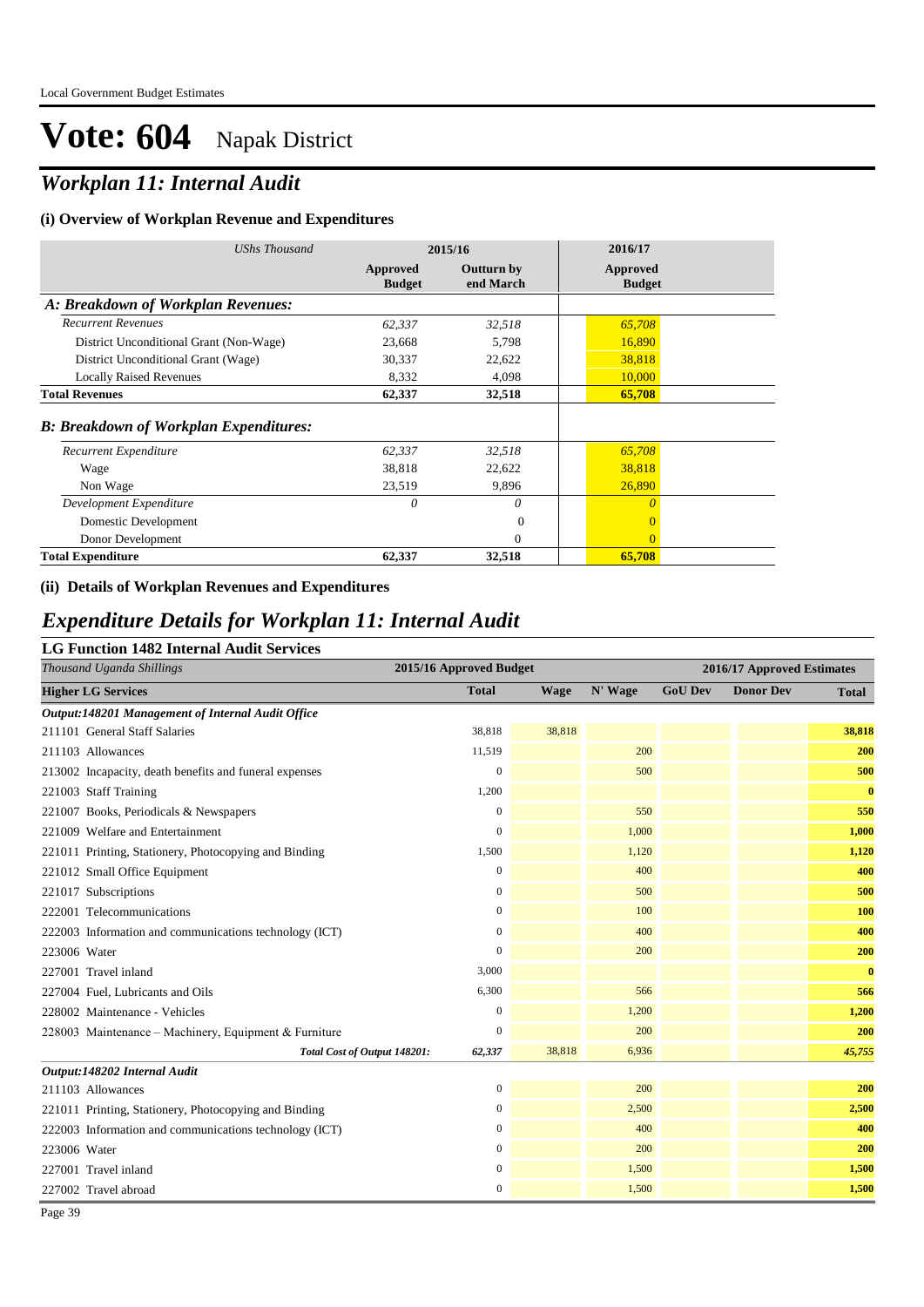### *Workplan 11: Internal Audit*

| 2015/16 Approved Budget<br>Thousand Uganda Shillings     |                       |             |         | 2016/17 Approved Estimates |                  |              |  |
|----------------------------------------------------------|-----------------------|-------------|---------|----------------------------|------------------|--------------|--|
| <b>Higher LG Services</b>                                | <b>Total</b>          | <b>Wage</b> | N' Wage | <b>GoU Dev</b>             | <b>Donor Dev</b> | <b>Total</b> |  |
| 227004 Fuel, Lubricants and Oils                         | $\mathbf{0}$          |             | 2,500   |                            |                  | 2,500        |  |
| 228002 Maintenance - Vehicles                            | $\mathbf{0}$          |             | 2,000   |                            |                  | 2,000        |  |
| 228004 Maintenance - Other                               | $\mathbf{0}$          |             | 200     |                            |                  | 200          |  |
| Total Cost of Output 148202:                             | 0                     |             | 11,000  |                            |                  | 11,000       |  |
| <b>Output:148203 Sector Capacity Development</b>         |                       |             |         |                            |                  |              |  |
| 211103 Allowances                                        | $\mathbf{0}$          |             | 1,000   |                            |                  | 1,000        |  |
| 221002 Workshops and Seminars                            | $\mathbf{0}$          |             | 1,500   |                            |                  | 1,500        |  |
| 221003 Staff Training                                    | $\boldsymbol{0}$      |             | 1,000   |                            |                  | 1,000        |  |
| 221017 Subscriptions                                     | $\mathbf{0}$          |             | 300     |                            |                  | 300          |  |
| 227004 Fuel, Lubricants and Oils                         | $\mathbf{0}$          |             | 1,072   |                            |                  | 1,072        |  |
| 282103 Scholarships and related costs                    | $\mathbf{0}$          |             | 500     |                            |                  | 500          |  |
| Total Cost of Output 148203:                             | $\boldsymbol{\theta}$ |             | 5,372   |                            |                  | 5,372        |  |
| <b>Output:148204 Sector Management and Monitoring</b>    |                       |             |         |                            |                  |              |  |
| 211103 Allowances                                        | $\boldsymbol{0}$      |             | 1,000   |                            |                  | 1,000        |  |
| 221008 Computer supplies and Information Technology (IT) | $\mathbf{0}$          |             | 300     |                            |                  | 300          |  |
| 221009 Welfare and Entertainment                         | $\mathbf{0}$          |             | 400     |                            |                  | 400          |  |
| 227004 Fuel, Lubricants and Oils                         | $\mathbf{0}$          |             | 1,000   |                            |                  | 1,000        |  |
| 282103 Scholarships and related costs                    | $\boldsymbol{0}$      |             | 881     |                            |                  | 881          |  |
| Total Cost of Output 148204:                             | 0                     |             | 3,581   |                            |                  | 3,581        |  |
| <b>Total Cost of Higher LG Services</b>                  | 62,337                | 38,818      | 26,890  |                            |                  | 65,708       |  |
| <b>Total Cost of function Internal Audit Services</b>    | 62,337                | 38,818      | 26,890  |                            |                  | 65,708       |  |
| <b>Total Cost of Internal Audit</b>                      | 62,337                | 38,818      | 26,890  |                            |                  | 65,708       |  |